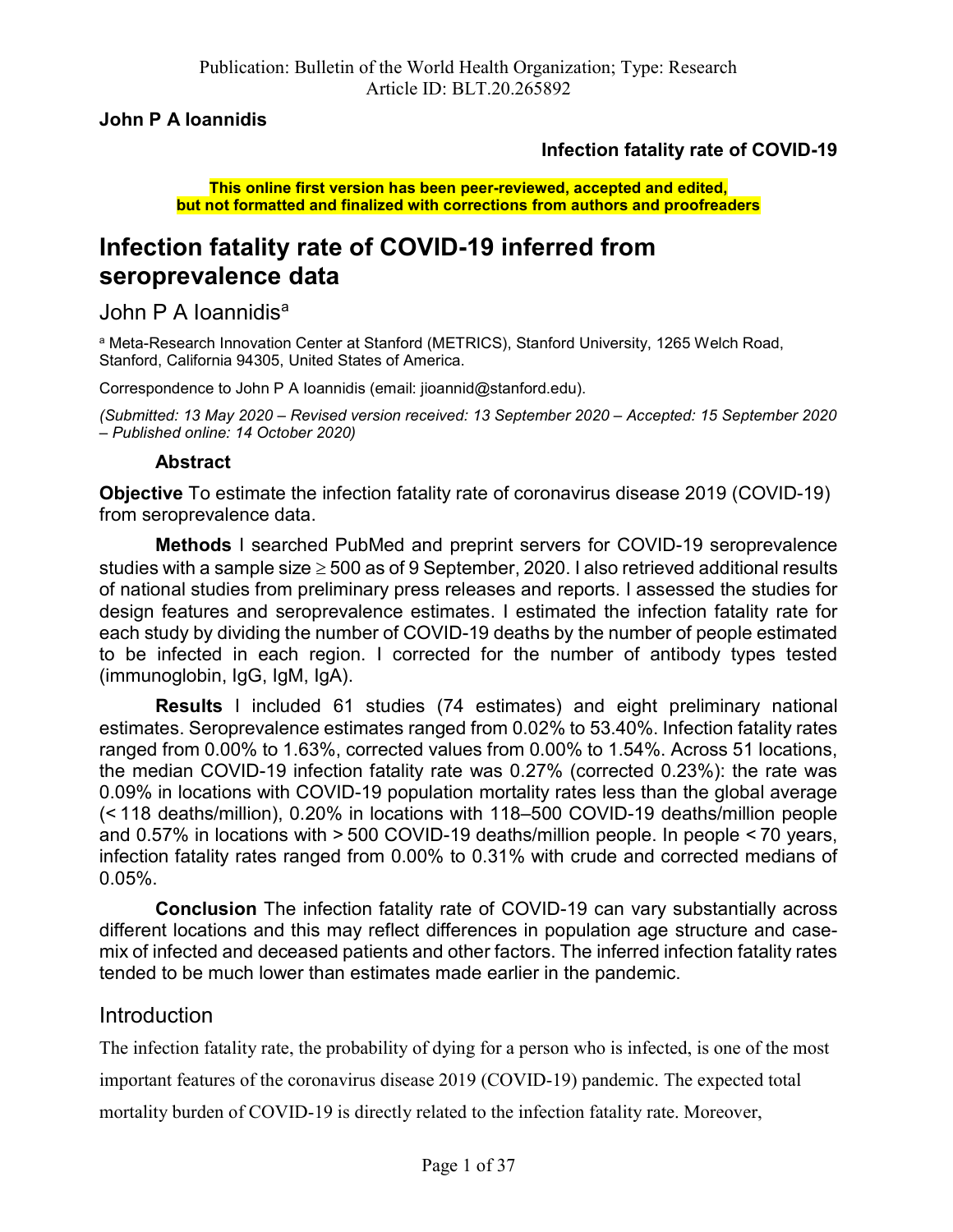justification for various non-pharmacological public health interventions depends on the infection fatality rate. Some stringent interventions that potentially also result in more noticeable collateral harms<sup>1</sup> may be considered appropriate, if the infection fatality rate is high. Conversely, the same measures may fall short of acceptable risk–benefit thresholds, if the infection fatality rate is low.

Early data from China suggested a 3.4% case fatality rate<sup>2</sup> and that asymptomatic infections were uncommon, $3$  thus the case fatality rate and infection fatality rate would be about the same. Mathematical models have suggested that 40–81% of the world population could be infected,<sup>4,5</sup> and have lowered the infection fatality rate to 1.0% or 0.9%.<sup>5,6</sup> Since March 2020, many studies have estimated the spread of the virus causing COVID-19 – severe acute respiratory syndrome coronavirus 2 (SARS-CoV-2) – in various locations by evaluating seroprevalence. I used the prevalence data from these studies to infer estimates of the COVID-19 infection fatality rate.

## **Methods**

## Seroprevalence studies

The input data for calculations of infection fatality rate were studies on the seroprevalence of COVID-19 done in the general population, or in samples that might approximately represent the general population (e.g. with proper reweighting), that had been published in peer-reviewed journals or as preprints (irrespective of language) as of 9 September 2020. I considered only studies with at least 500 assessed samples because smaller data sets would result in large uncertainty for any calculations based on these data. I included studies that made seroprevalence assessments at different time intervals if at least one time interval assessment had a sample size of at least 500 participants. If there were different eligible time intervals, I selected the one with the highest seroprevalence, since seroprevalence may decrease over time as antibody titres decrease. I excluded studies with data collected for more than a month that could not be broken into at least one eligible time interval less than one month duration because it would not be possible to estimate a point seroprevalence reliably. Studies were eligible regardless of the exact age range of participants included, but I excluded studies with only children.

I also examined results from national studies from preliminary press releases and reports whenever a country had no other data presented in published papers of preprints. This inclusion allowed these countries to be represented, but information was less complete than information in published papers or preprints and thus requires caution.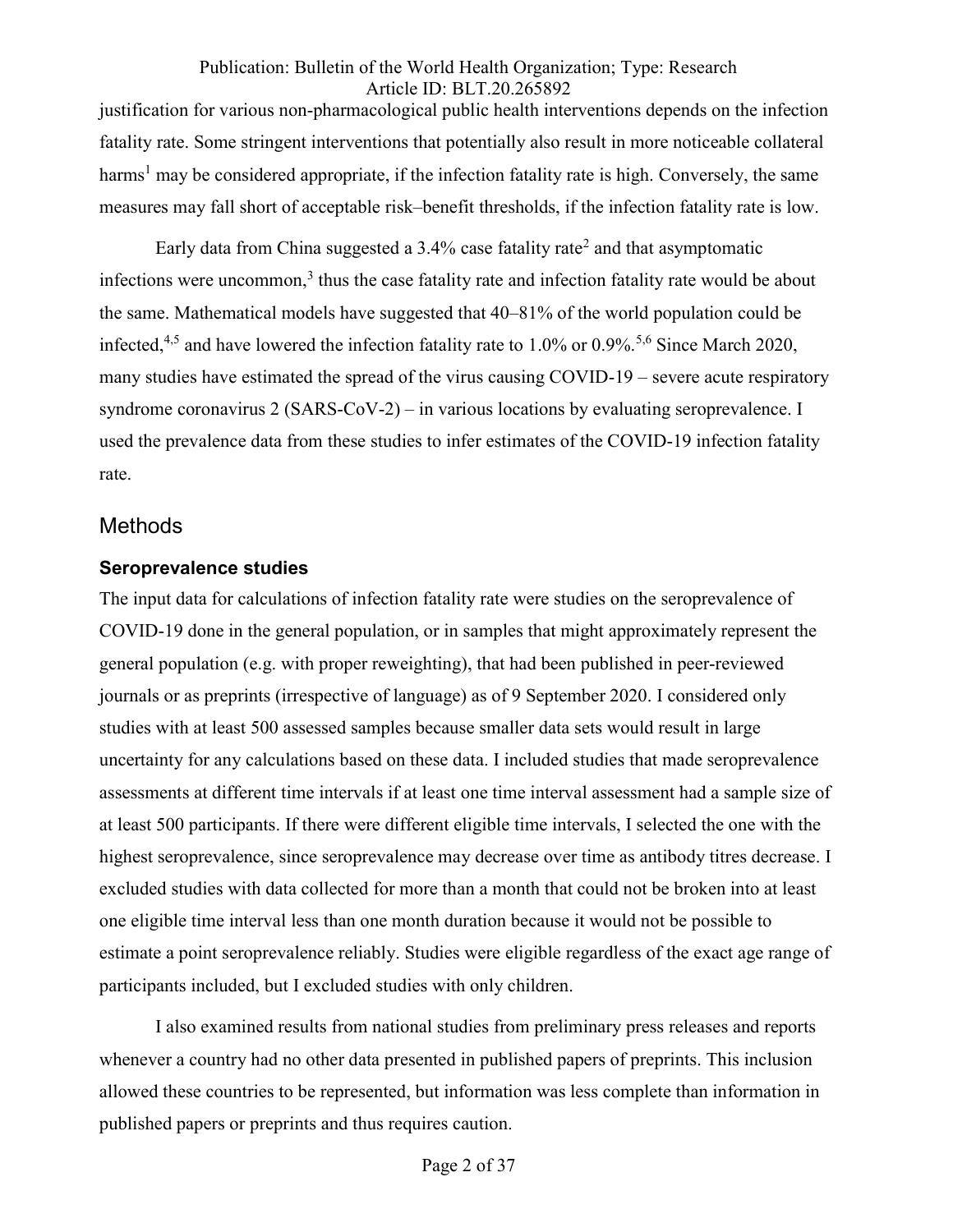I included studies on blood donors, although they may underestimate seroprevalence and overestimate infection fatality rate because of the healthy volunteer effect. I excluded studies on health-care workers, since this group is at a potentially high exposure risk, which may result in seroprevalence estimates much higher than the general population and thus an improbably low infection fatality rate. Similarly, I also excluded studies on communities (e.g. shelters or religious or other shared-living communities). Studies were eligible regardless of whether they aimed to evaluate seroprevalence in large or small regions, provided that the population of reference in the region was at least 5000 people.

I searched PubMed® (LitCOVID), and medRxiv, bioRxiv and Research Square using the terms "seroprevalence" OR "antibodies" with continuous updates. I made the first search in early May and did monthly updates, with the last update on 9 September, 2020. I contacted field experts to retrieve any important studies that may have been missed.

From each study, I extracted information on location, recruitment and sampling strategy, dates of sample collection, sample size, types of antibody measured (immunoglobulin G (IgG), IgM and IgA), the estimated crude seroprevalence (positive samples divided by all samples tested), adjusted seroprevalence and the factors that the authors considered for adjustment.

#### Inferred infection fatality rate

If a study did not cover an entire country, I collected information on the population of the relevant location from the paper or recent census data so as to approximate as much as possible the relevant catchment area (e.g. region(s) or county(ies)). Some studies targeted specific age groups (e.g. excluding elderly people and/or excluding children) and some estimated numbers of people infected in the population based on specific age groups. For consistency, I used the entire population (all ages) and, separately, the population 0–70 years to estimate numbers of infected people. I assumed that the seroprevalence would be similar in different age groups, but I also recorded any significant differences in seroprevalence across age strata so as to examine the validity of this assumption.

I calculated the number of infected people by multiplying the relevant population size and the adjusted estimate of seroprevalence. If a study did not give an adjusted seroprevalence estimate, I used the unadjusted seroprevalence instead. When seroprevalence estimates with different adjustments were available, I selected the analysis with largest adjustment. The factors adjusted for included COVID-19 test performance, sampling design, and other factors such as age,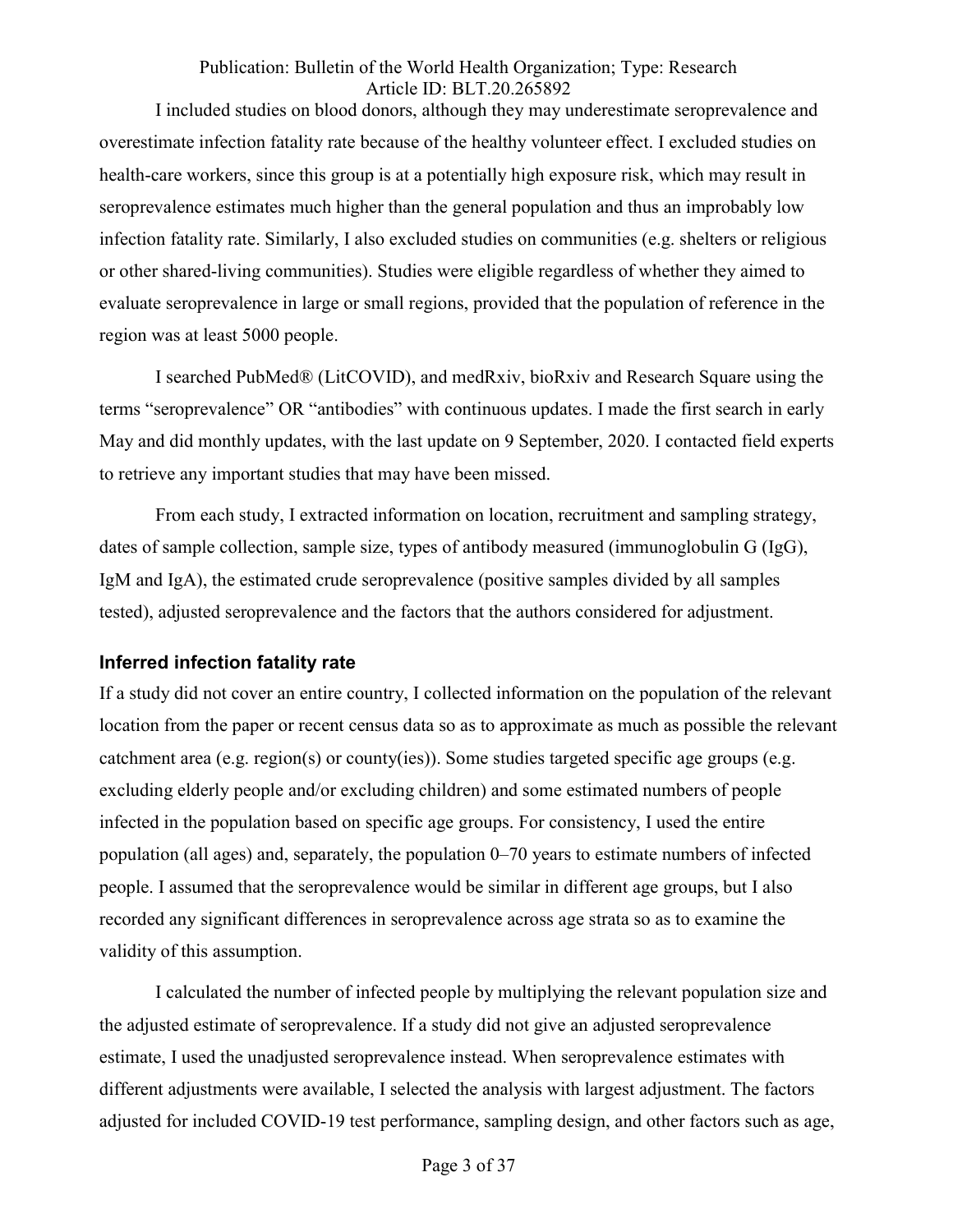sex, clustering effects or socioeconomic factors. I did not adjust for specificity in test performance when positive antibody results were already validated by a different method.

For the number of COVID-19 deaths, I chose the number of deaths accumulated until the date 1 week after the midpoint of the study period (or the date closest to this that had available data) – unless the authors of the study had strong arguments to choose some other time point or approach. The 1-week lag accounts for different delays in developing antibodies versus dying from infection. The number of deaths is an approximation because it is not known when exactly each patient who died was infected. The 1-week cut-off after the study midpoint may underestimate deaths in places where patients are in hospital for a long time before death, and may overestimate deaths in places where patients die soon because of poor or even inappropriate care. Whether or not the health system became overloaded may also affect the number of deaths. Moreover, because of imperfect diagnostic documentation, COVID-19 deaths may have been both overcounted and undercounted in different locations and at different time points.

I calculated the inferred infection fatality rate by dividing the number of deaths by the number of infected people for the entire population, and separately for people  $\leq$  70 years. I took the proportion of COVID-19 deaths that occurred in people < 70 years old from situational reports for the respective locations that I retrieved at the time I identified the seroprevalence studies. I also calculated a corrected infection fatality rate to try and account for the fact that only one or two types of antibodies (among IgG, IgM, IgA) might have been used. I corrected seroprevalence upwards (and inferred infection fatality rate downwards) by one tenth of its value if a study did not measure IgM and similarly if IgA was not measured. This correction is reasonable based on some early evidence, $7$  although there is uncertainty about the exact correction factor.

#### Data synthesis

The estimates of the infection fatality rate across all locations showed great heterogeneity with  $I^2$ exceeding 99.9%; thus, a meta-analysis would be inappropriate to report across all locations. Quantitative synthesis with meta-analysis across all locations would also be misleading since locations with high COVID-19 seroprevalence would tend to carry more weight than locations with low seroprevalence. Furthermore, locations with more studies (typically those that have attracted more attention because of high death tolls and thus high infection fatality rates) would be represented multiple times in the calculations. In addition, poorly conducted studies with fewer adjustments would get more weight because of spuriously narrower confidence intervals than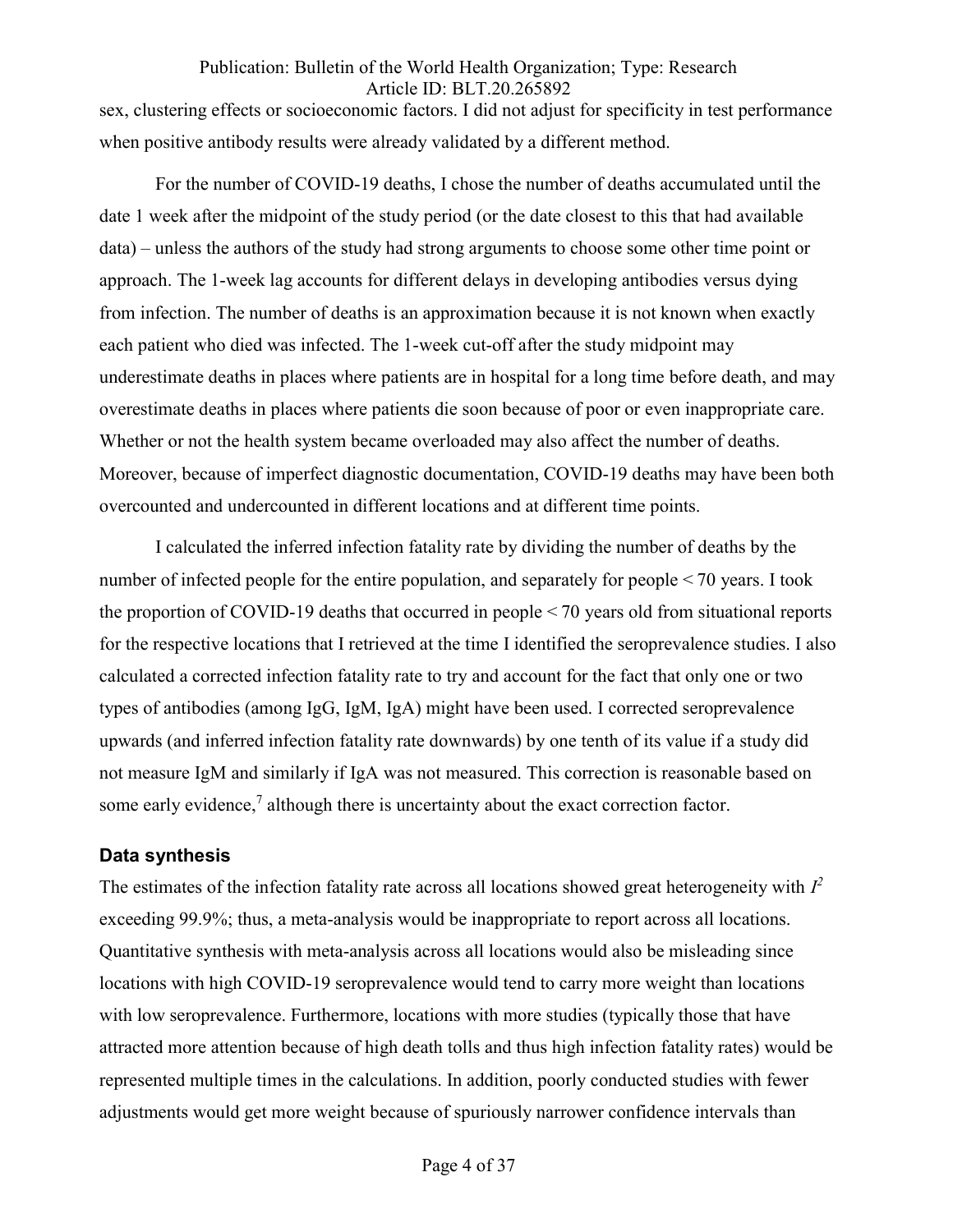more rigorous studies with more careful adjustments which allow for more uncertainty. Finally, with a highly skewed distribution of the infection fatality rate and with large between-study heterogeneity, typical random effects models would produce an incorrectly high summary infection fatality rate that approximates the mean of the study-specific estimates (also strongly influenced by high-mortality locations where more studies have been done); for such a skewed distribution, the median is more appropriate.

Therefore, in a first step, I grouped estimates of the infection fatality rate from studies in the same country (or for the United States of America, the same state) together and calculated a single infection fatality rate for that location, weighting the study-specific infection fatality rates by the sample size of each study. This approach avoided inappropriately giving more weight to studies with higher seroprevalence estimates and those with seemingly narrower confidence intervals because of poor or no adjustments, while still giving more weight to larger studies. Then, I used the single summary estimate for each location to calculate the median of the distribution of location-specific infection fatality rate estimates. Finally, I explored whether the location-specific infection fatality rates were associated with the COVID-19 mortality rate in the population (COVID-19 deaths per million people) in each location as of 12 September 2020; this analysis allowed me to assess whether estimates of the infection fatality rate tended to be higher in locations with a higher burden of death from COVID-19.

## **Results**

## Seroprevalence studies

I retrieved 61 studies with 74 eligible estimates published either in the peer-reviewed literature or as preprints as of 9 September 2020.<sup>8–68</sup> Furthermore, I also considered another eight preliminary national estimates.<sup>69–76</sup> This search yielded a total of 82 eligible estimates (Fig. 1).

The studies varied substantially in sampling and recruitment designs (Table 1; available at: http://www.who.int/bulletin/volumes/##/##/##-######). Of the 61 studies, 24 studies<sup>8,10,16,17,20,22,25,33,34,36,37,42,46–49,52–54,61,63,65,68</sup> explicitly aimed for random sampling from the general population. In principle, random sampling is a stronger design. However, even then, people who cannot be reached (e.g. by email or telephone or even by visiting them at a house location) will not be recruited, and these vulnerable populations are likely to be missed. Moreover, several such studies $8,10,16,37,42$  focused on geographical locations with high numbers of deaths,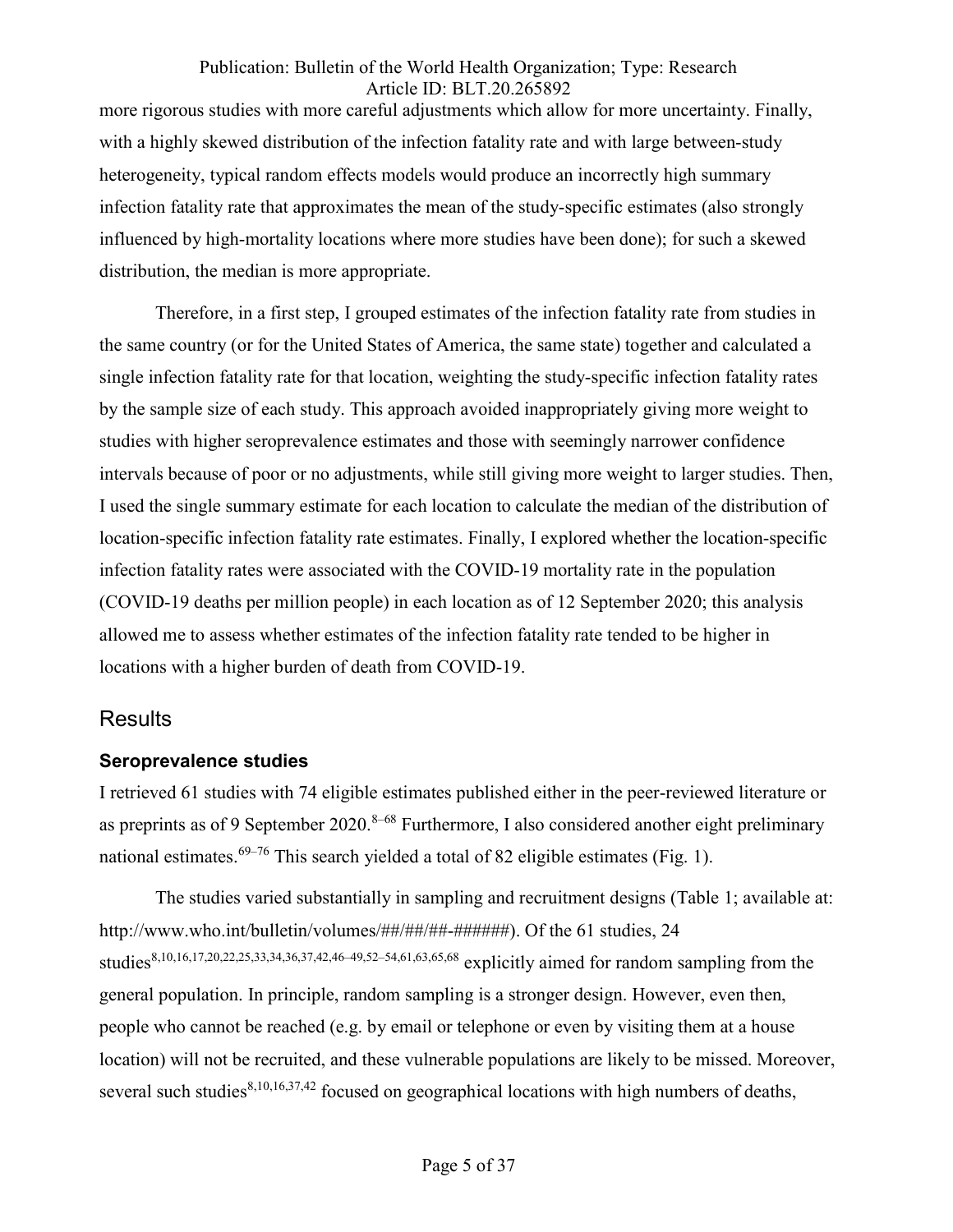higher than other locations in the same city or country, and this emphasis would tend to select eventually for a higher infection fatality rate on average.

Eleven studies assessed blood donors,  $12,15,18,24,28,31,41,44,45,55,60$  which might underestimate COVID-19 seroprevalence in the general population. For example, 200 blood donors in Oise, France showed 3.00% seroprevalence, while the seroprevalence was 25.87% (171/661) in pupils, siblings, parents, teachers and staff at a high school with a cluster of cases in the same area; the true population seroprevalence may be between these two values.<sup>13</sup>

For other studies, healthy volunteer bias<sup>19</sup> may underestimate seroprevalence, attracting people with symptoms<sup>26</sup> may overestimate seroprevalence, and studies of employees, <sup>14,21,25,32,66</sup> grocery store clients<sup>23</sup> or patient cohorts<sup>11,14,27–30,36,38,40,50,51,56,59,62,64,67 risk sampling bias in an</sup> unpredictable direction.

All the studies tested for IgG antibodies but only about half also assessed IgM and few assessed IgA. Only seven studies assessed all three types of antibodies and/or used pan-Ig antibodies. The ratio of people sampled versus the total population of the region was more than 1:1000 in 20 studies (Table 2; available at: http://www.who.int/bulletin/volumes/##/##/##- #######).

## Seroprevalence estimates

Seroprevalence for the infection ranged from 0.02% to 53.40% (58.40% in the slum subpopulation in Mumbai; Table 3). Studies varied considerably depending on whether or not they tried to adjust their estimates for test performance, sampling (to get closer to a more representative sample), clustering (e.g. when including household members) and other factors. The adjusted seroprevalence occasionally differed substantially from the unadjusted value. In studies that used samples from multiple locations, between-location heterogeneity was seen (e.g. 0.00–25.00% across 133 Brazilian cities). $25$ 

## Inferred infection fatality rate

Inferred infection fatality rate estimates varied from 0.00% to 1.63% (Table 4). Corrected values also varied considerably (0.00–1.54%).

For 15 locations, more than one estimate of the infection fatality rate was available and thus I could compare the infection fatality rate from different studies evaluating the same location. The estimates of infection fatality rate tended to be more homogeneous within each location, while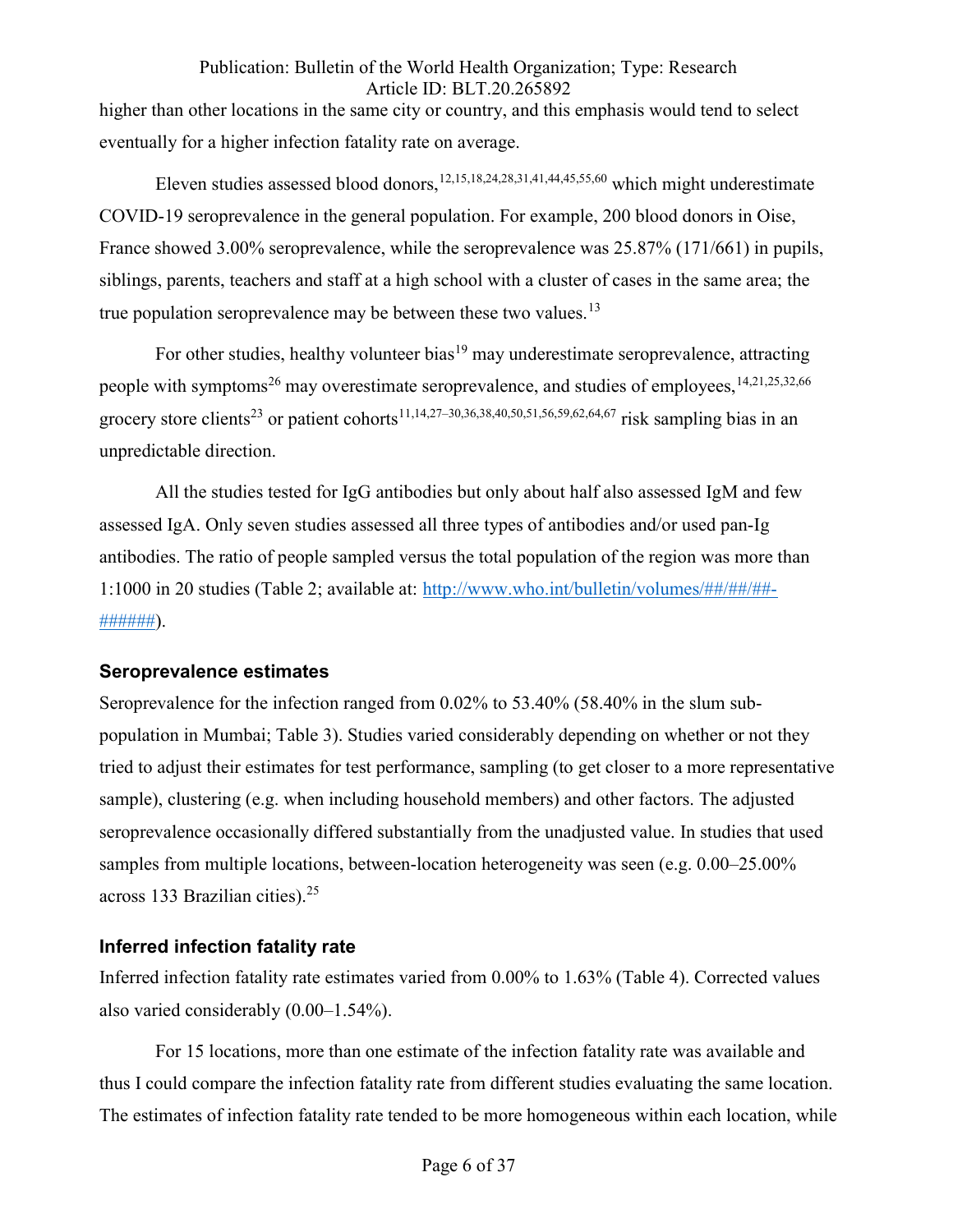they differed markedly across locations (Fig. 2). Within the same location, infection fatality rate estimates tend to have only small differences, even though it is possible that different areas within the same location may also have real differences in infection fatality rate. France is one exception where differences are large, but both estimates come from population studies of outbreaks from schools and thus may not provide good estimates of population seroprevalence and may lead to an underestimated infection fatality rate.

I used summary estimates weighted for sample size to generate a single estimate for each location. Data were available for 51 different locations (including the inferred infection fatality rates from the eight preliminary additional national estimates in Table 5).

The median infection fatality rate across all 51 locations was 0.27% (corrected 0.23%). Most data came from locations with high death tolls from COVID-19 and 32 of the locations had a population mortality rate (COVID-19 deaths per million population) higher than the global average (118 deaths from COVID-19 per million as of 12 September 2020;<sup>79</sup> Fig. 3). Uncorrected estimates of the infection fatality rate of COVID-19 ranged from 0.01% to 0.67% (median 0.10%) across the 19 locations with a population mortality rate for COVID-19 lower than the global average, from 0.07% to 0.73% (median 0.20%) across 17 locations with population mortality rate higher than the global average but lower than 500 COVID-19 deaths per million, and from 0.20% to 1.63% (median 0.71%) across 15 locations with more than 500 COVID-19 deaths per million. The corrected estimates of the median infection fatality rate were 0.09%, 0.20% and 0.57%, respectively, for the three location groups.

For people < 70 years old, the infection fatality rate of COVId-19 across 40 locations with available data ranged from 0.00% to 0.31% (median 0.05%); the corrected values were similar.

## **Discussion**

The infection fatality rate is not a fixed physical constant and it can vary substantially across locations, depending on the population structure, the case-mix of infected and deceased individuals and other, local factors. The studies analysed here represent 82 different estimates of the infection fatality rate of COVID-19, but they are not fully representative of all countries and locations around the world. Most of the studies are from locations with overall COVID-19 mortality rates that are higher than the global average. The inferred median infection fatality rate in locations with a COVID-19 mortality rate lower than the global average is low (0.09%). If one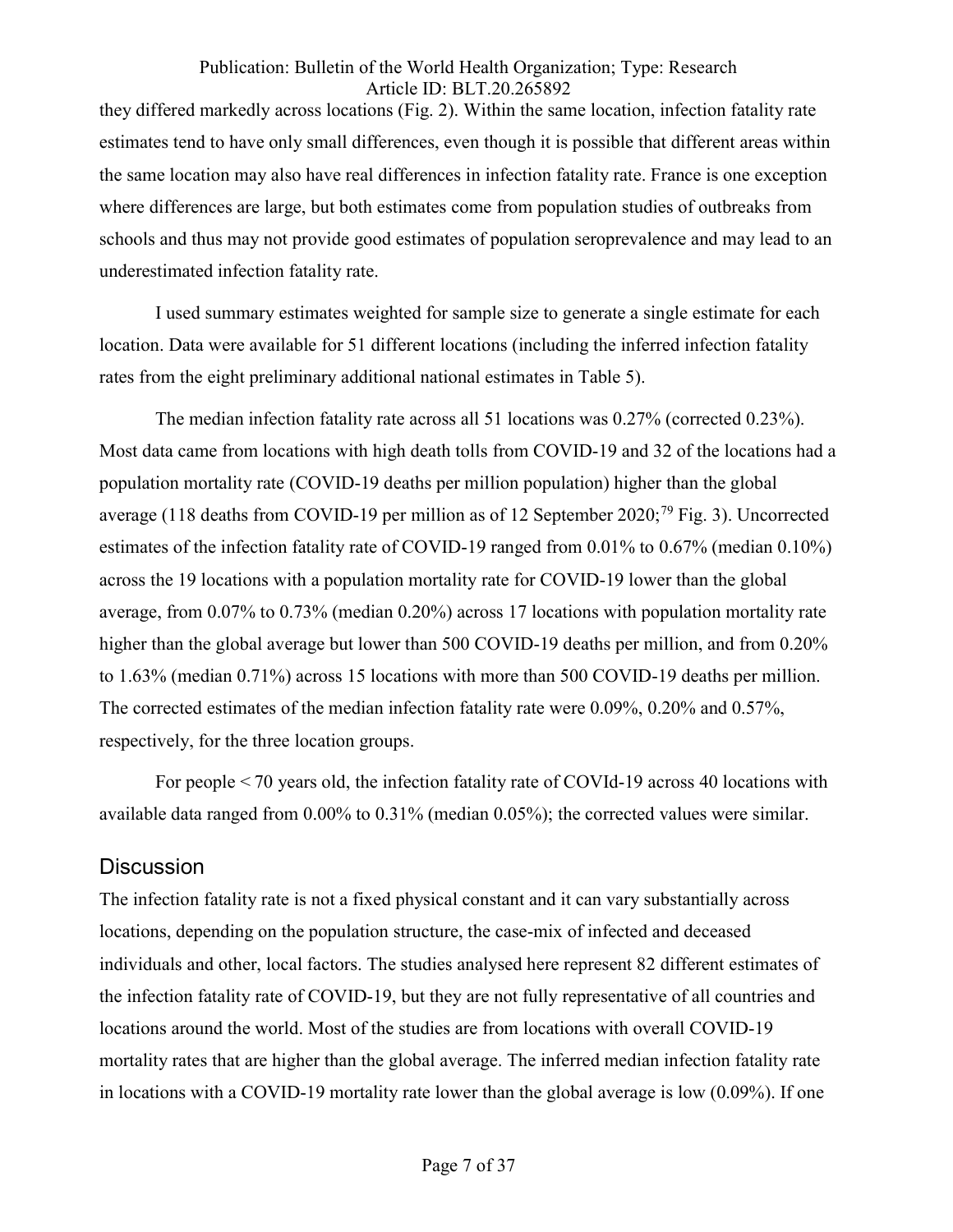could sample equally from all locations globally, the median infection fatality rate might be even substantially lower than the 0.23% observed in my analysis.

COVID-19 has a very steep age gradient for risk of death.<sup>80</sup> Moreover, many, and in some cases most, deaths in European countries that have had large numbers of cases and deaths<sup>81</sup> and in the USA $^{82}$  occurred in nursing homes. Locations with many nursing home deaths may have high estimates of the infection fatality rate, but the infection fatality rate would still be low among nonelderly, non-debilitated people.

Within China, the much higher infection fatality rate estimates in Wuhan compared with other areas of the country may reflect widespread nosocomial infections, <sup>83</sup> as well as unfamiliarity with how to manage the infection as the first location that had to deal with COVID-19. The very many deaths in nursing homes, nosocomial infections and overwhelmed hospitals may also explain the high number of fatalities in specific locations in Italy<sup>84</sup> and New York and neighbouring states.23,27,35,56 Poor decisions (e.g. sending COVID-19 patients to nursing homes), poor management (e.g. unnecessary mechanical ventilation) and hydroxychloroquine may also have contributed to worse outcomes. High levels of congestion (e.g. in busy public transport systems) may also have exposed many people to high infectious loads and, thus, perhaps more severe disease. A more aggressive viral clade has also been speculated.<sup>85</sup> The infection fatality rate may be very high among disadvantaged populations and settings with a combination of factors predisposing to higher fatalities.<sup>37</sup>

Very low infection fatality rates seem common in Asian countries. 8,11,29,48,49,51,59,61,67 A younger population in these countries (excluding Japan), previous immunity from exposure to other coronaviruses, genetic differences, hygiene etiquette, lower infectious load and other unknown factors may explain these low rates. The infection fatality rate is low also in low-income countries in both Asia and Africa, <sup>44,49,66,67</sup> perhaps reflecting the young age-structure. However, comorbidities, poverty, frailty (e.g. malnutrition) and congested urban living circumstances may have an adverse effect on risk and thus increase infection fatality rate.

Antibody titres may decline with time<sup>10,28,32,86,87</sup> and this would give falsely low prevalence estimates. I considered the maximum seroprevalence estimate when multiple repeated measurements at different time points were available, but even then some of this decline cannot be fully accounted for. With four exceptions,  $10,28,32,51$  the maximum seroprevalence value was at the latest time point.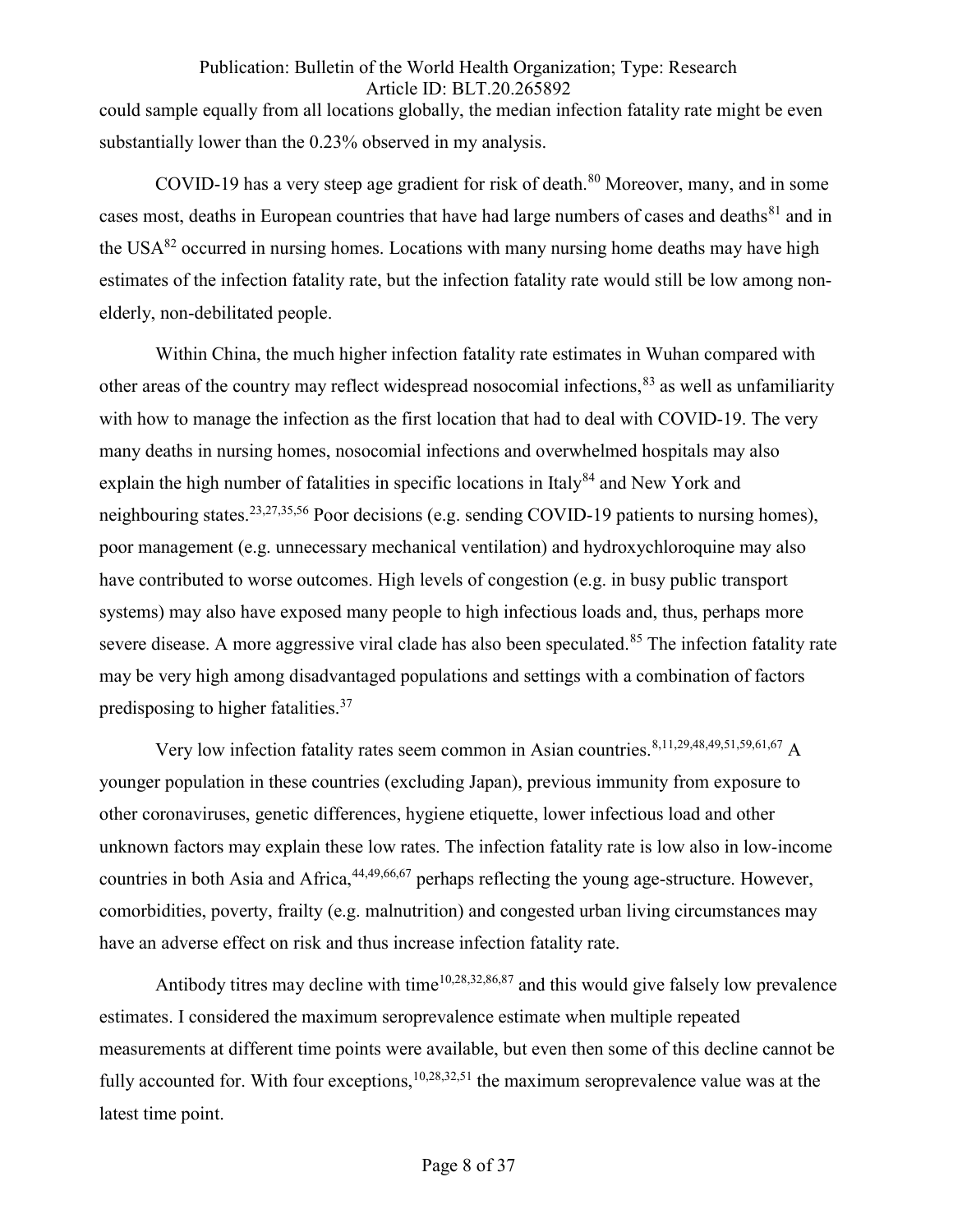Positive controls for the antibody assays used were typically symptomatic patients with positive polymerase chain reaction tests. Symptomatic patients may be more likely to develop antibodies.87–91 Since seroprevalence studies specifically try to reveal undiagnosed asymptomatic and mildly symptomatic infections, a lower sensitivity for these mild infections could lead to substantial underestimates of the number of infected people and overestimate of the inferred infection fatality rate.

A main issue with seroprevalence studies is whether they offer a representative picture of the population in the assessed region. A generic problem is that vulnerable people at high risk of infection and/or death may be more difficult to recruit in survey-type studies. COVID-19 infection is particularly widespread and/or lethal in nursing homes, in homeless people, in prisons and in disadvantaged minorities.<sup>92</sup> Most of these populations are very difficult, or even impossible, to reach and sample and they are probably under-represented to various degrees (or even entirely missed) in surveys. This sampling obstacle would result in underestimating the seroprevalence and overestimating infection fatality rate.

In principle, adjusted seroprevalence values may be closer to the true estimate, but the adjustments show that each study alone may have unavoidable uncertainty and fluctuation, depending on the type of analysis chosen. Furthermore, my corrected infection fatality rate estimates try to account for undercounting of infected people when not all three antibodies (IgG, IgM and IgA) were assessed. However, the magnitude of the correction is uncertain and may vary in different circumstances. An unknown proportion of people may have responded to the virus using immune mechanisms (mucosal, innate, cellular) without generating any serum antibodies.  $93-$ 97

A limitation of this analysis is that several studies included have not yet been fully peerreviewed and some are still ongoing. Moreover, despite efforts made by seroprevalence studies to generate estimates applicable to the general population, representativeness is difficult to ensure, even for the most rigorous studies and despite adjustments made. Estimating a single infection fatality rate value for a whole country or state can be misleading, when there is often huge variation in the population mixing patterns and pockets of high or low mortality. Furthermore, many studies have evaluated people within restricted age ranges, and the age groups that are not included may differ in seroprevalence. Statistically significant, modest differences in seroprevalence across some age groups have been observed in several studies.<sup>10,13,15,23,27,36,38</sup>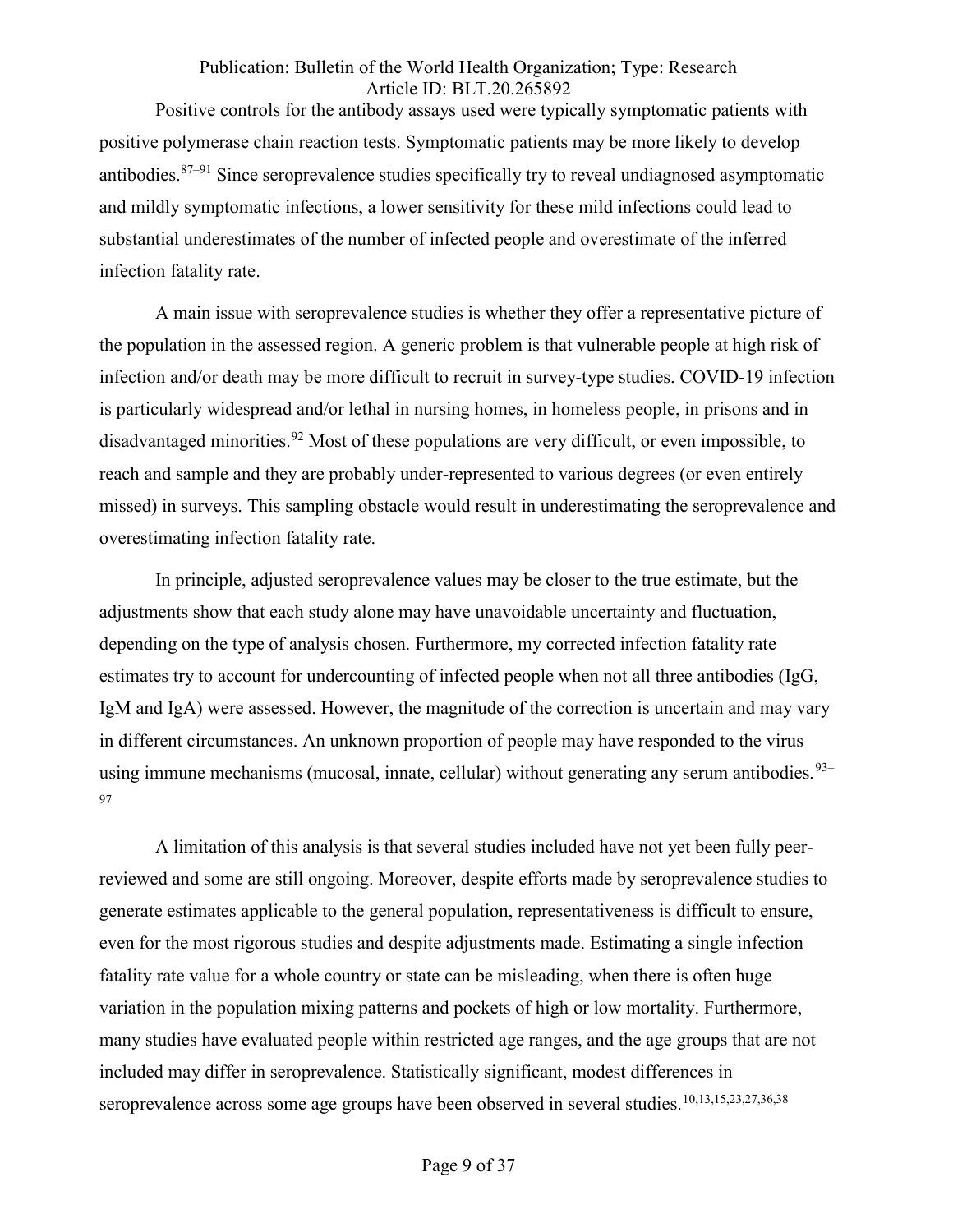Lower values have been seen in young children and higher values in adolescents and young adults, but these patterns are inconsistent and not strong enough to suggest major differences extrapolating across age groups.

Acknowledging these limitations, based on the currently available data, one may project that over half a billion people have been infected as of 12 September, 2020, far more than the approximately 29 million documented laboratory-confirmed cases. Most locations probably have an infection fatality rate less than 0.20% and with appropriate, precise non-pharmacological measures that selectively try to protect high-risk vulnerable populations and settings, the infection fatality rate may be brought even lower.

## Funding:

METRICS has been supported by a grant from the Laura and John Arnold Foundation.

## Competing interests:

I am a co-author (not principal investigator) of one of the seroprevalence studies.

## References

- 1. Melnick ER, Ioannidis JPA. Should governments continue lockdown to slow the spread of covid-19? BMJ. 2020 Jun 3;369:m1924. https://doi.org/10.1136/bmj.m1924 PMID:32493767
- 2. WHO Director-General's opening remarks at the media briefing on COVID-19 3 March 2020. Geneva: World Health Organization; 2020. Available from: https://www.who.int/dg/speeches/detail/who-director-general-s-opening-remarksat-the-media-briefing-on-covid-19---3-march-2020 [cited 2020 May 10].
- 3. Report of the WHO-China Joint Mission on Coronavirus Disease 2019 (COVID-19) 16–24 February 2020. Geneva: World Health Organization; 2020. Available from: https://www.who.int/publications-detail/report-of-the-who-china-joint-mission-oncoronavirus-disease-2019-(covid-19) [cited 2020 May 10].
- 4. McGinty JC. How many people might one person with coronavirus infect? Wall Street Journal. February 14, 2020. Available from: https://www.wsj.com/articles/howmany-people-might-one-person-with-coronavirus-infect-11581676200 [cited 2020 Feb 27].
- 5. Ferguson NM, Laydon D, Nedjati-Gilani G, Imai N, Ainslie K, Baguelin M, et al. Report 9: Impact of non-pharmaceutical interventions (NPIs) to reduce COVID-19 mortality and healthcare demand. London: Imperial College; 2020. Available from: https://www.imperial.ac.uk/media/imperial-college/medicine/sph/ide/gidafellowships/Imperial-College-COVID19-NPI-modelling-16-03-2020.pdf [cited 2020 May 10].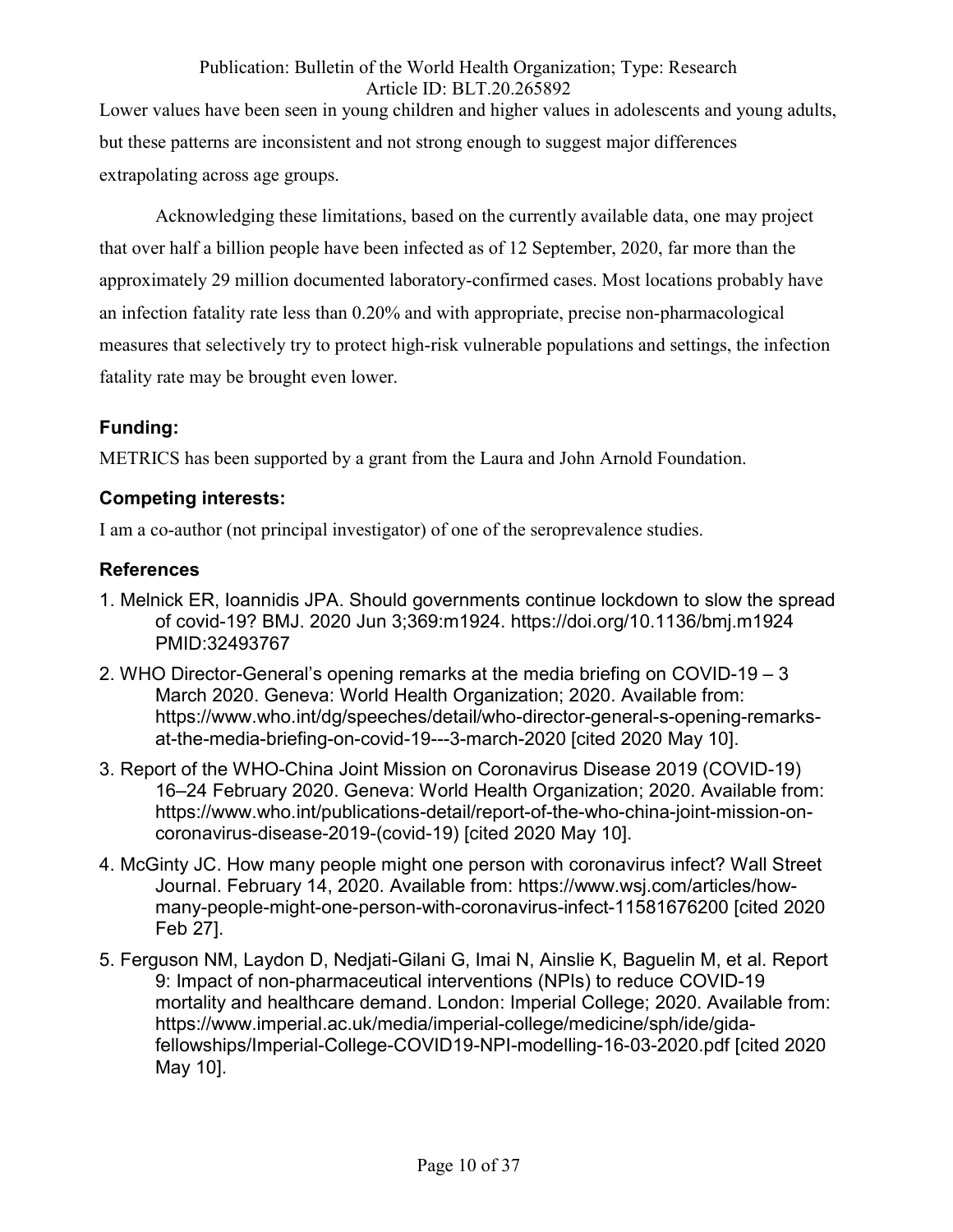- 6. Meyerowitz-Katz G, Merone L. A systematic review and meta-analysis of published research data on COVID-19 infection-fatality rates. [online ahead of print]. Int J Infect Dis. 2020 Sep 29;S1201(20):32180–9. PMID:33007452
- 7. Garcia-Basteiro AL, Moncunill G, Tortajada M, Vidal M, Guinovart C, Jiménez A, et al. Seroprevalence of antibodies against SARS-CoV-2 among health care workers in a large Spanish reference hospital. Nat Commun. 2020 Jul 8;11(1):3500. https://doi.org/10.1038/s41467-020-17318-x PMID:32641730
- 8. Shakiba M, Nazari S, Mehrabian F, Rezvani SM, Ghasempour Z, Heidarzadeh A. Seroprevalence of COVID-19 virus infection in Guilan province, Iran [preprint]. Cold Spring Harbor: medRxiv; 2020. https://doi.org/10.1101/2020.04.26.20079244
- 9. Bryan A, Pepper G, Wener MH, Fink SL, Morishima C, Chaudhary A, et al. Performance characteristics of the Abbott Architect SARS-CoV-2 IgG assay and seroprevalence in Boise, Idaho. J Clin Microbiol. 2020 Jul 23;58(8):e00941-20. https://doi.org/10.1128/JCM.00941-20 PMID:32381641
- 10. Stringhini S, Wisniak A, Piumatti G, Azman AS, Lauer SA, Baysson H, et al. Seroprevalence of anti-SARS-CoV-2 IgG antibodies in Geneva, Switzerland (SEROCoV-POP): a population-based study. Lancet. 2020 Aug 1;396(10247):313–9. https://doi.org/10.1016/S0140-6736(20)31304-0 PMID:32534626
- 11. Doi A, Iwata K, Kuroda H, Hasuike T, Nasu S, Kanda A, et al. Estimation of seroprevalence of novel coronavirus disease (COVID-19) using preserved serum at an outpatient setting in Kobe, Japan: a cross-sectional study [preprint]. Cold Spring Harbor: medRxiv; 2020. https://doi.org/10.1101/2020.04.26.20079822
- 12. Erikstrup C, Hother CE, Pedersen OBV, Mølbak K, Skov RL, Holm DK, et al. Estimation of SARS-CoV-2 infection fatality rate by real-time antibody screening of blood donors. Clin Infect Dis. 2020 Jun 25; ciaa849. https://doi.org/10.1093/cid/ciaa849 PMID:32584966
- 13. Fontanet A, Tondeur L, Madec Y, Grant R, Besombes C, Jolly N, et al. Cluster of COVID-19 in northern France: a retrospective closed cohort study [preprint]. Cold Spring Harbor: medRxiv; 2020. https://doi.org/10.1101/2020.04.18.20071134
- 14. Wu X, Fu B, Chen L, Feng Y. Serological tests facilitate identification of asymptomatic SARS-CoV-2 infection in Wuhan, China. J Med Virol. 2020 Apr 20;92(10):1795–6. https://doi.org/10.1002/jmv.25904 PMID:32311142
- 15. Slot E, Hogema BM, Reusken CBEM, Reimerink JH, Molier M, Karregat HM, et al. Herd immunity is not a realistic exit strategy during a COVID-19 outbreak [preprint]. Durham: Research Square; 2020. https://doi.org/10.21203/rs.3.rs-25862/v1
- 16. Streeck H, Schulte B, Kümmerer BM, Richter E, Höller T, Fuhrmann C, et al. Infection fatality rate of SARS-CoV-2 infection in a German community with a superspreading event [preprint]. Cold Spring Harbor: medRxiv; 2020. https://doi.org/10.1101/2020.05.04.20090076
- 17. Silveira MF, Barros AJD, Horta BL, Pellanda LC, Victora GD, Dellagostin OA, et al. Population-based surveys of antibodies against SARS-CoV-2 in Southern Brazil.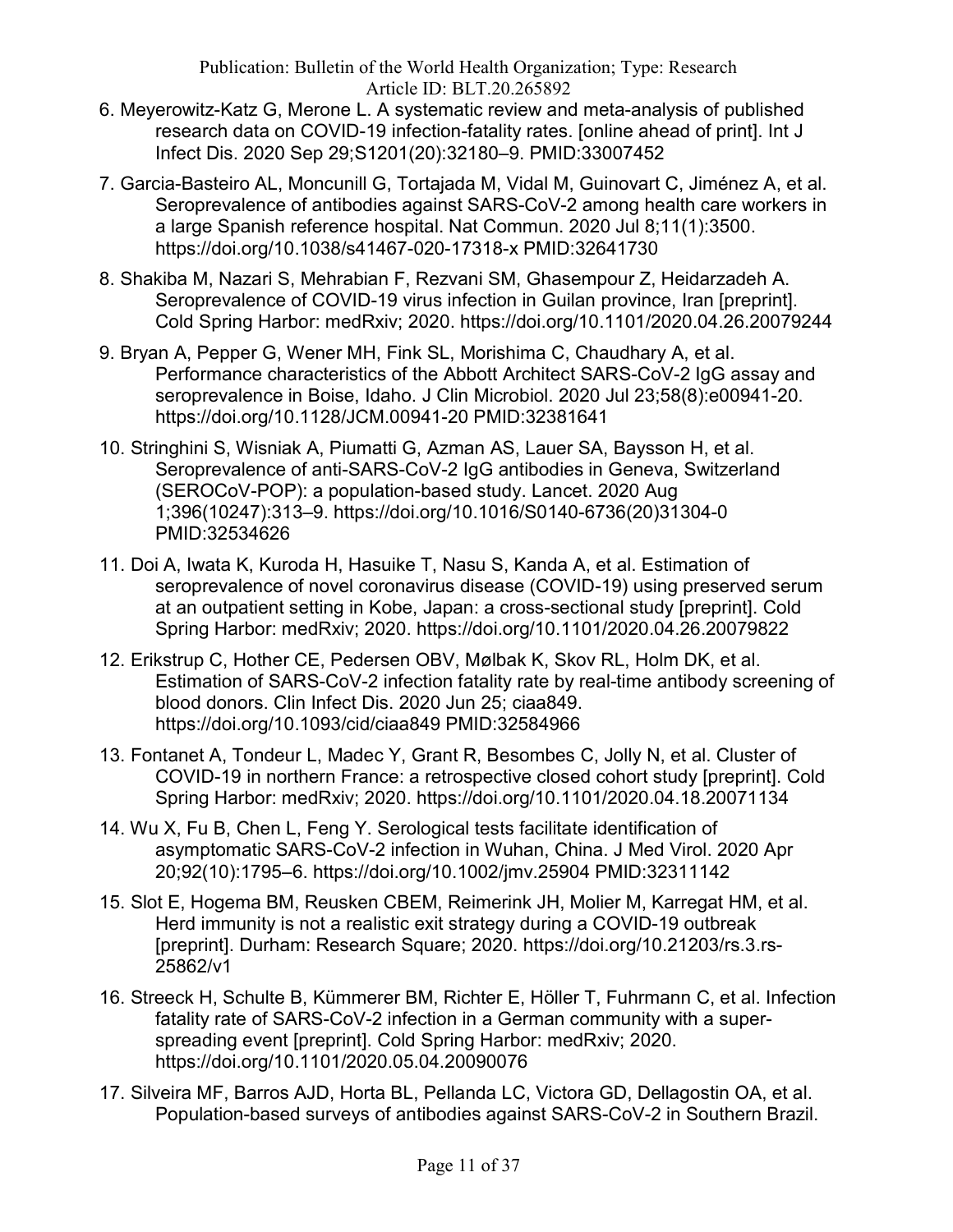Publication: Bulletin of the World Health Organization; Type: Research Article ID: BLT.20.265892 Nat Med. 2020 Aug;26(8):1196–9. https://doi.org/10.1038/s41591-020-0992-3 PMID:32641783

- 18. Thompson C, Grayson N, Paton RS, Lourenco J, Penman BS, Lee L. Neutralising antibodies to SARS coronavirus 2 in Scottish blood donors – a pilot study of the value of serology to determine population exposure [preprint]. Cold Spring Harbor: medRxiv; 2020. https://doi.org/10.1101/2020.04.13.20060467
- 19. Bendavid E, Mulaney B, Sood N, Shah S, Ling E, Bromley-Dulfano R, et al. COVID-19 Antibody Seroprevalence in Santa Clara County, California [preprint]. Cold Spring Harbor: medRxiv; 2020. https://doi.org/10.1101/2020.04.14.20062463
- 20. Snoeck CJ, Vaillant M, Abdelrahman T, Satagopam VP, Turner JD, Beaumont K, et al. Prevalence of SARS-CoV-2 infection in the Luxembourgish population: the CON-VINCE study [preprint]. Cold Spring Harbor: medRxiv; 2020. https://doi.org/10.1101/2020.05.11.20092916
- 21. Kraehling V, Kern M, Halwe S, Mueller H, Rohde C, Savini M, et al. Epidemiological study to detect active SARS-CoV-2 infections and seropositive persons in a selected cohort of employees in the Frankfurt am Main metropolitan area [preprint]. Cold Spring Harbor: medRxiv; 2020. https://doi.org/10.1101/2020.05.20.20107730
- 22. Sood N, Simon P, Ebner P, Eichner D, Reynolds J, Bendavid E, et al. Seroprevalence of SARS-CoV-2-specific antibodies among adults in Los Angeles County, California, on April 10–11, 2020. JAMA. 2020 06 16;323(23):2425–7. https://doi.org/10.1001/jama.2020.8279 PMID:32421144
- 23. Rosenberg ES, Tesoriero JM, Rosenthal EM, Chung R, Barranco MA, Styer LM, et al. Cumulative incidence and diagnosis of SARS-CoV-2 infection in New York. Ann Epidemiol. 2020 Aug;48:23–29.e4. https://doi.org/10.1016/j.annepidem.2020.06.004 PMID:32648546
- 24. Ng D, Goldgof G, Shy B, Levine A, Balcerek J, Bapat SP, et al. SARS-CoV-2 seroprevalence and neutralizing activity in donor and patient blood from the San Francisco Bay Area [preprint]. Cold Spring Harbor: medRxiv; 2020. https://doi.org/10.1101/2020.05.19.20107482
- 25. Hallal PC, Hartwig FP, Horta BL, Victora GD, Silveira MF, Struchiner CJ, et al. Remarkable variability in SARS-CoV-2 antibodies across Brazilian regions: nationwide serological household survey in 27 states [preprint]. Cold Spring Harbor: medRxiv; 2020. https://doi.org/10.1101/2020.05.30.20117531
- 26. Jerkovic I, Ljubic T, Basic Z, Kruzic I, Kunac N, Bezic J, et al. SARS-CoV-2 antibody seroprevalence in industry workers in Split-Dalmatia and Sibenik-Knin County, Croatia [preprint]. Cold Spring Harbor: medRxiv; 2020. https://doi.org/10.1101/2020.05.11.20095158
- 27. Reifer J, Hayum N, Heszkel B, Klagsbald I, Streva VA. SARS-CoV-2 IgG antibody responses in New York City [preprint]. Cold Spring Harbor: medRxiv; 2020. https://doi.org/10.1101/2020.05.23.20111427
- 28. Emmenegger M, De Cecco E, Lamparter D, Jacquat RPB, Ebner D, et al. Early plateau of SARS-CoV-2 seroprevalence identified by tripartite immunoassay in a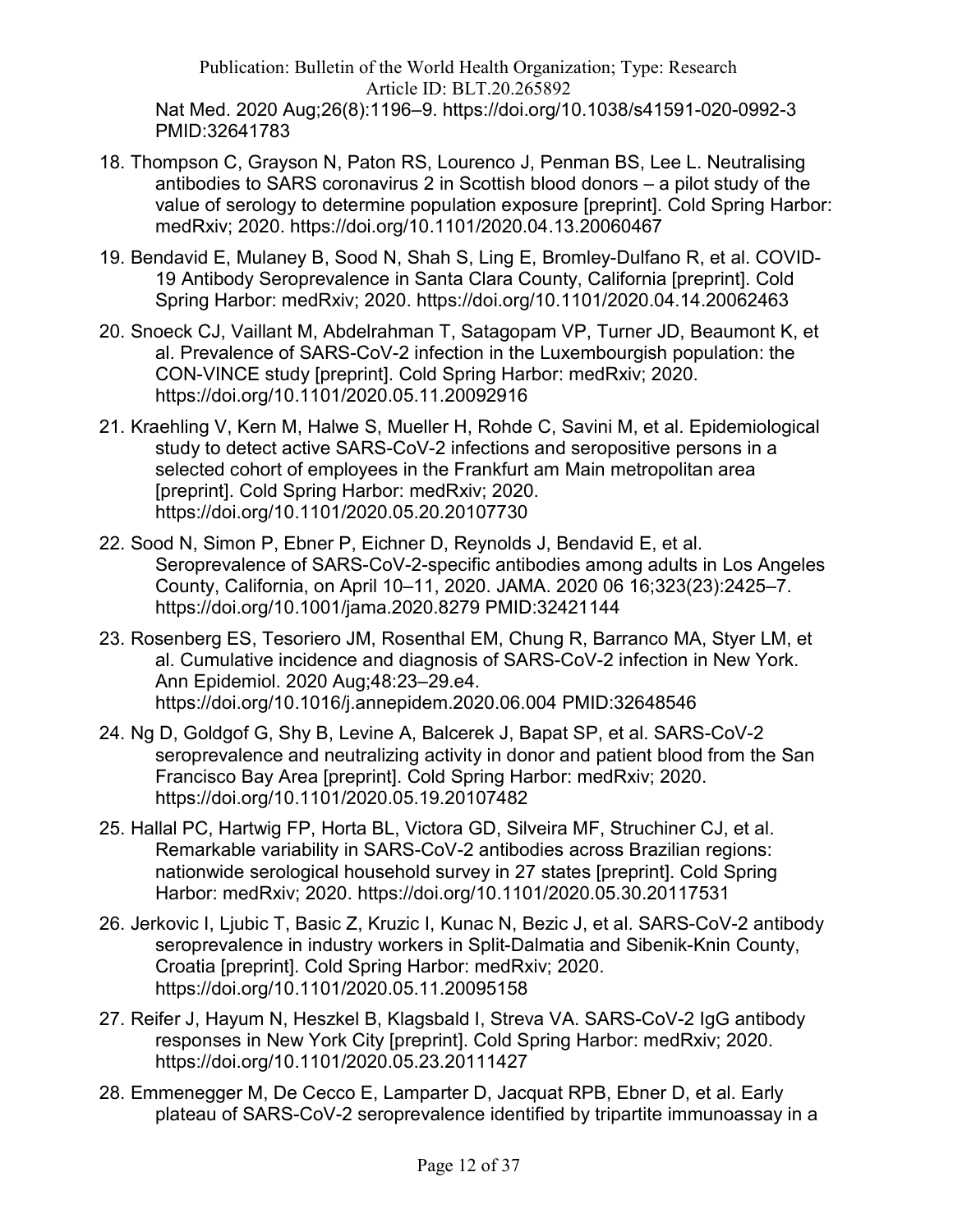Publication: Bulletin of the World Health Organization; Type: Research Article ID: BLT.20.265892 large population [preprint]. Cold Spring Harbor: medRxiv; 2020. https://doi.org/10.1101/2020.05.31.20118554

- 29. Takita M, Matsumura T, Yamamoto K, Yamashita E, Hosoda K, Hamaki T, et al. Geographical profiles of COVID-19 outbreak in Tokyo: an analysis of the primary care clinic-based point-of-care antibody testing. J Prim Care Community Health. 2020 Jan-Dec;11:2150132720942695. https://doi.org/10.1177/2150132720942695 PMID:32674696
- 30. Crovetto F, Crispi F, Llurba E, Figueras F, Gomez-Roig MD, Gratacos E. Seroprevalence and clinical spectrum of SARS-CoV-2 infection in the first versus third trimester of pregnancy [preprint]. Cold Spring Harbor: medRxiv; 2020. https://doi.org/10.1101/2020.06.17
- 31. Fiore JR, Centra M, De Carlo A, Granato T, Rosa A, Sarno M, et al. Results from a survey in healthy blood donors in South Eastern Italy indicate that we are far away from herd immunity to SARS-CoV-2. J Med Virol. 2020 Aug 13;jmv.26425. https://doi.org/10.1002/jmv.26425 PMID:32790086
- 32. Ling R, Yu Y, He J, Zhang J, Xu S, Sun R, et al. Seroprevalence and epidemiological characteristics of immunoglobulin M and G antibodies against SARS-CoV-2 in asymptomatic people in Wuhan, China [preprint]. Cold Spring Harbor: medRxiv; 2020. https://doi.org/10.1101/2020.06.16.20132423
- 33. Chamie G, Marquez C, Crawford E, Peng J, Petersen M, Schwab D, et al. SARS-CoV-2 community transmission during shelter-in-place in San Francisco [preprint]. Cold Spring Harbor: medRxiv; 2020. https://doi.org/10.1101/2020.06.15.20132233
- 34. Gomes CC, Cerutti C, Zandonade E, Maciel EKN, Carvalho de Alencar FE, Almada GL, et al. A population-based study of the prevalence of COVID-19 infection in Espírito Santo, Brazil: methodology and results of the first stage [preprint]. Cold Spring Harbor: medRxiv; 2020. https://doi.org/10.1101/2020.06.13.20130559
- 35. Havers FP, Reed C, Lim T, Montgomery JM, Klena JD, Hall AJ, et al. Seroprevalence of Antibodies to SARS-CoV-2 in 10 Sites in the United States, March 23-May 12, 2020. JAMA Intern Med. 2020 Jul 21. https://doi.org/10.1001/jamainternmed.2020.4130 PMID:32692365
- 36. Pollán M, Pérez-Gómez B, Pastor-Barriuso R, Oteo J, Hernán MA, Pérez-Olmeda M, et al.; ENE-COVID Study Group. Prevalence of SARS-CoV-2 in Spain (ENE-COVID): a nationwide, population-based seroepidemiological study. Lancet. 2020 08 22;396(10250):535–44. https://doi.org/10.1016/S0140-6736(20)31483-5 PMID:32645347
- 37. Feehan AK, Fort D, Garcia-Diaz J, Price-Haywood E, Velasco C, Sapp E, et al. Seroprevalence of SARS-CoV-2 and infection fatality ratio, Orleans and Jefferson Parishes, Louisiana, USA, May 2020. Emerg Infect Dis. 2020 Jul 30;26(11). https://doi.org/10.3201/eid2611.203029 PMID:32731911
- 38. Herzog S, De Bie J, Abrams S, et al. Seroprevalence of IgG antibodies against SARS coronavirus 2 in Belgium – a prospective cross sectional study of residual samples [preprint]. Cold Spring Harbor: medRxiv; 2020. https://doi.org/10.1101/2020.06.08.20125179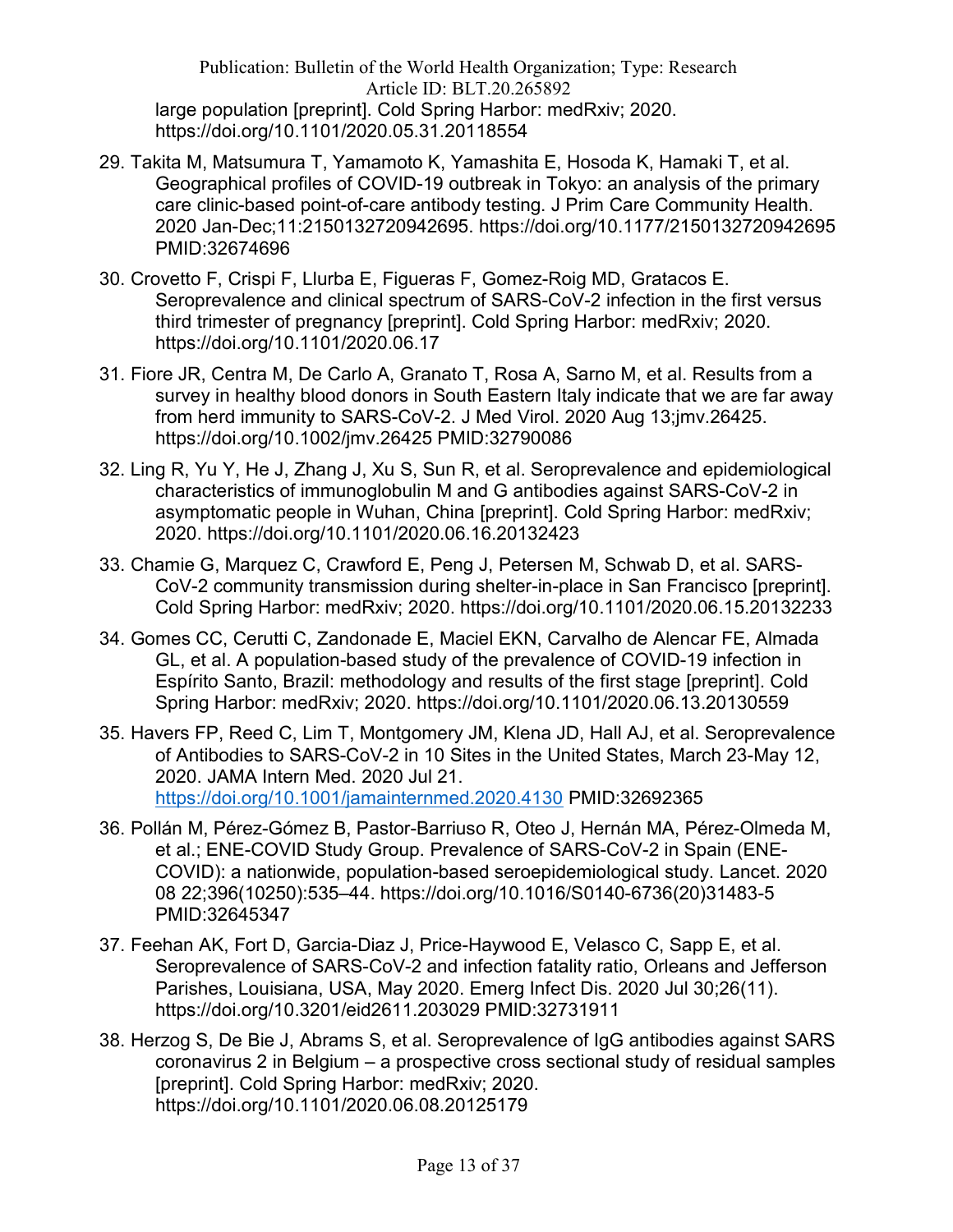- 39. Fontanet A, Grant R, Tondeur L, et al. SARS-CoV-2 infection in primary schools in northern France: A retrospective cohort study in an area of high transmission [preprint]. Cold Spring Harbor: medRxiv; 2020. https://doi.org/10.1101/2020.06.25.20140178
- 40. Xu X, Sun J, Nie S, Li H, Kong Y, Liang M, et al. Seroprevalence of immunoglobulin M and G antibodies against SARS-CoV-2 in China. Nat Med. 2020 08;26(8):1193– 5. https://doi.org/10.1038/s41591-020-0949-6 PMID:32504052
- 41. Amorim Filho L, Szwarcwald CL, Mateos SOG, Leon ACMP, Medronho RA, Veloso VG, et al.; Grupo Hemorio de Pesquisa em Covid-19. Seroprevalence of anti-SARS-CoV-2 among blood donors in Rio de Janeiro, Brazil. Rev Saude Publica. 2020;54:69. PMID:32638883
- 42. Tess BH, Granato CFH, Alves MC, Pintao MC, Rizzatti E, Nunes MC, et al. SARS-CoV-2 seroprevalence in the municipality of São Paulo, Brazil, ten weeks after the first reported case [preprint]. Cold Spring Harbor: medRxiv; 2020. https://doi.org/10.1101/2020.06.29.20142331
- 43. Torres JP, Piñera C, De La Maza V, Lagomarcino AJ, Simian D, Torres B, et al. SARS-CoV-2 antibody prevalence in blood in a large school community subject to a Covid-19 outbreak: a cross-sectional study. Clin Infect Dis. 2020 Jul 10;ciaa955. https://doi.org/10.1093/cid/ciaa955 PMID:32649743
- 44. Uyoga S, Adetifa IMO, Karanja HK, Nyagwange J, Tuju J, Wankiku P, et al. Seroprevalence of anti-SARS-CoV-2 IgG antibodies in Kenyan blood donors [preprint]. Cold Spring Harbor: medRxiv; 2020. https://doi.org/10.1101/2020.07.27.20162693
- 45. Nesbitt DJ, Jin D, Hogan JW, Chan PA, Simon MJ, Vargas M, et al. Low seroprevalence of SARS-CoV-2 in Rhode Island blood donors determined using multiple serological assay formats [preprint]. Cold Spring Harbor: medRxiv; 2020. https://doi.org/10.1101/2020.07.20.20157743
- 46. McLaughlin CC, Doll MK, Morrison KT, McLaughlin WL, O'Connor T, Sholukh AM, et al. High community SARS-CoV-2 antibody seroprevalence in a ski resort community, Blaine County, Idaho, US. preliminary results [preprint]. Cold Spring Harbor: medRxiv; 2020. https://doi.org/10.1101/2020.07.19.20157198
- 47. Figar S, Pagotto V, Luna L, Salto J, Manslau MW, Mistchenko AS, et al. Communitylevel SARS-CoV-2 seroprevalence survey in urban slum dwellers of Buenos Aires City, Argentina: a participatory research [preprint]. Cold Spring Harbor: medRxiv; 2020. https://doi.org/10.1101/2020.07.14.20153858
- 48. Nawa N, Kuramochi J, Sonoda S, Yamaoka Y, Nukui Y, Miyazaki Y, et al. Seroprevalence of SARS-CoV-2 IgG antibodies in Utsunomiya City, Greater Tokyo, after first pandemic in 2020 (U-CORONA): a household- and populationbased study [preprint]. Cold Spring Harbor: medRxiv; 2020. https://doi.org/10.1101/2020.07.20.20155945
- 49. Nisar I, Ansari N, Amin M, Khalid F, Hotwani A, Rehman N, et al. Serial population based serosurvey of antibodies to SARS-CoV-2 in a low and high transmission area of Karachi, Pakistan [preprint]. Cold Spring Harbor: medRxiv; 2020. https://doi.org/10.1101/2020.07.28.20163451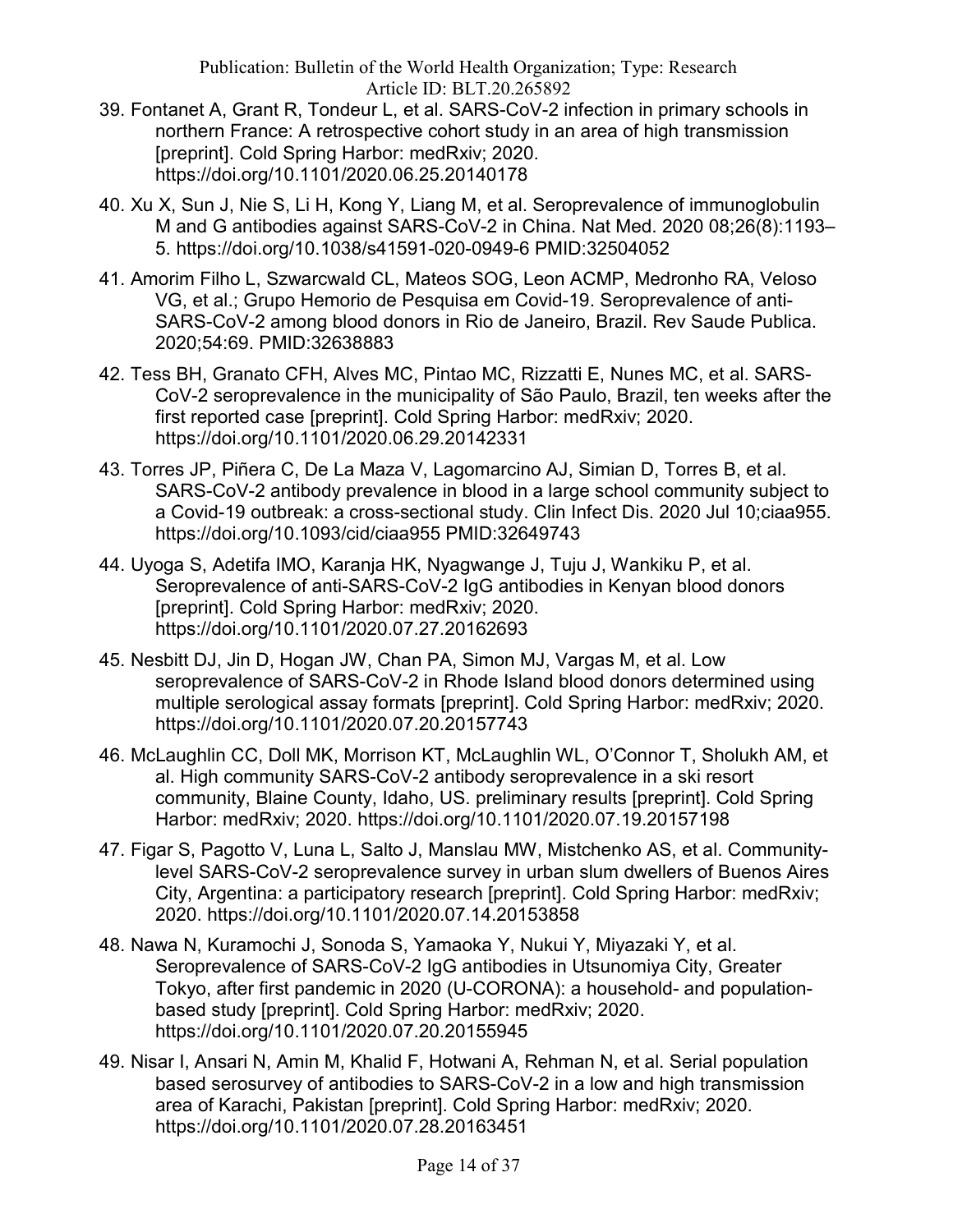- 50. Skowronski DM, Sekirov I, Sabaiduc S, Zou M, Morshed M, Lawrence D, et al. Low SARS-CoV-2 sero-prevalence based on anonymized residual sero-survey before and after first wave measures in British Columbia, Canada, March–May 2020 [preprint]. Cold Spring Harbor: medRxiv; 2020. https://doi.org/10.1101/2020.07.13.20153148
- 51. Abu Raddad LJ, Chemaitelly H, Ayoub HH, Al Kanaani Z, Al Khal A, Al Kuwari E, et al. Characterizing the Qatar advanced-phase SARS-CoV-2 epidemic [preprint]. Cold Spring Harbor: medRxiv; 2020. https://doi.org/10.1101/2020.07.16.20155317
- 52. Petersen MS, Strøm M, Christiansen DH, Fjallsbak JP, Eliasen EH, Johansen M, et al. Seroprevalence of SARS-CoV-2-Specific Antibodies, Faroe Islands. Emerg Infect Dis. 2020 Jul 29;26(11). https://doi.org/10.3201/eid2611.202736 PMID:32726200
- 53. Biggs HM, Harris JB, Breakwell L, Dahlgren FS, Abedi GR, Szablewski CM, et al.; CDC Field Surveyor Team. Estimated community seroprevalence of SARS-CoV-2 antibodies - two Georgia counties, April 28–May 3, 2020. MMWR Morb Mortal Wkly Rep. 2020 Jul 24;69(29):965–70. https://doi.org/10.15585/mmwr.mm6929e2 PMID:32701941
- 54. Menachemi N, Yiannoutsos CT, Dixon BE, Duszynski TJ, Fadel WF, Wools-Kaloustian KK, et al. Population point prevalence of SARS-CoV-2 infection based on a statewide random sample – Indiana, April 25–29, 2020. MMWR Morb Mortal Wkly Rep. 2020 Jul 24;69(29):960–4. https://doi.org/10.15585/mmwr.mm6929e1 PMID:32701938
- 55. Chang L, Hou W, Zhao L, Zhang Y, Wang Y, Wu L, et al. The prevalence of antibodies to SARS-CoV-2 among blood donors in China [preprint]. Cold Spring Harbor: medRxiv; 2020. https://doi.org/10.1101/2020.07.13.20153106
- 56. Meyers K, Liu L, Lin W-H, Luo Y, Yin M, Wu Y, et al. Antibody testing documents the silent spread of SARS-CoV-2 in New York prior to the first reported case [preprint]. Durham: Research Square; 2020. https://doi.org/10.21203/rs.3.rs-39880/v1
- 57. Merkely B, Szabó AJ, Kosztin A, Berényi E, Sebestyén A, Lengyel C, et al.; HUNgarian COronaVirus-19 Epidemiological Research (H-UNCOVER) investigators. Novel coronavirus epidemic in the Hungarian population, a crosssectional nationwide survey to support the exit policy in Hungary. Geroscience. 2020 Aug;42(4):1063–74. https://doi.org/10.1007/s11357-020-00226-9 PMID:32677025
- 58. Gudbjartsson DF, Norddahl GL, Melsted P, Gunnarsdottir K, Holm H, Eythorsson E, et al. Humoral immune response to SARS-CoV-2 in Iceland. N Engl J Med. 2020 Sep 1.NEJMoa2026116. [online ahead of print]. https://doi.org/10.1056/NEJMoa2026116 PMID:32871063
- 59. Noh JY, Seo YB, Yoon JG, Seong H, Hyun H, Lee J, et al. Seroprevalence of anti-SARS-CoV-2 antibodies among outpatients in southwestern Seoul, Korea. J Korean Med Sci. 2020 Aug 24;35(33):e311. https://doi.org/10.3346/jkms.2020.35.e311 PMID:32830472
- 60. Xu R, Huang J, Duan C, Liao Q, Shan Z, Wang M, et al. Low prevalence of antibodies against SARS-CoV-2 among voluntary blood donors in Guangzhou,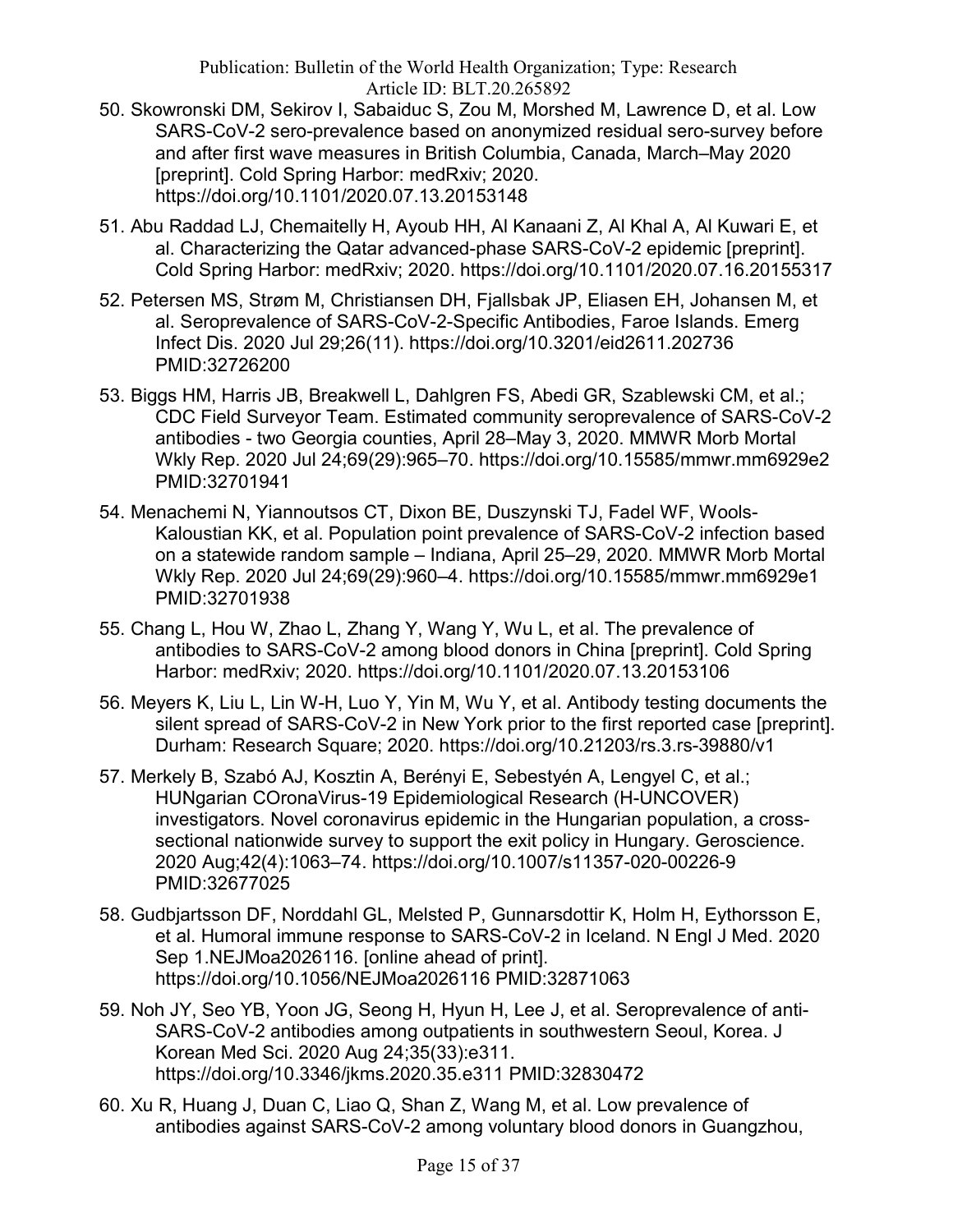Publication: Bulletin of the World Health Organization; Type: Research Article ID: BLT.20.265892 China. J Med Virol. 2020 Aug 19.jmv.26445. [online ahead of print]. https://doi.org/10.1002/jmv.26445 PMID:32813273

- 61. Malani A, Shah D, Kang G, Lobo GN, Shastri J, Mohanan M, et al. Seroprevalence of SARS-CoV-2 in slums and non-slums of Mumbai, India, during June 29–July 19, 2020 [preprint]. Cold Spring Harbor: medRxiv; 2020. https://doi.org/10.1101/2020.08.27.20182741
- 62. Bogogiannidou Z, Vontas A, Dadouli K, Kyritsi MA, Soteriades S, Nikoulis DJ, et al. Repeated leftover serosurvey of SARS-CoV-2 IgG antibodies, Greece, March and April 2020. Euro Surveill. 2020 Aug;25(31):2001369. https://doi.org/10.2807/1560- 7917.ES.2020.25.31.2001369 PMID:32762796
- 63. Feehan AK, Velasco C, Fort D, Burton JH, Price-Haywood E, Katzmarzyk PT, et al. Racial and workplace disparities in seroprevalence of SARS-CoV-2 in Baton Rouge, Louisiana, 4 July 15–31, 2020 [preprint]. Cold Spring Harbor: medRxiv; 2020. https://doi.org/10.1101/2020.08.26.20180968
- 64. Westerhuis BM, de Bruin E, Chandler FD, Ramakers CRB, Okba NMA, Li W, et al. Homologous and he 1 terologous antibodies to coronavirus 229E, NL63, OC43, HKU1, SARS, MERS and SARS-CoV-2 antigens in an age stratified crosssectional serosurvey in a large tertiary hospital in The Netherlands [preprint]. Cold Spring Harbor: medRxiv; 2020. https://doi.org/10.1101/2020.08.21.20177857
- 65. Ward H, Atchinson C, Whitaker M, Ainslie KED, Elliott J, Okell L, et al. Antibody prevalence for SARS-CoV-2 following the peak of the pandemic in England: REACT2 study in 100,000 adults [preprint]. Cold Spring Harbor: medRxiv; 2020. https://doi.org/10.1101/2020.08.12.20173690
- 66. Javed W, Baqar J, Abidi SHB, Farooq W. Sero-prevalence findings from metropoles in Pakistan: implications for assessing COVID-19 prevalence and case-fatality within a dense, urban working population [preprint]. Cold Spring Harbor: medRxiv; 2020. https://doi.org/10.1101/2020.08.13.20173914
- 67. Khan MS, Qurieshi MA, Haq I, Majid S, Akbar A. Seroprevalence of SARS-CoV-2 specific IgG antibodies in District Srinagar, northern India – a cross-sectional study [preprint].Cold Spring Harbor: bioRxiv; 2020. https://doi.org/10.1101/2020.09.04.282640
- 68. Da Silva A, Lima-Neto L, de Azevedo C, da Costa L, Braganca M, Filho A, et al. Population-based seroprevalence of SARS-CoV-2 is more than halfway through the herd immunity threshold in the State of Maranhão, Brazil [preprint]. Cold Spring Harbor: medRxiv; 2020. https://doi.org/10.1101/2020.08.28.20180463
- 69. [Weekly report of the population serology survey of the corona epidemic.] Helsinki: Finland Department of Health and Welfare; 2020. [Finnish]. Available from: https://www.thl.fi/roko/cov-vaestoserologia/sero\_report\_weekly.html [cited 2020] Jul 12].
- 70. [First results on antibodies after review of covid-19 in blood donors.] Solna: Swedish Public Health Agency; 2020. [Swedish]. Available from: https://www.folkhalsomyndigheten.se/nyheter-ochpress/nyhetsarkiv/2020/juni/forsta-resultaten-om-antikroppar-efter-genomgangencovid-19-hos-blodgivare/ [cited 2020 Jul 12].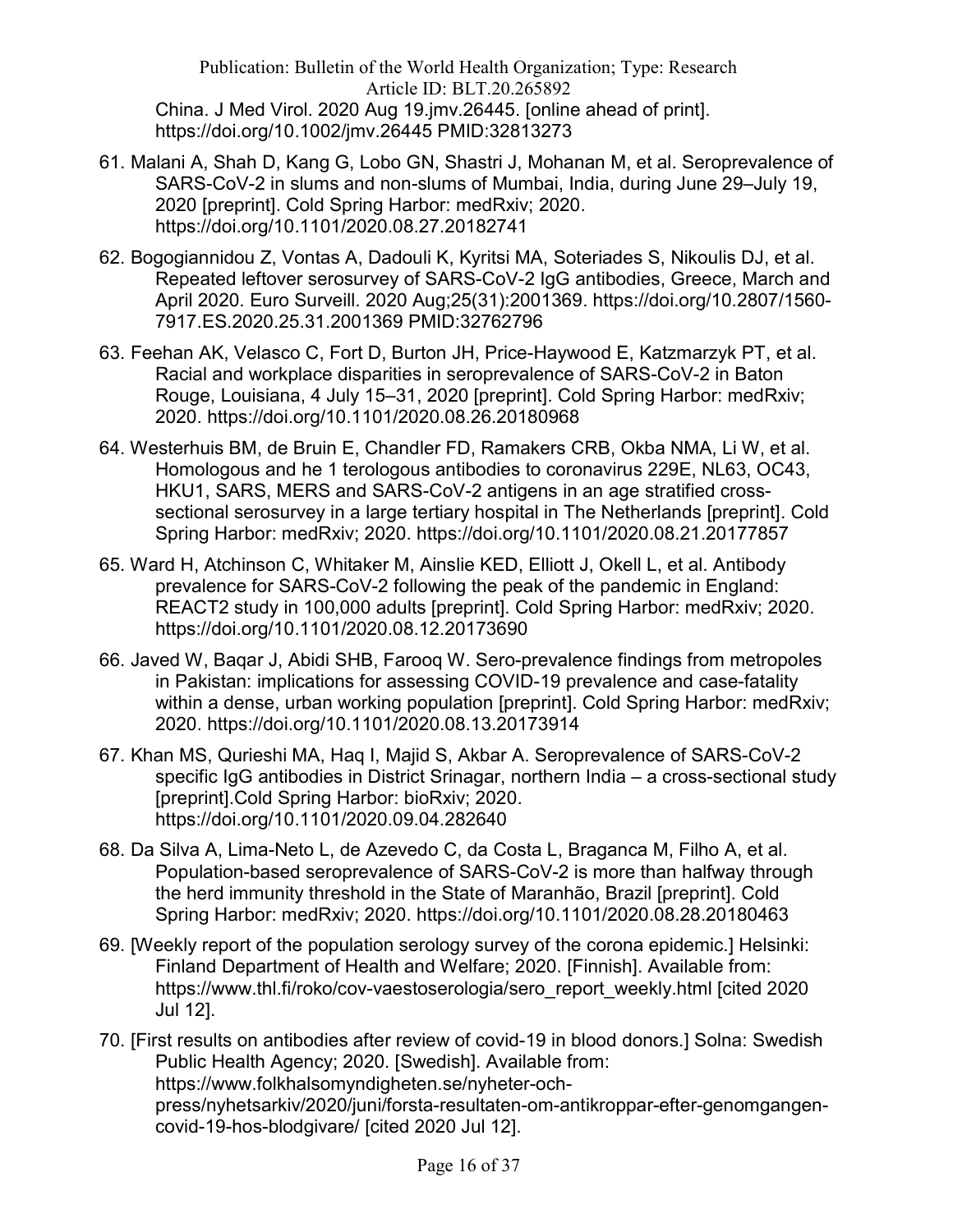- 71. [Studie SARS-CoV-2-CZ-Preval.] Prague: Institute of Health Information and Statistics of the Czech Republic; 2020. [Czech]. Available from: https://covidimunita.uzis.cz/res/file/prezentace/20200506-dusek.pdf [cited 2020 Jul 12].
- 72. Jaffe-Hoffman M. Coronavirus herd immunity? Not in Israel, according to a serological study. Jerusalem Post. 2020 Jun 2. Available from: https://www.jpost.com/israel-news/coronavirus-herd-immunity-not-in-israelaccording-to-a-serological-study-630059 [cited 2020 Jul 12].
- 73. First study carried out on herd immunity of the population in the whole territory of Slovenia. Ljubljana: Republic of Slovenia; 2020. Available from: https://www.gov.si/en/news/2020-05-06-first-study-carried-out-on-herd-immunityof-the-population-in-the-whole-territory-of-slovenia/ [cited 2020 Jul 12].
- 74. [Popova declared immunity to coronavirus in 14% of those tested]. Interfax. 2020 Jun 10. [Russian]. Available from: https://www.interfax.ru/russia/712617 [cited 2020 Aug 12].
- 75. Gul A. Ten million Afghans likely infected and recovered: COVID-19 survey. VOA. 2020 Aug 5. Available from: https://www.voanews.com/south-central-asia/10 million-afghans-likely-infected-and-recovered-covid-19-survey [cited 2020 Aug 12].
- 76. Preliminary results of seroprevalence study in Tbilisi: 10 out of 1068 residents have coronavirus antibodies. Agenda.ge. 2020 Jun 29. Available from: https://agenda.ge/en/news/2020/2055 [cited 2020 Aug 12].
- 77. Genot L. In Brazil, COVID-19 hitting young people harder. The Jakarta Post. 2020 May 22. Available from: https://www.thejakartapost.com/news/2020/05/22/inbrazil-covid-19-hitting-young-people-harder.html [cited 2020 Jul 12].
- 78. COVID-19 pandemic in Croatia [internet]. Wikipedia; 2020. Available from https://en.wikipedia.org/wiki/COVID-19 pandemic in Croatia [cited 2020 Jul 12].
- 79. COVID-19 coronavirus pandemic [internet]. Dover: Worldometer; 2020. Available from: https://www.worldometers.info/coronavirus/ [cited 2020 Sep 12].
- 80. Ioannidis JPA, Axfors C, Contopoulos-Ioannidis DG. Population-level COVID-19 mortality risk for non-elderly individuals overall and for non-elderly individuals without underlying diseases in pandemic epicenters. Environ Res. 2020 Sep;188:109890. https://doi.org/10.1016/j.envres.2020.109890 PMID:32846654
- 81. Booth R. Half of coronavirus deaths happen in care homes, data from EU suggests. The Guardian. 2020 Apr 13. Available from: https://www.theguardian.com/world/2020/apr/13/half-of-coronavirus-deathshappen-in-care-homes-data-from-eu-suggests [cited 2020 Apr 27].
- 82. American Geriatrics Society. American Geriatrics Society Policy Brief: COVID-19 and nursing homes. J Am Geriatr Soc. 2020 May;68(5):908–11. https://doi.org/10.1111/jgs.16477 PMID:32267538
- 83. Wang D, Hu B, Hu C, Zhu F, Liu X, Zhang J, et al. Clinical characteristics of 138 hospitalized patients with 2019 novel coronavirus-infected pneumonia in Wuhan, China. JAMA. 2020 Mar 17;323(11):1061–9. https://doi.org/10.1001/jama.2020.1585 PMID:32031570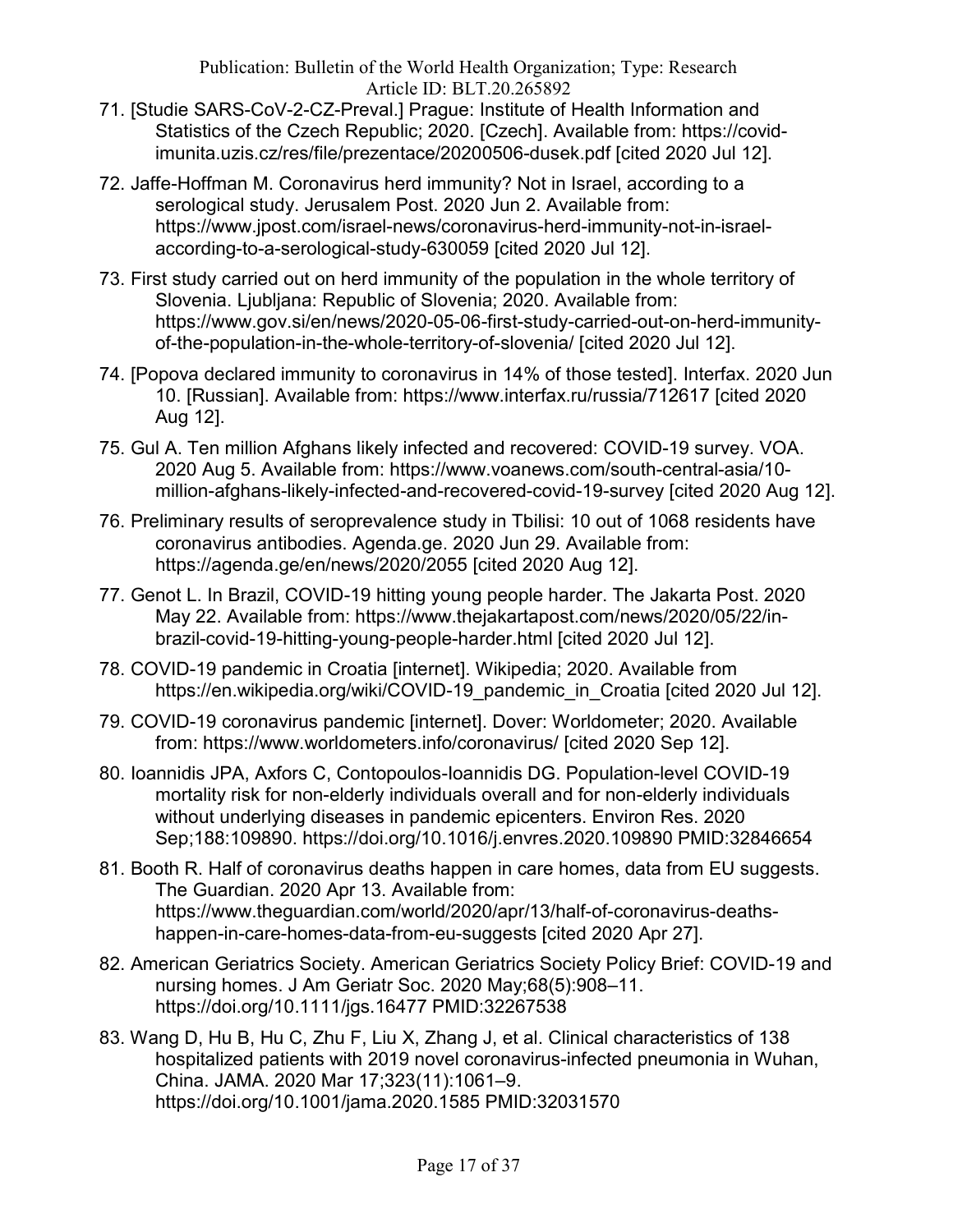- 84. Boccia S, Ricciardi W, Ioannidis JPA. What other countries can learn from Italy during the COVID-19 pandemic. JAMA Intern Med. 2020 Jul 1;180(7):927–8. https://doi.org/10.1001/jamainternmed.2020.1447 PMID:32259190
- 85. Brufsky A. Distinct viral clades of SARS-CoV-2: Implications for modeling of viral spread. J Med Virol. 2020 Apr 20;92(9):1386–90. https://doi.org/10.1002/jmv.25902 PMID:32311094
- 86. Rosado J, Cockram C, Merkling SH, Demeret C, Meola A, Kerneis S, et al. Serological signatures of SARS-CoV-2 infection: implications for antibody-based diagnostics [preprint]. Cold Spring Harbor: medRxiv; 2020. https://doi.org/10.1101/2020.05.07.20093963
- 87. Long QX, Tang XJ, Shi QL, Li Q, Deng HJ, Yuan J, et al. Clinical and immunological assessment of asymptomatic SARS-CoV-2 infections. Nat Med. 2020 Aug;26(8):1200–4. https://doi.org/10.1038/s41591-020-0965-6 PMID:32555424
- 88. Wu F, Wang A, Liu M, Wang Q, Chen J, Xia S, et al. Neutralizing antibody responses to SARS-CoV-2 in a COVID-19 recovered patient cohort and their implications [preprint]. Cold Spring Harbor: medRxiv; 2020. https://doi.org/10.1101/2020.03.30.20047365
- 89. Seow J, Graham C, Merrick B, Acors S, Steel KJA, Hemmings O, et al. Longitudinal evaluation and decline of antibody responses in SARS-CoV-2 infection [preprint]. Cold Spring Harbor: medRxiv; 2020. https://doi.org/10.1101/2020.07.09.20148429
- 90. Edouard S, Colson P, Melenotte C, De Pinto F, Thomas L, La Scola B, et al. Evaluating the serological status of COVID-19 patients using an indirect immunofluorescent assay, France [preprint]. Cold Spring Harbor: medRxiv; 2020. https://doi.org/10.1101/2020.05.05.20092064
- 91. Solbach W, Schiffner J, Backhaus I, Burger D, Staiger R, Tiemer B, et al. Antibody profiling of COVID-19 patients in an urban low-incidence region in northern Germany [preprint]. Cold Spring Harbor: medRxiv; 2020. https://doi.org/10.1101/2020.05.30.20111393
- 92. Ioannidis JPA. Global perspective of COVID-19 epidemiology for a full-cycle pandemic. Eur J Clin Invest. 2020 Oct 7;e13421. https://doi.org/10.1111/eci.13423 PMID:33026101
- 93. Kikkert M. Innate immune evasion by human respiratory RNA viruses. J Innate Immun. 2020;12(1):4–20. https://doi.org/10.1159/000503030 PMID:31610541
- 94. Krammer F. The human antibody response to influenza A virus infection and vaccination. Nat Rev Immunol. 2019 Jun;19(6):383–97. https://doi.org/10.1038/s41577-019-0143-6 PMID:30837674
- 95. Cervia C, Nilsson J, Zurbuchen Y, Valaperti A, Schreiner J, Wolfensberger A, et al. Systemic and mucosal antibody secretion specific to SARS-CoV-2 during mild versus severe COVID-19 [preprint]. Cold Spring Harbor: bioRxiv. 2020. https://doi.org/10.1101/2020.05.21.108308
- 96. Gallais F, Velay A, Wendling M-J, Nazon C, Partisani M, Sibilia J, et al. Intrafamilial exposure to SARS-CoV-2 induces cellular immune response without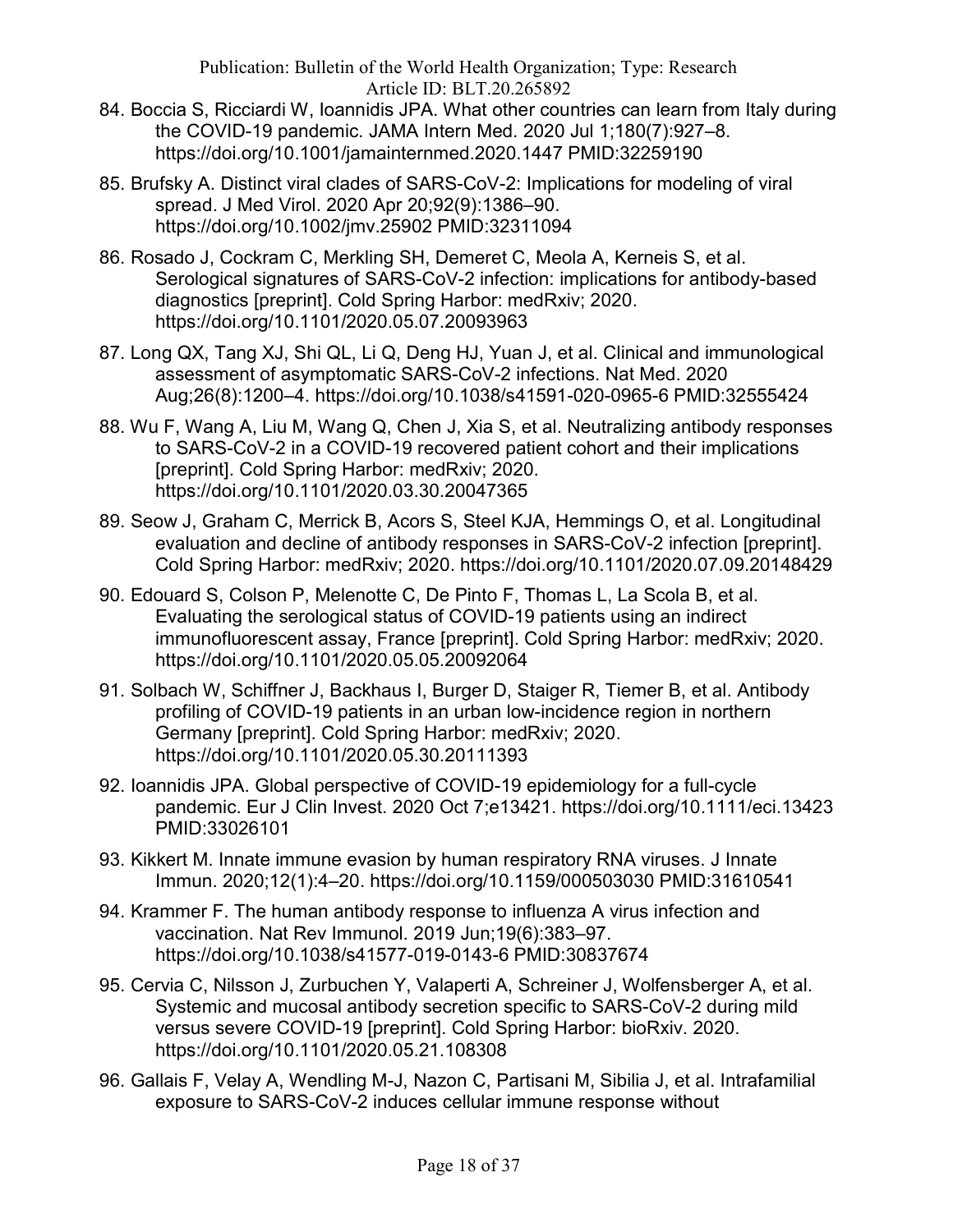Publication: Bulletin of the World Health Organization; Type: Research Article ID: BLT.20.265892 seroconversion [preprint]. Cold Spring Harbor: medRxiv; 2020. https://doi.org/10.1101/2020.06.21.20132449

97. Sekine T, Perez-Potti A, Rivera-Ballesteros O, Strålin K, Gorin J-B, Olsson A, et al.; Karolinska COVID-19 Study Group. Robust T cell immunity in convalescent individuals with asymptomatic or mild COVID-19. Cell. 2020 10 1;183(1):158– 168.e14. https://doi.org/10.1016/j.cell.2020.08.017 PMID:32979941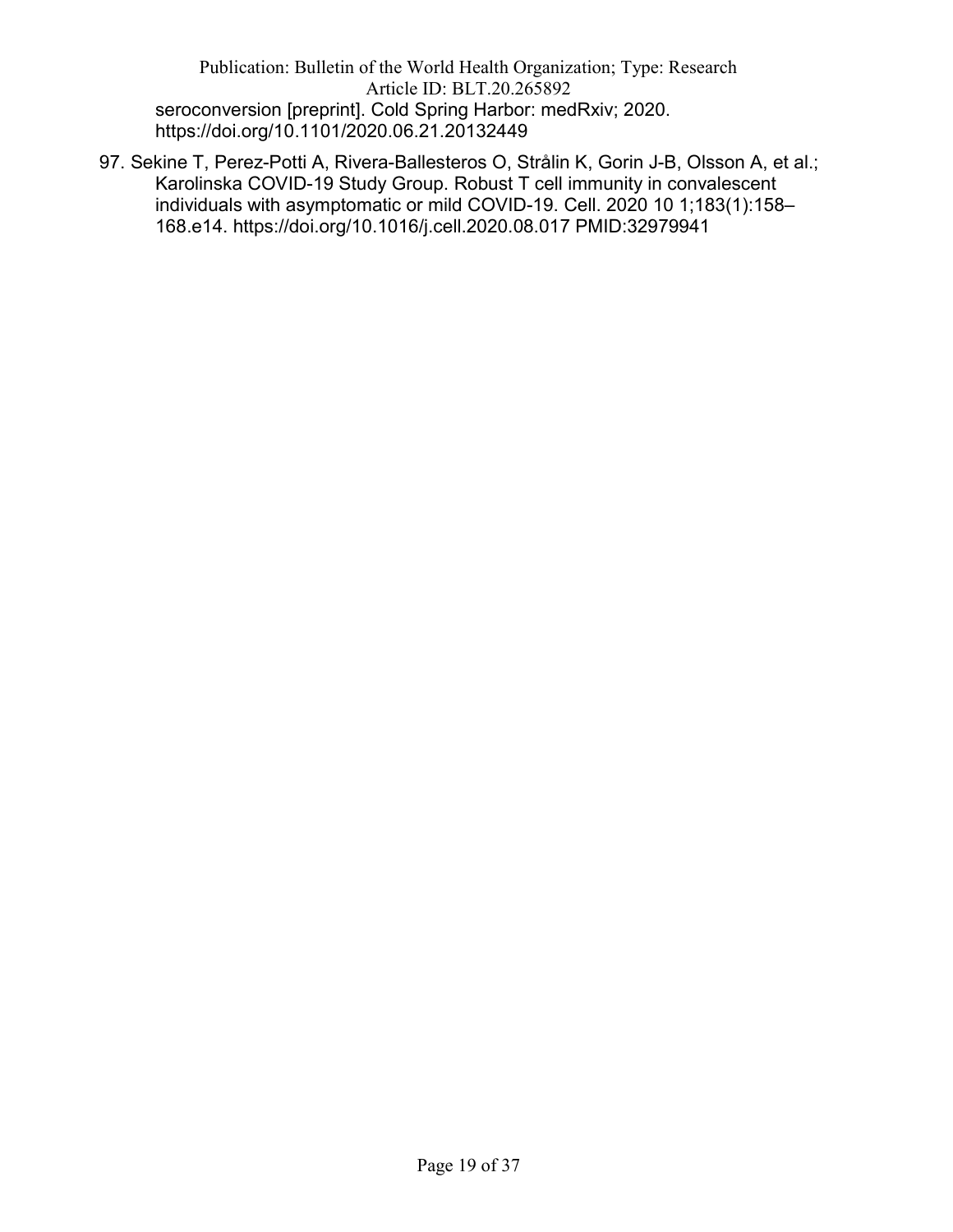## Table 1. Eligible seroprevalence studies on COVID-19 published or deposited as preprints as of 9 September 2020: dates, sampling and recruitment

| <b>Author</b>                      | <b>Country (location)</b>          | <b>Dates</b>                                                                                                                       | <b>Sampling and recruitment</b>                                                                                                                                                                                                         |
|------------------------------------|------------------------------------|------------------------------------------------------------------------------------------------------------------------------------|-----------------------------------------------------------------------------------------------------------------------------------------------------------------------------------------------------------------------------------------|
| Figar et al. <sup>47</sup>         | Argentina (Barrio<br>Padre Mugica) | 10-26 June                                                                                                                         | Probabilistic sampling of a slum neighbourhood, sampling from people 14 years or<br>older across households                                                                                                                             |
| Herzog et al. <sup>38</sup>        | Belgium                            | 30 March-5 April and<br>20-26 April                                                                                                | Residual sera from 10 private diagnostic laboratories in Belgium, with fixed numbers<br>per age group, region and periodical sampling, and stratified by sex                                                                            |
| Hallal et al. <sup>25</sup>        | Brazil                             | 15-22 May                                                                                                                          | Sampling from 133 cities (the main city in each region), selecting 25 census tracts<br>with probability proportionate to size in each sentinel city, and 10 households at<br>random in each tract. Aiming for 250 participants per city |
| Gomes et al. <sup>34</sup>         | Brazil (Espirito Santo)            | 13-15 May                                                                                                                          | Cross-section of major municipalities with houses as the sampling units                                                                                                                                                                 |
| Da Silva et al. <sup>68</sup>      | Brazil (Maranhao)                  | 27 July-8 August                                                                                                                   | Three-stage cluster sampling stratified by four state regions in the state of<br>Maranhao; the estimates took clustering, stratification and non-response into<br>account                                                               |
| Amorim Filho et<br>al.41           | Brazil (Rio de Janeiro)            | 14-27 April (eligible:<br>24-27 April)                                                                                             | Blood donors without flulike symptoms within 30 days of donation; had close contact<br>with suspected or confirmed COVID-19 cases in the 30 days before donation; or<br>had travelled abroad in the past 30 days                        |
| Silveira et al. <sup>17</sup>      | Brazil (Rio Grande do<br>Sul)      | 9-11 May (third round,<br>after 11-13 April, and<br>25-27 April)                                                                   | Multistage probability sampling in each of nine cities to select 500 households, from<br>which one member was randomly chosen for testing                                                                                               |
| Tess et al. <sup>42</sup>          | Brazil (Sao Paulo)                 | $4-12$ May                                                                                                                         | Randomly selected adults and their cohabitants sampled from six districts of Sao<br>Paulo City with high numbers of cases                                                                                                               |
| Skowronski et<br>al. <sup>50</sup> | Canada (British<br>Columbia)       | 15-27 May (after<br>baseline in 5-13<br>March)                                                                                     | Specimens from patients attending one of about 80 diagnostic service centres of the<br>only outpatient laboratory network in the Lower Mainland                                                                                         |
| Torres et al. <sup>43</sup>        | Chile (Vitacura)                   | $4-19$ May                                                                                                                         | Classroom stratified sample of children and all staff in a community placed on<br>quarantine after school outbreak                                                                                                                      |
| Chang et al. <sup>55</sup>         | China                              | January-April weekly:<br>3-23 February<br>(Wuhan); 24<br>February-15 March<br>(Shenzhen); 10<br>February-1 March<br>(Shijiazhuang) | 38 144 healthy blood donors in Wuhan, Shenzhen and Shijiazhuang who met the<br>criteria for blood donation during the COVID-19 pandemic in China                                                                                        |
| Wu et al. <sup>14</sup>            | China (Wuhan)                      | 3-15 April                                                                                                                         | People applying for a permission to resume work ( $n = 1021$ ) and hospitalized<br>patients ( $n = 381$ )                                                                                                                               |
| Ling et al. $32$                   | China (Wuhan)                      | 26 March-28 April                                                                                                                  | Age 16–64 years, going back to work, with no fever, headache or other symptoms<br>of COVID-19                                                                                                                                           |
| Xu et al. <sup>60</sup>            | China (Guangzhou)                  | 23 March-2 April                                                                                                                   | Healthy blood donors in Guangzhou                                                                                                                                                                                                       |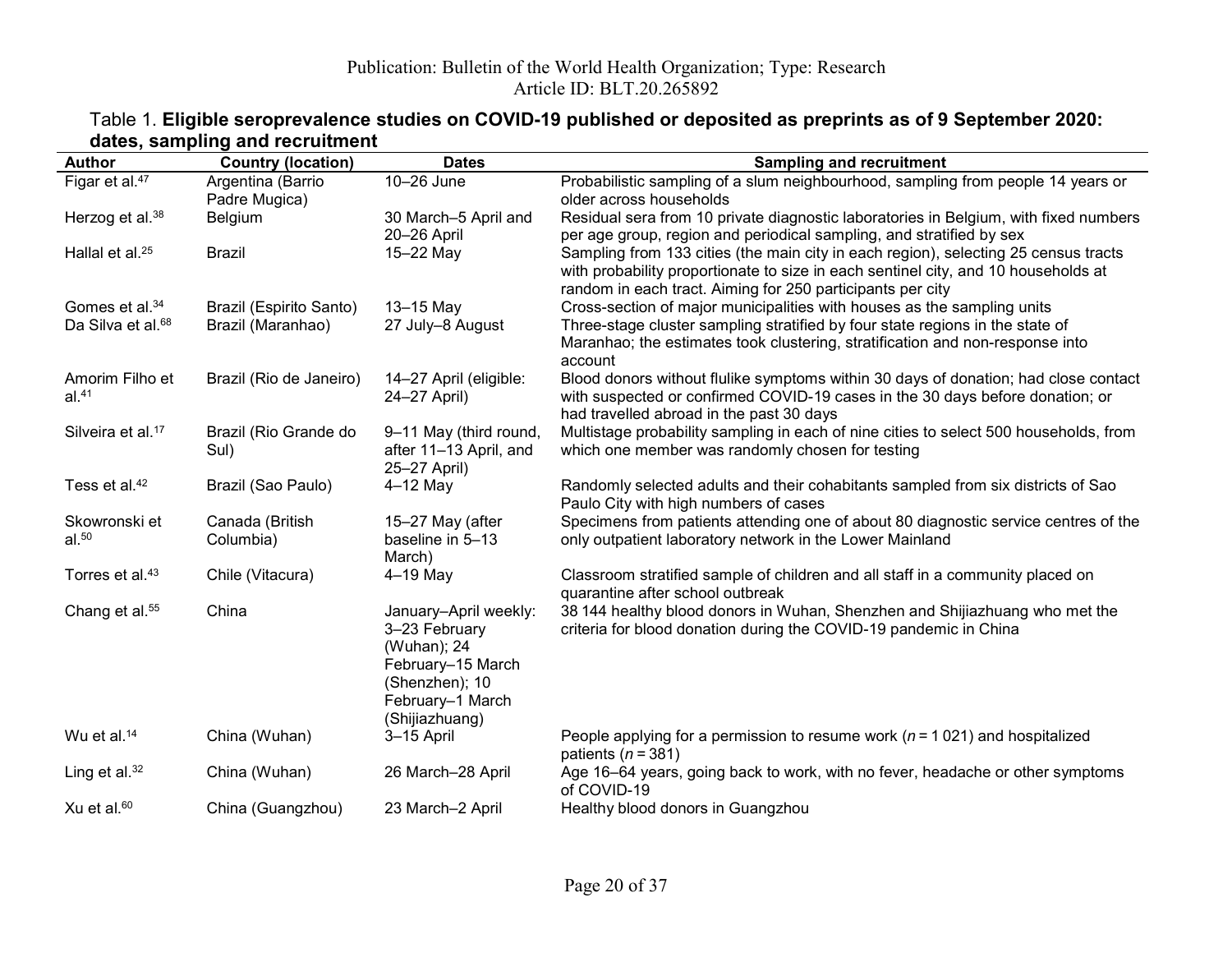### Publication: Bulletin of the World Health Organization; Type: Research

|                                       |                                      |                                                                  | AHUUU ID. DLT.20.200072                                                                                                                                                                                                                                                                                                                      |
|---------------------------------------|--------------------------------------|------------------------------------------------------------------|----------------------------------------------------------------------------------------------------------------------------------------------------------------------------------------------------------------------------------------------------------------------------------------------------------------------------------------------|
| Xu et al. <sup>40</sup>               | China (several regions)              | 30 March-10 April                                                | Voluntary participation by public call for haemodialysis patients ( $n = 979$ in<br>Zingzhou, Ubei and $n = 563$ in Guangzhou/Foshun, Guangdong) and outpatients in<br>Chingqing ( $n = 993$ ), and community residents in Chengdu, Sichuan ( $n = 9442$ ), and<br>required testing for factory workers in Guangzhou, Guandong ( $n = 442$ ) |
| Jerkovic et al. <sup>26</sup>         | Croatia                              | 23-28 April                                                      | DIV Group factory workers in Split and Sibenik-Knin invited for voluntary testing                                                                                                                                                                                                                                                            |
| Erikstrup et al. <sup>12</sup>        | Denmark                              | 6 April-3 May                                                    | All Danish blood donors aged 17-69 years giving blood. Blood donors are healthy<br>and must comply with strict eligibility criteria; they must self-defer for two weeks if<br>they develop fever with upper respiratory symptoms                                                                                                             |
| Petersen et al. <sup>52</sup>         | Denmark (Faroe<br>Islands)           | 27 April-1 May                                                   | 1500 randomly selected residents invited to participate, samples collected from<br>1075                                                                                                                                                                                                                                                      |
| Fontanet et al. <sup>39</sup>         | France (Crepy-en-<br>Valois)         | 28-30 April                                                      | Pupils, their parents and relatives, and staff of primary schools exposed to SARS-<br>CoV-2 in February and March 2020 in a city north of Paris                                                                                                                                                                                              |
| Fontanet et al. <sup>13</sup>         | France (Oise)                        | 30 March-4 April                                                 | Pupils, their parents and siblings, as well as teachers and non-teaching staff of a<br>high-school                                                                                                                                                                                                                                           |
| Streeck et al. <sup>16</sup>          | Germany (Gangelt)                    | 30 March-6 April                                                 | 600 adults with different surnames in Gangelt were randomly selected; all<br>household members were asked to participate in the study                                                                                                                                                                                                        |
| Kraehling et al. <sup>21</sup>        | Germany (Frankfurt)                  | 6-14 April                                                       | Employees of Infraserv Höchst, a large industrial site operator in Frankfurt am Main.<br>No exclusion criteria                                                                                                                                                                                                                               |
| Bogogiannidou et<br>al. <sup>62</sup> | Greece                               | March and April (April<br>data used)                             | Leftover blood samples collected from a nationwide laboratory network, including<br>both private and public hospital laboratories (27 laboratories in total)                                                                                                                                                                                 |
| Merkely et al. <sup>57</sup>          | Hungary                              | $1-16$ May                                                       | Representative sample ( $n = 17787$ ) of the Hungarian population $\ge 14$ years living in<br>private households (8283810)                                                                                                                                                                                                                   |
| Gudbjatsson et<br>al. <sup>58</sup>   | Iceland                              | Several cohorts<br>between April and<br><b>June</b> <sup>a</sup> | 30 576 people in Iceland, including those documented to be infected, those<br>quarantined and people not known to have been exposed.                                                                                                                                                                                                         |
| Malani et al. <sup>61</sup>           | India (Mumbai)                       | 29 June-19 July                                                  | Geographically-spaced community sampling of households, one individual per<br>household was tested in slum and non-slum communities in three wards, one each<br>from the three main zones of Mumbai                                                                                                                                          |
| Khan et al. <sup>67</sup>             | India (Srinagar)                     | $1-15$ July                                                      | Adults (> 18 years) who visited selected hospitals across the Srinagar District                                                                                                                                                                                                                                                              |
| Shakiba et al. <sup>8</sup>           | Islamic Republic of<br>Iran (Guilan) | April (until 21 April)                                           | Population-based cluster random sampling design through telephone call invitation,<br>household-based                                                                                                                                                                                                                                        |
| Fiore et al. <sup>31</sup>            | Italy (Apulia)                       | $1-31$ May                                                       | Blood donors 18-65 years old free of recent symptoms possibly related to COVID-<br>19, no close contact with confirmed cases, symptom-free in the preceding 14 days,<br>no contact with suspected cases                                                                                                                                      |
| Doi et al. <sup>11</sup>              | Japan (Kobe)                         | 31 March-7 April                                                 | Randomly selected patients who visited outpatient clinics and received blood testing<br>for any reason. Patients who visited the emergency department or the designated<br>fever consultation service were excluded                                                                                                                          |
| Takita et al. <sup>29</sup>           | Japan (Tokyo)                        | 21 April-20 May                                                  | Two community clinics in the main railway stations in Tokyo (Navitas Clinic Shinjuku<br>and Tachikawa)                                                                                                                                                                                                                                       |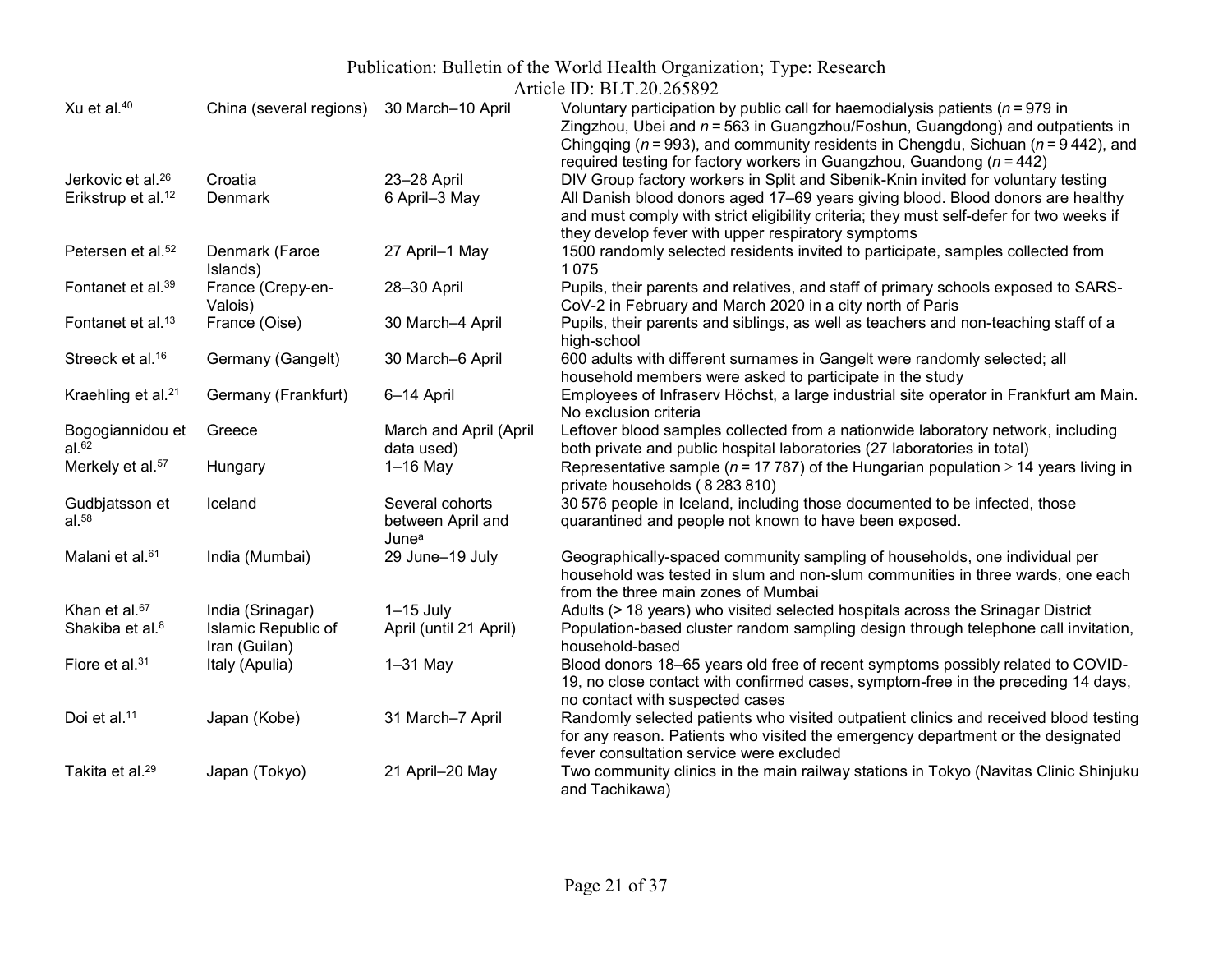## Publication: Bulletin of the World Health Organization; Type: Research

Article ID: BLT.20.265892

| Nawa et al. <sup>48</sup>       | Japan (Utsunomiya<br>City) | 14 June-5 July                                                       | Invitations enclosed with a questionnaire were sent to 2 290 people in 1 000<br>households randomly selected from Utsunomiya City's basic resident registry; 742<br>completed the study                                         |
|---------------------------------|----------------------------|----------------------------------------------------------------------|---------------------------------------------------------------------------------------------------------------------------------------------------------------------------------------------------------------------------------|
| Uyoga et al. <sup>44</sup>      | Kenya                      | 30 April-16 June<br>$(-90\% \text{ of samples in})$<br>last 30 days) | Residual blood donor serum samples from donors 16–65 years in four sites<br>(Mombasa, Nairobi, Eldoret and Kisumu)                                                                                                              |
| Snoeck et al. <sup>20</sup>     | Luxembourg                 | 16 April-5 May                                                       | Representative sample (no details how ensured), 1807 of 2000 contacted provided<br>data, were < 79 years and had serology results                                                                                               |
| Slot et al. <sup>15</sup>       | Netherlands                | 1-15 April                                                           | Blood donors. Donors must be completely healthy, but they may have been ill in the<br>past, provided that they recovered at least 2 weeks before                                                                                |
| Westerhuis et                   | Netherlands                | Early March and early                                                | Left-over plasma samples from patients of nine age categories in Erasmus Medical                                                                                                                                                |
| al. <sup>64</sup>               | (Rotterdam)                | April                                                                | Center in Rotterdam: 879 samples in early March and 729 in early April)                                                                                                                                                         |
| Nisar et al. <sup>49</sup>      | Pakistan (Karachi)         | 25 June-11 July (after                                               | Cross-sectional household surveys in a low- (district Malir) and high-transmission                                                                                                                                              |
|                                 |                            | baseline on 15-25                                                    | (district East) area of Karachi with households selected using simple random                                                                                                                                                    |
|                                 |                            | April)                                                               | sampling (Malir) and systematic random sampling (East)                                                                                                                                                                          |
| Javed et al. <sup>66</sup>      | Pakistan (urban            | 06-Jul                                                               | Adult, working population aged 18–65 years, recruited from dense, urban                                                                                                                                                         |
|                                 | Karachi, Lahore,           |                                                                      | workplaces including factories, businesses, restaurants, media houses, schools,                                                                                                                                                 |
|                                 | Multan, Peshawar and       |                                                                      | banks, hospitals (health-care providers), and from families of positive cases in cities                                                                                                                                         |
|                                 | Quetta)                    |                                                                      | in Pakistan                                                                                                                                                                                                                     |
| Abu Raddad et                   | Qatar                      | 12 May-12 July                                                       | Convenience sample of residual blood specimens collected for routine clinical                                                                                                                                                   |
| $al.^{51}$                      |                            | (highest                                                             | screening or clinical management from 32 970 outpatient and inpatient departments                                                                                                                                               |
|                                 |                            | seroprevalence on 12-<br>31 May)                                     | for a variety of health conditions ( $n = 937$ in 12–31 May)                                                                                                                                                                    |
| Noh et al. <sup>59</sup>        | Republic of Korea          | 25-29 May                                                            | Outpatients who visited two hospitals in south-west Seoul which serve six<br>administrative areas                                                                                                                               |
| Pollan et al. <sup>36</sup>     | Spain                      | 27 April-11 May                                                      | 35 883 households selected from municipal rolls using two-stage random sampling<br>stratified by province and municipality size, with all residents invited to participate<br>(75.1% of all contacted individuals participated) |
| Crovetto et al. <sup>30</sup>   | Spain (Barcelona)          | 14 April-5 May                                                       | Consecutive pregnant women for first trimester screening or delivery in two                                                                                                                                                     |
|                                 |                            |                                                                      | hospitals                                                                                                                                                                                                                       |
| Stringhini et al. <sup>10</sup> | Switzerland (Geneva)       | 6 April-9 May (5                                                     | Randomly selected previous participants of the Bus Santé study with an email (or                                                                                                                                                |
|                                 |                            | consecutive weeks)                                                   | telephone contact, if email unavailable); participants were invited to bring all                                                                                                                                                |
|                                 |                            |                                                                      | members of their household aged 5 years and older                                                                                                                                                                               |
| Emmenegger et                   | Switzerland (Zurich)       | Prepandemic until                                                    | Patients at the University Hospital of Zurich and blood donors in Zurich and Lucerne                                                                                                                                            |
| al. $^{28}$                     |                            | June (patients) and                                                  |                                                                                                                                                                                                                                 |
|                                 |                            | May (blood donors)                                                   |                                                                                                                                                                                                                                 |
| Ward et al. <sup>65</sup>       | United Kingdom             | 20 June-13 July                                                      | Random population sample of 100 000 adults over 18 years                                                                                                                                                                        |
|                                 | (England)                  |                                                                      |                                                                                                                                                                                                                                 |
| Thompson et al. <sup>18</sup>   | United Kingdom             | 21-23 March                                                          | Blood donors. Donors should not have felt unwell in the past 14 days; some other                                                                                                                                                |
|                                 | (Scotland)                 |                                                                      | deferrals also applied regarding travel and COVID-19 symptoms                                                                                                                                                                   |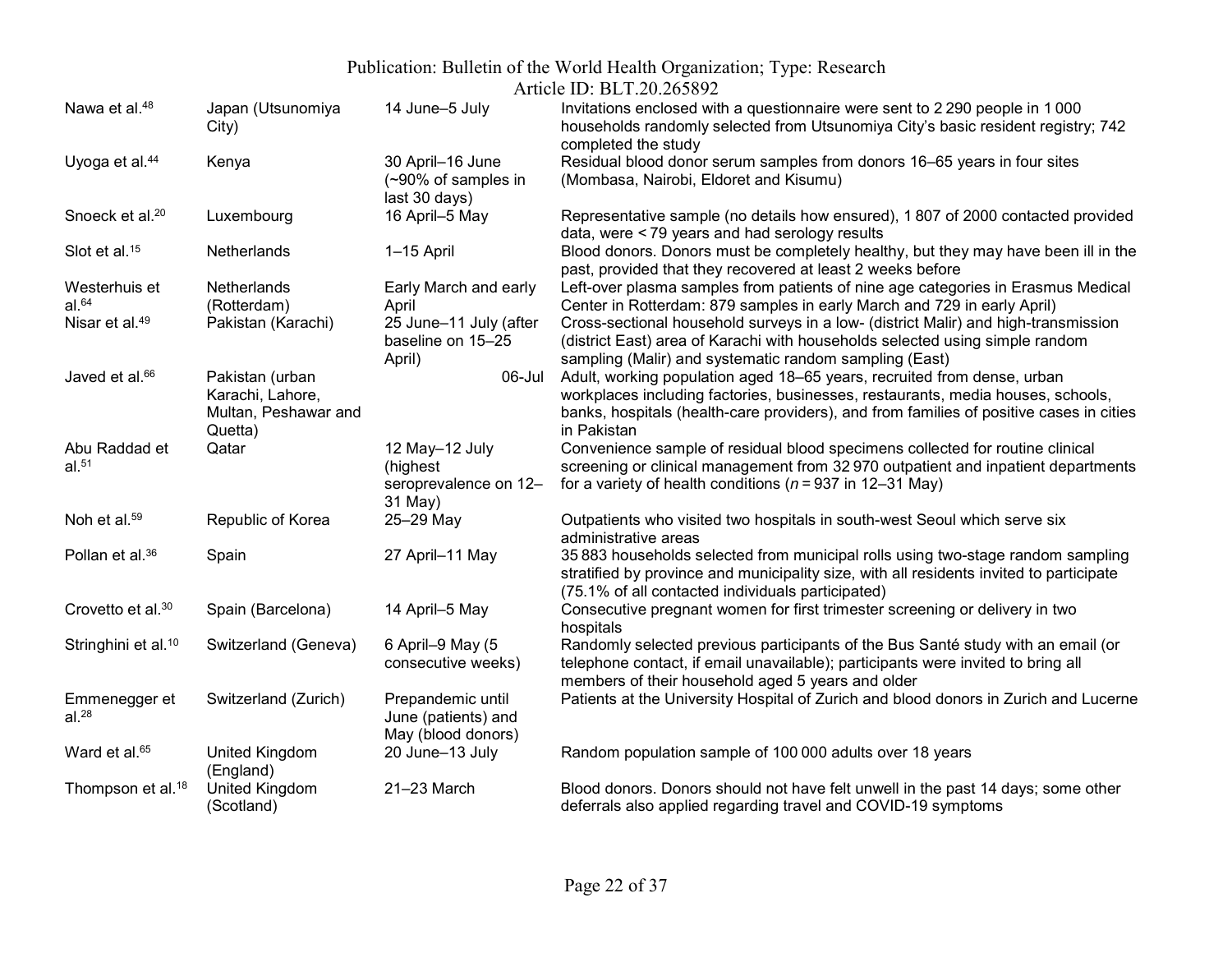| Publication: Bulletin of the World Health Organization; Type: Research |                                     |                                                                                                                                                                                                                                                                                                                                                                                                                        |                                                                                                                                                                                                           |  |  |  |
|------------------------------------------------------------------------|-------------------------------------|------------------------------------------------------------------------------------------------------------------------------------------------------------------------------------------------------------------------------------------------------------------------------------------------------------------------------------------------------------------------------------------------------------------------|-----------------------------------------------------------------------------------------------------------------------------------------------------------------------------------------------------------|--|--|--|
| Article ID: BLT.20.265892                                              |                                     |                                                                                                                                                                                                                                                                                                                                                                                                                        |                                                                                                                                                                                                           |  |  |  |
| Havers et al. <sup>35</sup>                                            | USA (10 states)                     | 23 March-1 April<br>(Washington, Puget<br>Sound and New York,<br>New York City), 1-8<br>April (Louisiana), 5-10<br>April (Florida, south),<br>13-25 April<br>(Pennsylvania,<br>Philadelphia,<br>metropolitan area),<br>20-26 April (Missouri),<br>23-27 April (California,<br>San Francisco Bay<br>Area), 20 April-3 May<br>(Utah), 26 April-3 May<br>(Connecticut), 30<br>April-12 May<br>(Minnesota,<br>Minneapolis) | Convenience samples using residual sera obtained for routine clinical testing<br>(screening or management) by two commercial laboratory companies                                                         |  |  |  |
| Ng et al. $24$                                                         | USA (California, Bay<br>Area)       | March                                                                                                                                                                                                                                                                                                                                                                                                                  | 1000 blood donors in diverse Bay Area locations (excluding those with self-reported<br>symptoms or abnormal vital signs)                                                                                  |  |  |  |
| Sood <sup>22</sup>                                                     | USA (California, Los<br>Angeles)    | 10-14 April                                                                                                                                                                                                                                                                                                                                                                                                            | Proprietary database representative of the county. A random sample of these<br>residents was invited, with quotas for enrolment for subgroups based on age, sex,<br>race and ethnicity distribution       |  |  |  |
| Chamie et al. <sup>33</sup>                                            | USA (California, San<br>Francisco)  | 25-28 April                                                                                                                                                                                                                                                                                                                                                                                                            | United States census tract 022 901 population-dense area (58% Latin American) in<br>San Francisco Mission district, expanded to neighbouring blocks on 28 April                                           |  |  |  |
| Bendavid et al. <sup>19</sup>                                          | USA (California, Santa<br>Clara)    | 2-3 April                                                                                                                                                                                                                                                                                                                                                                                                              | Facebook advertisement with additional targeting by zip code                                                                                                                                              |  |  |  |
| Biggs et al. <sup>53</sup>                                             | USA (Georgia, DeKalb<br>and Fulton) | 28 April-3 May                                                                                                                                                                                                                                                                                                                                                                                                         | Two-stage cluster sampling design used to randomly select 30 census blocks in<br>DeKalb county and 30 census blocks in Fulton county, with a target of seven<br>participating households per census block |  |  |  |
| McLaughlin et<br>al. <sup>46</sup>                                     | USA (Idaho, Blaine<br>county)       | $4-19$ May                                                                                                                                                                                                                                                                                                                                                                                                             | Volunteers who registered via a secure web link, using prestratification weighting to<br>the population distribution by age and sex within each zip code                                                  |  |  |  |
| Bryan et al. <sup>9</sup>                                              | USA (Idaho, Boise)                  | Late April                                                                                                                                                                                                                                                                                                                                                                                                             | People from the Boise, Idaho metropolitan area, part of the Crush the Curve<br>initiative                                                                                                                 |  |  |  |
| Menachemi et<br>al. $54$                                               | USA (Indiana)                       | 25-29 April                                                                                                                                                                                                                                                                                                                                                                                                            | Stratified random sampling among all persons aged $\geq$ 12 years using Indiana's 10<br>public health preparedness districts as sampling strata                                                           |  |  |  |
| Feehan et al. <sup>63</sup>                                            | USA (Louisiana, Baton<br>Rouge)     | 15-31 July                                                                                                                                                                                                                                                                                                                                                                                                             | Representative sample in a method developed by Public Democracy                                                                                                                                           |  |  |  |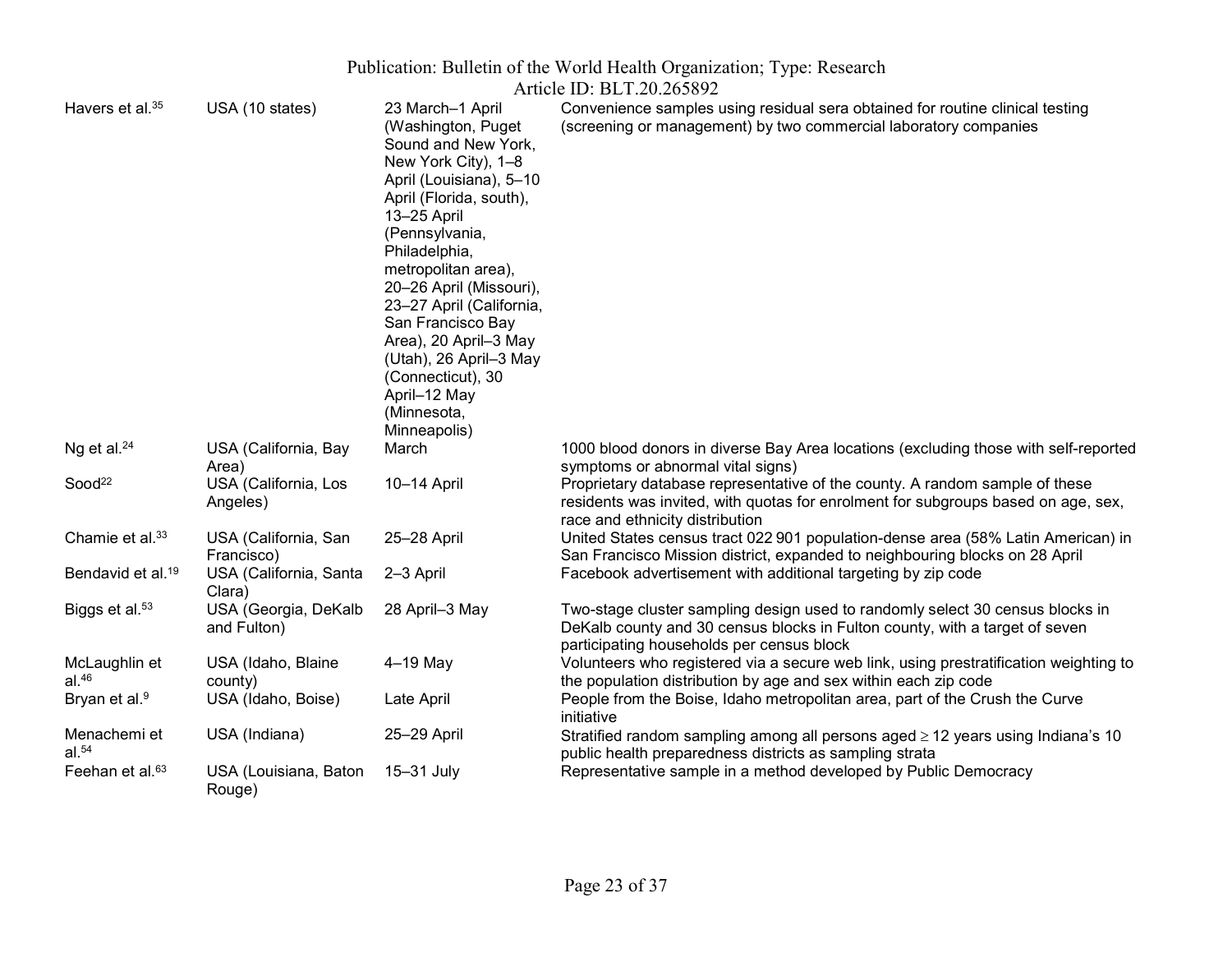|                              |                       |                      | ATTICIC ID. DLT. $\angle 0.203092$                                                   |
|------------------------------|-----------------------|----------------------|--------------------------------------------------------------------------------------|
| Feehan et al. $37$           | USA (Louisiana,       | $9-15$ May           | Pool of potential participants reflecting the demographics of the parishes was based |
|                              | Orleans and Jefferson |                      | on 50 characteristics, then a randomized subset of 150 000 people was selected,      |
|                              | Parish)               |                      | and 25 000 were approached with digital apps, and 2 640 were recruited               |
| Rosenberg et                 | USA (New York)        | 19-28 April          | Convenience sample of people $\geq$ 18 years living in New York State, recruited     |
| al. $^{23}$                  |                       |                      | consecutively on entering 99 grocery stores and through an in-store flyer            |
| Meyers et al. <sup>56</sup>  | USA (New York)        | 2-30 March (Columbia | Discarded clinical samples in Columbia Medical Center, New York City ( $n = 814$ in  |
|                              |                       | University Medical   | 24 February–30 March, 742 of those in the period 2–30 March) and samples from        |
|                              |                       | Center, New York     | CareMount central laboratory (960 samples on 13 and 14 March, 505 samples on         |
|                              |                       | City); 13-28 March   | 20/21 March, and 376 samples on 27/28 March) from its network of clinics in five     |
|                              |                       | (CareMount central   | counties north of New York City                                                      |
|                              |                       | laboratory)          |                                                                                      |
| Reifer et al. <sup>27</sup>  | USA (New York,        | Early May            | Patients seen in an urgent care facility in Brooklyn                                 |
|                              | Brooklyn)             |                      |                                                                                      |
| Nesbitt et al. <sup>45</sup> | USA (Rhode Island)    | 27 April-11 May      | Consecutive blood donors                                                             |

COVID-19: coronavirus disease-19; SARS-CoV-2: severe acute respiratory syndrome coronavirus 2.

a Sample collection time for some sub-cohorts may have exceeded 1 month, but more than half of the cases were already documented by polymerase chain reaction testing before any antibody testing and the last death occurred on 20 April.

Note: Some studies included additional data sets that did not fulfil the eligibility criteria (e.g. had sample size < 500 or were health-care workers) and they are not presented here.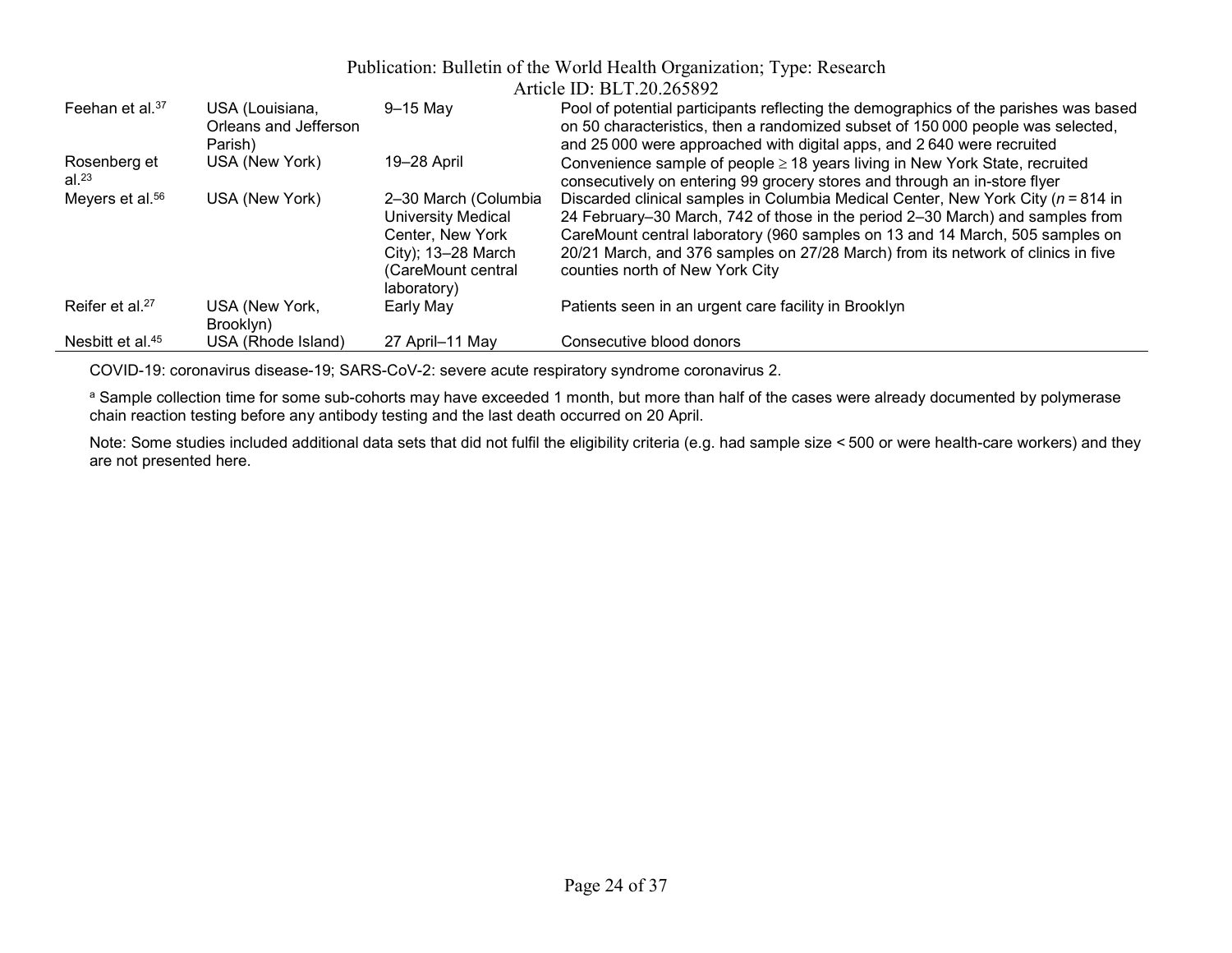| <b>Country (location)</b>                                | Sample size <sup>a</sup> , no.   | Antibody                 | Population, <sup>b</sup> no.   | % of population < 70<br>years <sup>c</sup> |
|----------------------------------------------------------|----------------------------------|--------------------------|--------------------------------|--------------------------------------------|
| <b>Argentina (Barrio Padre</b><br>Mugica $47$            | 873                              | lgG                      | 49983                          | 99                                         |
| Belgium <sup>38</sup>                                    | 3 391 (20-26 April)              | lgG                      | 11589623                       | 86                                         |
| Brazil (133 cities) <sup>25</sup>                        | 24 9 95                          | IgG and IgM              | 74 656 499                     | 94 (Brazil)                                |
| <b>Brazil (Espirito Santo)</b> 34                        | 4608                             | IgG and IgM              | 4018650                        | 94 (Brazil)                                |
| Brazil (Maranhao) <sup>68</sup>                          | 3 1 5 6                          | IgG and IgM              | 7114598                        | 92                                         |
| Brazil (Rio de Janeiro), blood                           | 669 (24-27 April)                | IgG and IgM              | 17264943                       | 94 (Brazil)                                |
| donors $41$                                              |                                  |                          |                                |                                            |
| Brazil (Rio Grande do Sul) <sup>17</sup>                 | 4 500                            | lgG                      | 11 377 239                     | 91                                         |
| Brazil (Sao Paulo) <sup>42</sup>                         | 517                              | IgG and IgM              | 298 240 (6 districts)          | 94 (Brazil)                                |
| Canada (British Columbia) <sup>50</sup>                  | 885                              | IgG, IgM and IgA         | 5071000                        | 94                                         |
| Chile (Vitacura) <sup>43</sup>                           | 1 2 4 4                          | IgG and IgM              | 85000                          | 92 (Chile)                                 |
| China, blood donors <sup>55</sup>                        |                                  |                          |                                |                                            |
| Wuhan                                                    | 930 (3-23 February)              | IgG and IgM              | 11 210 000                     | 93 (China)                                 |
| Shenzhen                                                 |                                  |                          | 13030000                       |                                            |
|                                                          | 3 507 (24 February-<br>15 March) | IgG and IgM              |                                | 93 (China)                                 |
| Shijiazhuang                                             | 6455 (10 February-1<br>March)    | IgG and IgM              | 11 030 000                     | 93 (China)                                 |
| China (Wuhan) <sup>14</sup>                              | 1401                             | IgG and IgM              | 11 080 000                     | 93 (China)                                 |
| China (Wuhan) <sup>32</sup>                              | 1 196 (4-8 April)                | IgG and IgM              | 11 080 000                     | 93 (China)                                 |
| China (Guangzhou), blood<br>donors <sup>60</sup>         | 2 1 9 9                          | IgG, IgM and IgA         | 115 210 000 (Guangdong)        | 93 (China)                                 |
| China (several regions) <sup>40</sup>                    |                                  |                          |                                |                                            |
| Hubei (not Wuhan)                                        | 979                              | IgG and IgM              | 48 058 000                     | 93 (China)                                 |
| Chongqing                                                | 993                              | IgG and IgM              | 31 243 200                     | 93 (China)                                 |
| Sichuan                                                  | 9442                             | IgG and IgM              | 83750000                       | 93 (China)                                 |
| Guangdong                                                | 1 0 0 5                          | IgG and IgM              | 115210000                      | 93 (China)                                 |
| Croatia <sup>26</sup>                                    | 1494                             | IgG and IgM              | 4076000                        | 86                                         |
| Denmark blood donors <sup>12</sup>                       | 20640                            | IgG and IgM              | 5771876                        | 86                                         |
| Denmark (Faroe Islands) <sup>52</sup>                    | 1075                             | IgG and IgM              | 52428                          | 88                                         |
| France (Crepy-en-Valois) <sup>39</sup>                   | 1 3 4 0                          | lgG                      | 5978000 (Hauts-de-France)      | 89                                         |
| France (Oise) <sup>13</sup>                              | 661                              | lgG                      | 5978000 (Hauts-de-France)      | 89                                         |
| Germany (Gangelt) <sup>16</sup>                          | 919                              | IgG and IgA              | 12597                          | 86                                         |
| Germany (Frankfurt) <sup>21</sup>                        | 1 0 0 0                          | lgG                      | 2681000 <sup>d</sup>           | 84 (Germany)                               |
| Greece <sup>62</sup>                                     | 6 586 (4 511 in April)           | lgG                      | 10412967                       | 84                                         |
| Hungary <sup>57</sup>                                    | 10504                            | IgG (also had PCR)       | 9657451                        | 88                                         |
| $l$ celand <sup>58</sup>                                 | 30576                            | Pan-Ig                   | 366854                         | 90                                         |
| India (Mumbai) <sup>61</sup>                             | 6 904 (4 202 in                  | lgG                      | 1414917 (705 523 in slums,     | 98                                         |
|                                                          | slums, 2702 not in               |                          | 709 394 in non-slums) in the 3 |                                            |
|                                                          | slums)                           |                          | ward areas                     |                                            |
| India (Srinagar) <sup>67</sup>                           | 2 9 0 6                          | lgG                      | 1500000                        | 97                                         |
| <b>Islamic Republic of Iran</b><br>(Guilan) <sup>8</sup> | 551                              | IgG and IgM              | 2354848                        | 95                                         |
| Italy (Apulia), blood donors <sup>31</sup>               | 909                              | IgG and /IgM             | 4029000                        | 84                                         |
| Japan (Kobe) <sup>11</sup>                               | 1 0 0 0                          |                          | 1518870                        | 79 (Japan)                                 |
| Japan (Tokyo) <sup>29</sup>                              | 1071                             | lgG                      | 13902077                       |                                            |
| Japan (Utsunomiya City) <sup>48</sup>                    | 742                              | lgG                      | 518610                         | 79 (Japan)                                 |
|                                                          |                                  | lgG                      |                                | 79 (Japan)                                 |
| Kenya, blood donors <sup>44</sup>                        | 3098                             | lgG                      | 47 564 296                     | 99                                         |
| Luxembourg <sup>20</sup>                                 | 1807                             | IgG and IgA <sup>e</sup> | 615729                         | 90                                         |
| Netherlands blood donors <sup>15</sup>                   | 7 3 6 1                          | IgG, IgM and IgA         | 17097123                       | 86                                         |
| Netherlands (Rotterdam) <sup>64</sup>                    | 729 (early April)                | lgG                      | 17 097 123 (Netherlands)       | 86                                         |
| Pakistan (Karachi) <sup>49</sup>                         | 1 0 0 4                          | IgG and IgM              | 16700000                       | 98 (Pakistan)                              |
| Pakistan (urban) <sup>66</sup>                           | 24 2 10                          | IgG and IgM              | 79 000 000 (urban)             | 98                                         |

#### Table 2. Sample size, types of antibodies assessed and population size in the studies included to assess COVID-19 infection fatality rate, 2020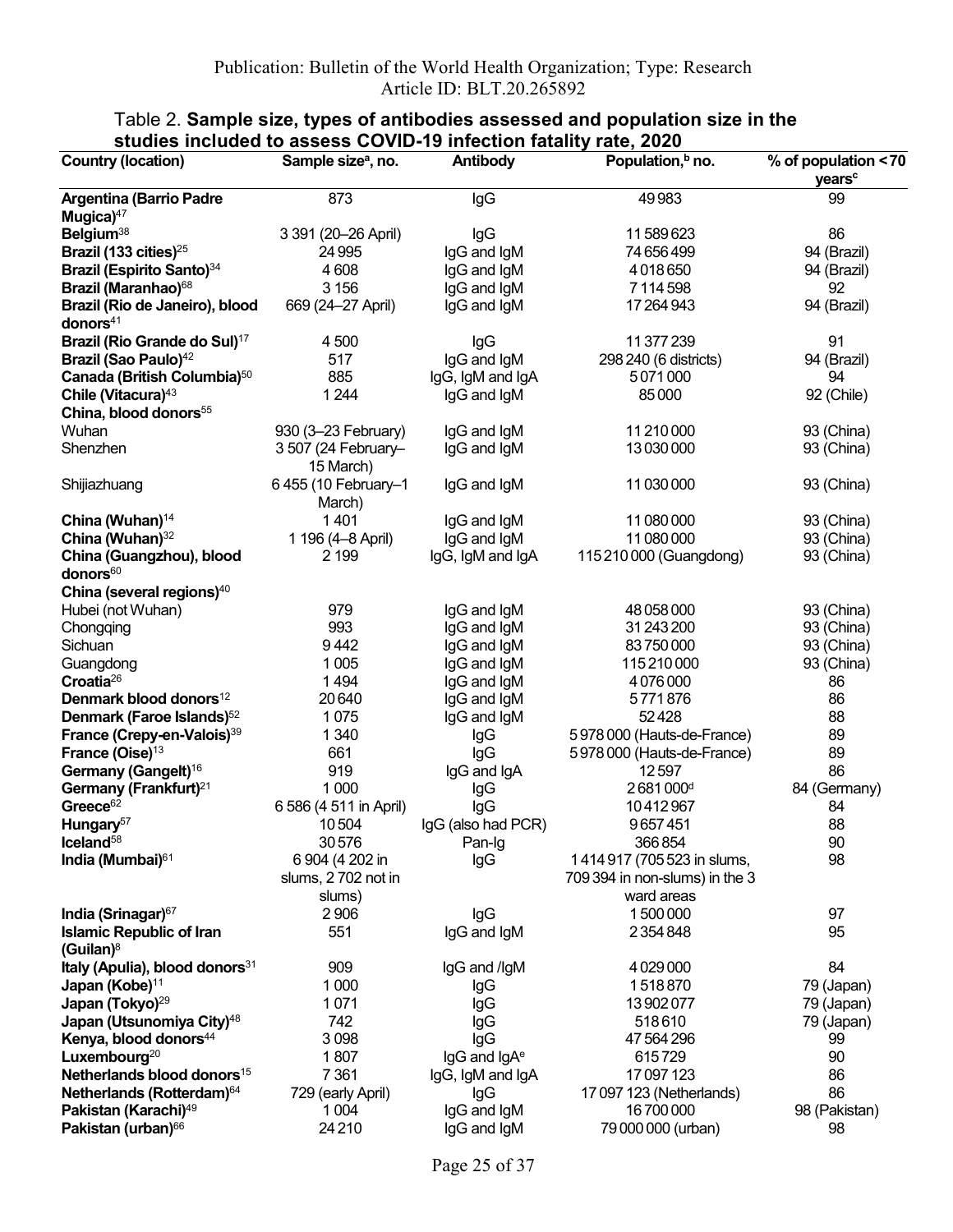| Publication: Bulletin of the World Health Organization; Type: Research |  |
|------------------------------------------------------------------------|--|
| Article ID: BLT.20.265892                                              |  |

|                                          |                      | 1 HUNG ID: DET:20:205072 |                                |                    |
|------------------------------------------|----------------------|--------------------------|--------------------------------|--------------------|
| $\mathsf{Q}$ atar $^{51}$                | 937                  | lgG                      | 2800000                        | 99                 |
| Republic of Korea <sup>59</sup>          | 1500                 | lgG                      | 2667341                        | 90 (southern       |
|                                          |                      |                          |                                | Republic of Korea) |
| Spain <sup>36</sup>                      | 61075                | lgG                      | 46 940 000                     | 85                 |
| Spain (Barcelona) <sup>30</sup>          | 874                  | IgG, IgM and IgA         | 7 566 000 (Catalonia)          | 86                 |
| Switzerland (Geneva) <sup>10</sup>       | 577 (20-27 April)    | lgG                      | 500 000                        | 88                 |
|                                          |                      |                          |                                |                    |
| Switzerland (Zurich) <sup>28</sup>       | 1 644 patients (1-15 | lgG                      | 1520968 (Zurich canton)        | 88                 |
|                                          | April)               |                          |                                |                    |
| Switzerland (Zurich) <sup>28</sup>       | 1 640 blood donors   | lgG                      | 1930 525 (Zurich and Lucerne)  | 88                 |
|                                          | (May)                |                          |                                |                    |
| United Kingdom (England) <sup>65</sup>   | 109076               | lgG                      | 56 287 000                     | 86                 |
| <b>United Kingdom (Scotland),</b>        | 500                  | lgG                      | 5400000                        | 88                 |
| blood donors <sup>18</sup>               |                      |                          |                                |                    |
| USA (10 states) $35$                     |                      |                          |                                |                    |
| Washington, Puget Sound                  | 3 2 6 4              | Pan-Ig                   | 4 273 548                      | 90 (Washington)    |
| Utah                                     | 1 1 3 2              |                          |                                |                    |
|                                          |                      | Pan-Ig                   | 3282120                        | 92                 |
| New York, New York City                  | 2482                 | Pan-Ig                   | 9260870                        | 89                 |
| Missouri                                 | 1882                 | Pan-Ig                   | 6110800                        | 88                 |
| Florida, south                           | 1742                 | Pan-Ig                   | 6345345                        | 86 (Florida)       |
| Connecticut                              | 1431                 | Pan-Ig                   | 3562989                        | 88                 |
| Louisiana                                | 1 1 8 4              | Pan-Ig                   | 4644049                        | $92 =$             |
| California, San Francisco Bay            | 1 2 2 4              | Pan-Ig                   | 2173082                        | 90                 |
| Pennsylvania, Philadelphia               | 824                  | Pan-Ig                   | 4910139                        | 90                 |
|                                          |                      |                          |                                |                    |
| Minnesota, Minneapolis                   | 860                  | Pan-Ig                   | 3857479                        | 90                 |
| USA (California, Bay Area) <sup>24</sup> | 1 0 0 0              | lgG                      | 7753000                        | 90                 |
| <b>USA (California, Los</b>              | 863                  | IgG and IgM              | 7892000                        | 92                 |
| Angeles) <sup>22</sup>                   |                      |                          |                                |                    |
| USA (California, San                     | 3953                 | IgG (also PCR            | 5174 (in census tract 022 901) | 95                 |
| Francisco) <sup>33</sup>                 |                      | testing)                 |                                |                    |
| <b>USA (California, Santa</b>            | 3 3 0 0              | IgG and IgM              | 1928000                        | 90                 |
| $Clara$ <sup>19</sup>                    |                      |                          |                                |                    |
| USA (Idaho, Boise) $9$                   | 4856                 | lgG                      | 481 587 (Ada county)           | 92                 |
|                                          |                      |                          |                                |                    |
| <b>USA (Georgia, DeKalb and</b>          | 696                  | Total Ig                 | 1806672                        | 88 (Georgia)       |
| Fulton counties) <sup>53</sup>           |                      |                          |                                |                    |
| USA (Idaho, Blaine county) <sup>46</sup> | 917                  | lgG                      | 23089                          | 92                 |
| USA (Indiana) <sup>54</sup>              | 3629                 | IgG (also RT-PCR         | 6730000                        | 89                 |
|                                          |                      | done)                    |                                |                    |
| <b>USA (Louisiana, Baton</b>             | 138                  | lgG                      | 699 200 (East Baton Rouge,     | 92 (Louisiana)     |
| Rouge) <sup>63</sup>                     |                      |                          | West Baton Rouge, Ascension,   |                    |
|                                          |                      |                          | Livingston)                    |                    |
| <b>USA (Louisiana, Orleans and</b>       | 2640                 | lgG                      | 825057                         | 92 (Louisiana)     |
|                                          |                      |                          |                                |                    |
| Jefferson Parish) <sup>37</sup>          |                      |                          |                                |                    |
| USA (New York) <sup>23</sup>             | 15101                | lgG                      | 19450000                       | 90                 |
| USA, New York <sup>56</sup>              |                      |                          |                                |                    |
| Columbia University Medical              | 742 (2-30 March)     | IgG and IgM              | 9260870                        | 89                 |
| Center, New York City                    |                      |                          |                                |                    |
| CareMount central laboratory,            | 1841                 | IgG and IgM              | 10 189 130 (New York state     | 89                 |
| five New York state counties             |                      |                          | excluding New York City)       |                    |
| USA (New York, Brooklyn) <sup>27</sup>   | 11092                | lgG                      | 2559903                        | 91                 |
| USA (Rhode Island), blood                | 1996                 | IgG and IgM              | 1059000                        | 88                 |
|                                          |                      |                          |                                |                    |
| donors <sup>45</sup>                     |                      |                          |                                |                    |

COVID-19: coronavirus disease-19; Ig: immunoglobin; RT–PCR: real-time polymerase chain reaction.

a Dates in brackets are the specific dates used when seroprevalence was evaluated at multiple consecutive time points or setting.

b Some studies focused on age-restricted populations of the specific location under study, for example: people 17–70 years in the Denmark blood donor study ( $n = 3800000$ ); people 18–79-years in the Luxembourg study ( $n = 483000$ );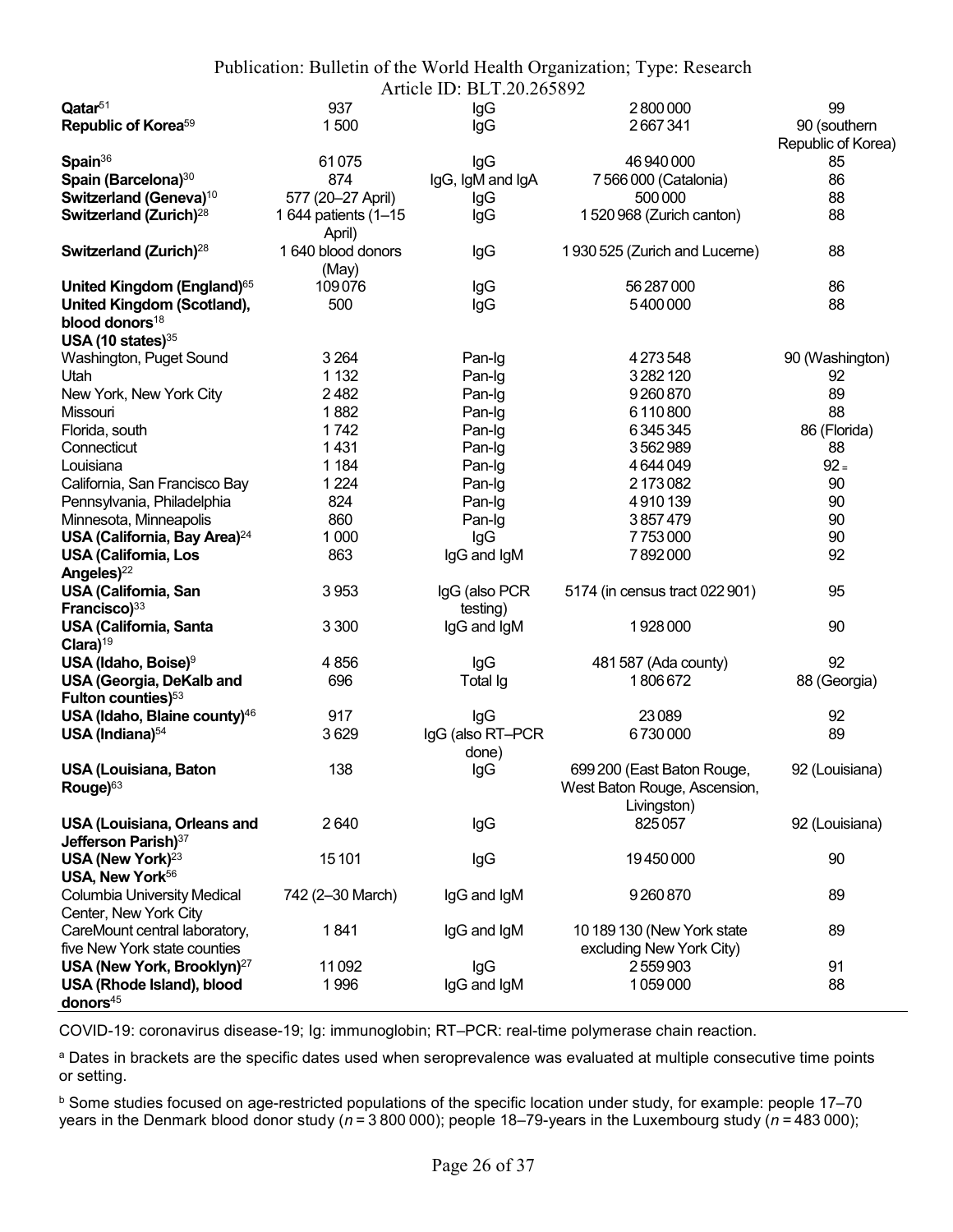people < 70 years in the Netherlands blood donor study ( $n = 13745768$ ); people  $\geq 18$  years in the New York state study  $(n = 15280000)$ ; people > 19 years in the Utah population of the 10-state United States study  $(n = 2173082)$ ; people ≥ 18 years in Blaine county, Idaho (n = 17 611); people 15–64 years in the Kenya blood donor study (n = 27 150 165); people > 14 years living in private premises in Hungary; people > 18 years (n  = 551 185) in Baton Rouge, Louisiana; people 18–65 years working in urban locations in Pakistan ( $n = 22100000$ ); and people > 18 years in Srinagar District, India ( $n = 1020000$ ). In this table and subsequent analyses, the entire population in the location is considered for consistency across studies.

c Information in parenthesis specify the population.

d Participants were recruited from a large number of districts, but most districts had very few participants; here I included the population of the nine districts with > 1:10 000 sampling ratio (846/1000 participants came from these nine districts).

e Considered positive if both IgG and IgA were positive; in the other studies, detection of any antibody was considered positive.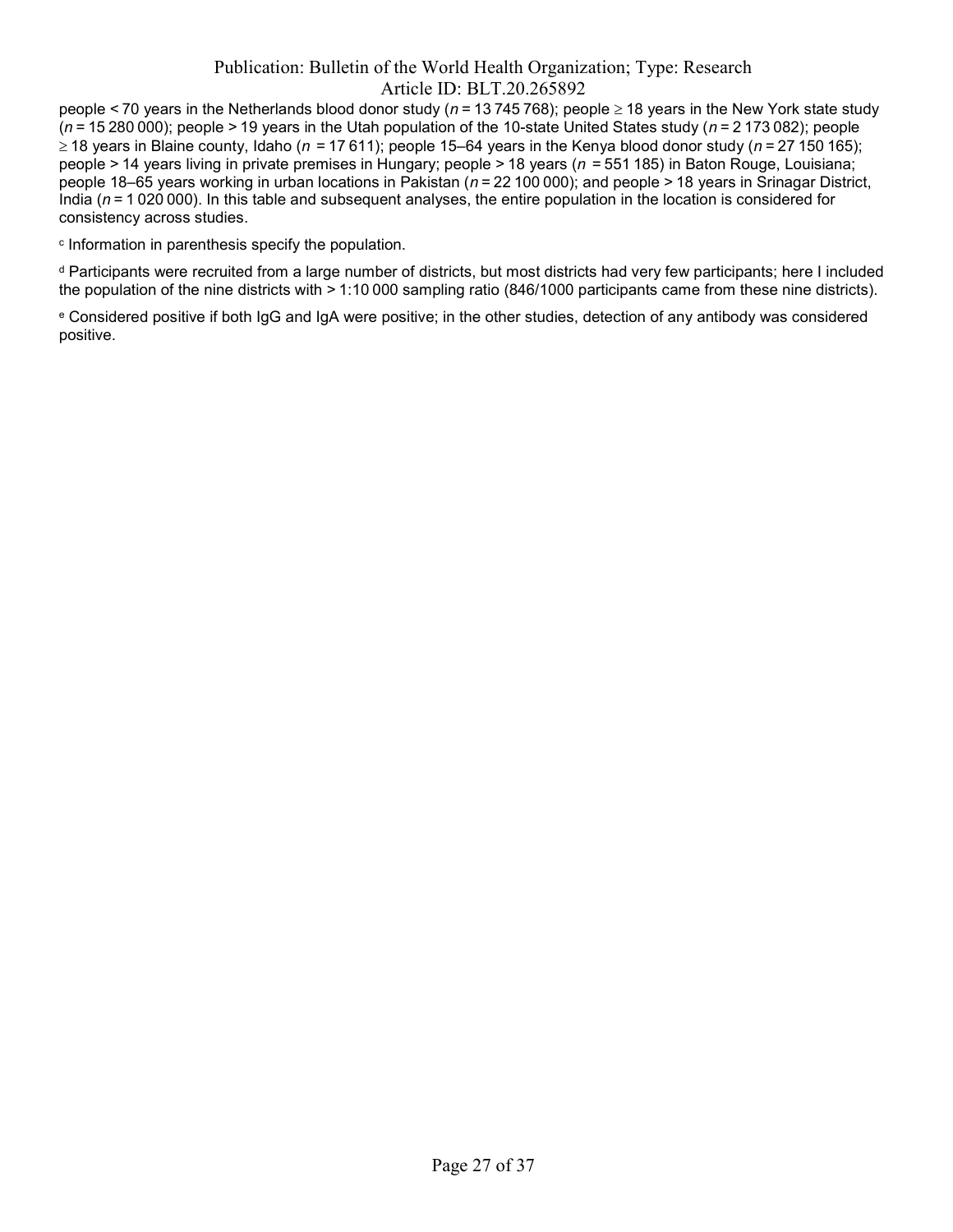| <b>Country (location)</b>                        | Seroprevalence (%)               |                                                                          | Estimated no. of       |
|--------------------------------------------------|----------------------------------|--------------------------------------------------------------------------|------------------------|
|                                                  | Crude                            | <b>Adjusted (adjustments)</b>                                            | people infected        |
| Argentina (Barrio Padre Mugica) <sup>47</sup>    | <b>ND</b>                        | 53.4 (age, sex, household, non-response)                                 | 26691                  |
| Belgium <sup>38</sup>                            | 5.7                              | 6.0 (sampling, age, sex, province)                                       | 695 377                |
| Brazil (133 cities) <sup>25</sup>                | 1.39                             | 1.62 overall, varying from 0 to 25.0 across 133<br>cities (test, design) | 1 209 435 <sup>a</sup> |
| Brazil (Espirito Santo) <sup>34</sup>            | 2.1                              | ND                                                                       | 84 391                 |
| Brazil (Maranhao) <sup>68</sup>                  | 37                               | 40.4 (clustering, stratification, non-response)                          | 2877454                |
| Brazil (Rio de Janeiro), blood<br>donors $41$    | 6                                | 4.7 (age, sex, test)                                                     | 811452                 |
| Brazil (Rio Grande do Sul) <sup>17</sup>         | 0.222                            | $0.222$ (sampling) <sup>b</sup>                                          | 25 2 83                |
| Brazil (Sao Paulo) <sup>42</sup>                 | 5.2                              | 4.7 (sampling design)                                                    | 14017                  |
| Canada (British Columbia) <sup>50</sup>          | 0.45                             | $0.55$ (age)                                                             | 27890                  |
| Chile (Vitacura) <sup>43</sup>                   | 11.2                             | <b>ND</b>                                                                | 9500                   |
| China, blood donors <sup>55</sup>                |                                  |                                                                          |                        |
| Wuhan                                            | 3.87                             | <b>ND</b>                                                                | 433827                 |
| Shenzhen                                         | 0.06                             | <b>ND</b>                                                                | 7818                   |
| Shijiazhuang                                     | 0.02                             | <b>ND</b>                                                                | 2 2 0 6                |
| China (Wuhan) <sup>14</sup>                      | 10                               | <b>ND</b>                                                                | 1 108 000              |
| China (Wuhan) <sup>32</sup>                      | 8.36 (3.53 for<br>entire period) | ND (2.80 (age, sex, test) for entire period)                             | 926 288                |
| China (Guangzhou), blood<br>donors <sup>60</sup> | 0.09                             | <b>ND</b>                                                                | 104783                 |
| China (several regions) <sup>40</sup>            |                                  |                                                                          |                        |
| Hubei (not Wuhan)                                | 3.6                              | <b>ND</b>                                                                | 1718110                |
| Chongqing                                        | 3.8                              | <b>ND</b>                                                                | 11 956 109             |
| Sichuan                                          | 0.6                              | <b>ND</b>                                                                | 487847                 |
| Guangdong                                        | 2.2                              | <b>ND</b>                                                                | 2522010                |
| Croatia <sup>26</sup>                            | 1.27c                            | <b>ND</b>                                                                | 51765                  |
| Denmark, blood donors <sup>12</sup>              | $\overline{2}$                   | $1.9$ (test)                                                             | 109 665                |
| Denmark (Faroe Islands) <sup>52</sup>            | 0.6                              | $0.7$ (test)                                                             | 365                    |
| France (Crepy-en-Valois) <sup>39</sup>           | 10.4                             | ND                                                                       | 620 105                |
| France (Oise) <sup>13</sup>                      | 25.9                             | <b>ND</b>                                                                | 1548000                |
| Germany (Gangelt) <sup>16</sup>                  | 15                               | 20.0 (test, cluster, symptoms)                                           | 2519                   |
| Germany (Frankfurt) <sup>21</sup>                | 0.6                              | <b>ND</b>                                                                | 16086                  |
| Greece <sup>62</sup>                             | 0.42 (April)                     | $0.49$ (age, sex, region) <sup>d</sup>                                   | 51023                  |
| Hungary <sup>57</sup>                            | 0.67                             | 0.68 (design, age, sex, district)                                        | 65671                  |
| Iceland <sup>58</sup>                            | 2.3                              | 0.9 (including those positive by PCR)                                    | 3 1 7 7                |
|                                                  | (quarantined),<br>0.3 (unknown   |                                                                          |                        |
|                                                  | exposure)                        |                                                                          |                        |
| India (Mumbai) <sup>61</sup>                     | 54.1 in slum<br>areas, 16.1 in   | 58.4 in slum areas, 17.3 in non-slum areas (test,<br>age, sex)           | 534 750                |
|                                                  | non-slum areas                   |                                                                          |                        |
| India (Srinagar) <sup>67</sup>                   | 3.8                              | 3.6 (age, sex)                                                           | 54 000                 |
| Islamic Republic of Iran (Guilan) <sup>8</sup>   | 22                               | 33.0 (test, sampling)                                                    | 770 000                |
| Italy (Apulia), blood donors <sup>31</sup>       | 0.99                             | ND.                                                                      | 39887                  |
| Japan (Kobe) <sup>11</sup>                       | 3.3                              | $2.7$ (age, sex)                                                         | 40 999                 |
| Japan (Tokyo) <sup>29</sup>                      | 3.83                             | <b>ND</b>                                                                | 532450                 |
| Japan (Utsunomiya City) <sup>48</sup>            | 0.4                              | 1.23 (age, sex, distance to clinic, district,<br>cohabitants)            | 6378                   |
| Kenya, blood donors <sup>44</sup>                | 5.6                              | 5.2 (age, sex, region, test)                                             | 2783453                |
| Luxembourg <sup>20</sup>                         | 1.9                              | 2.1 (age, sex, district)                                                 | 12684                  |
| Netherlands, blood donors <sup>15</sup>          | 2.7                              | ND                                                                       | 461622                 |
| Netherlands (Rotterdam) <sup>64</sup>            | $\mathbf{3}$                     | <b>ND</b>                                                                | 512910                 |

## Table 3. Prevalence of COVID-19 and estimated number of people infected, 2020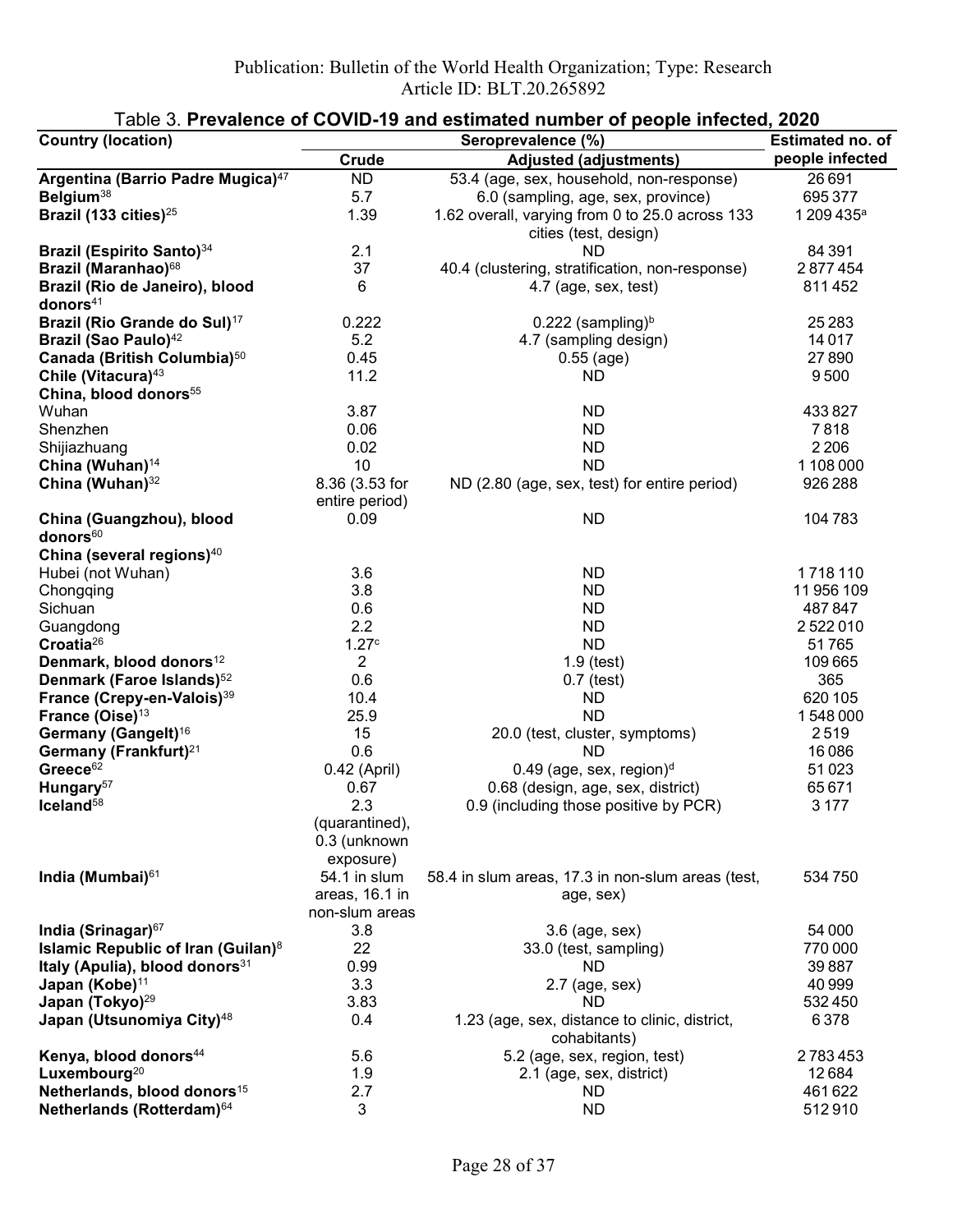|                                                                       |                                          | Publication: Bulletin of the World Health Organization; Type: Research |                                |
|-----------------------------------------------------------------------|------------------------------------------|------------------------------------------------------------------------|--------------------------------|
|                                                                       |                                          | Article ID: BLT.20.265892                                              |                                |
| Pakistan (Karachi) <sup>49</sup>                                      | 16.3 (20.0 in<br>East, 12.7 in<br>Malir) | 11.9 (age, sex; 15.1 in East, 8.7 in Malir)                            | 1987300                        |
| Pakistan (urban) <sup>66</sup>                                        | 17.5                                     | ND                                                                     | 13825000                       |
| Qatar <sup>51</sup>                                                   | 30.4 (24.0 for                           | <b>ND</b>                                                              | 851 200                        |
|                                                                       | entire period)                           |                                                                        |                                |
| Republic of Korea <sup>59</sup>                                       | 0.07                                     | <b>ND</b>                                                              | 1867                           |
| Spain <sup>36</sup>                                                   | ND.                                      | 5.0 <sup>e</sup> (sampling, age, sex, income)                          | 2 347 000                      |
| Spain (Barcelona) <sup>30</sup>                                       | 14.3                                     | <b>ND</b>                                                              | 1081938                        |
| Switzerland (Geneva) <sup>10</sup>                                    | 10.6                                     | 10.9 (test, age, sex)                                                  | 54 500                         |
| Switzerland (Zurich) <sup>28</sup>                                    | Unclear                                  | 1.3 in patients during 1-15 April and 1.6 in blood                     | 19 773 (Zurich);               |
|                                                                       |                                          | donors in May (multivariate Gaussian<br>conditioning)                  | 30 888 (Zurich<br>and Lucerne) |
| United Kingdom (England) <sup>65</sup>                                | 5.6                                      | 6.0 (test, sampling)                                                   | 3 360 000                      |
| <b>United Kingdom (Scotland) blood</b>                                | 1.2                                      | <b>ND</b>                                                              | 64 800                         |
| donors <sup>18</sup>                                                  |                                          |                                                                        |                                |
| USA (six states) $35$                                                 |                                          | (age, sex, test)                                                       |                                |
| Washington, Puget Sound                                               | 1.3                                      | 1.1                                                                    | 48 291                         |
| Utah                                                                  | 2.4                                      | 2.2                                                                    | 71550                          |
| New York, New York City                                               | 5.7                                      | 6.9                                                                    | 641778                         |
| Missouri                                                              | 2.9                                      | 2.7                                                                    | 161936                         |
| Florida, south                                                        | 2.2                                      | 1.9                                                                    | 117389                         |
| Connecticut                                                           | 4.9                                      | 4.9                                                                    | 176012                         |
| Louisiana                                                             | <b>ND</b>                                | 5.8                                                                    | 267033                         |
| California, San Francisco Bay                                         | <b>ND</b>                                | $\mathbf{1}$                                                           | 64 626                         |
| Pennsylvania, Philadelphia                                            | <b>ND</b>                                | 3.2                                                                    | 156633                         |
| Minnesota, Minneapolis                                                | <b>ND</b>                                | 2.4                                                                    | 90 651                         |
| USA (California, Bay Area) <sup>24</sup>                              | $0.4$ (blood<br>donors)                  | 0.1 (test and confirmation)                                            | 7753                           |
| USA (California, Los Angeles) <sup>22</sup>                           | 4.06                                     | 4.65 (test, sex, race and ethnicity, income)                           | 367000                         |
| USA (California, San Francisco) <sup>33</sup>                         | 4.3 in the<br>census track               | 6.1 (age, sex, race and ethnicity, test)                               | 316                            |
| USA (California, Santa Clara) <sup>19</sup>                           | 1.5                                      | 2.6 (test, sampling, cluster)                                          | 51 000                         |
| USA (Idaho, Boise) <sup>9</sup>                                       | 1.79                                     | <b>ND</b>                                                              | 8620                           |
| USA (Georgia, DeKalb and Fulton<br>counties) <sup>53</sup>            | 2.7                                      | 2.5 (age, sex, race and ethnicity)                                     | 45 167                         |
| USA (Idaho, Blaine county) <sup>46</sup>                              | 22.4                                     | 23.4 (test, age, sex, household)                                       | 5403                           |
| USA (Indiana) <sup>54</sup>                                           | 2.3 (IgG or PCR)                         | 2.8 (age, race, Hispanic ethnicity)                                    | 187802                         |
| USA (Louisiana, Baton Rouge) <sup>63</sup>                            | 6                                        | 6.6 (census, race, parish) including PCR<br>positives                  | 46 147                         |
| <b>USA (Louisiana, Orleans and</b><br>Jefferson Parish) <sup>37</sup> |                                          | 6.9 (IgG or PCR) 6.9 for IgG (census weighting, demographics)          | 56578                          |
| USA (New York) <sup>23</sup><br>USA, New York <sup>56</sup>           | 12.5                                     | 14.0 (test, sex, age race and ethnicity, region)                       | 2723000                        |
| Columbia University Medical Center,<br>New York City                  | 5                                        | <b>ND</b>                                                              | 463044                         |
| CareMount central laboratory, five<br>New York state counties         | 1.8                                      | <b>ND</b>                                                              | 183404                         |
| USA (New York, Brooklyn) <sup>27</sup>                                | 47                                       | <b>ND</b>                                                              | 1 203 154                      |
| USA (Rhode Island), blood                                             | 3.9                                      | <b>ND</b>                                                              | 41384                          |
| donors <sup>45</sup>                                                  |                                          |                                                                        |                                |

COVID-19: coronavirus disease 2019; ND: no data available; PCR: polymerase chain reaction; test: test performance.

a The authors calculated 760 000 to be infected in the 90 cities that had 200–250 samples tested, but many of the other 43 cities with < 200 samples may be equally or ever better represented since they tended to be smaller than the 90 cities (mean population 356 213 versus 659 326).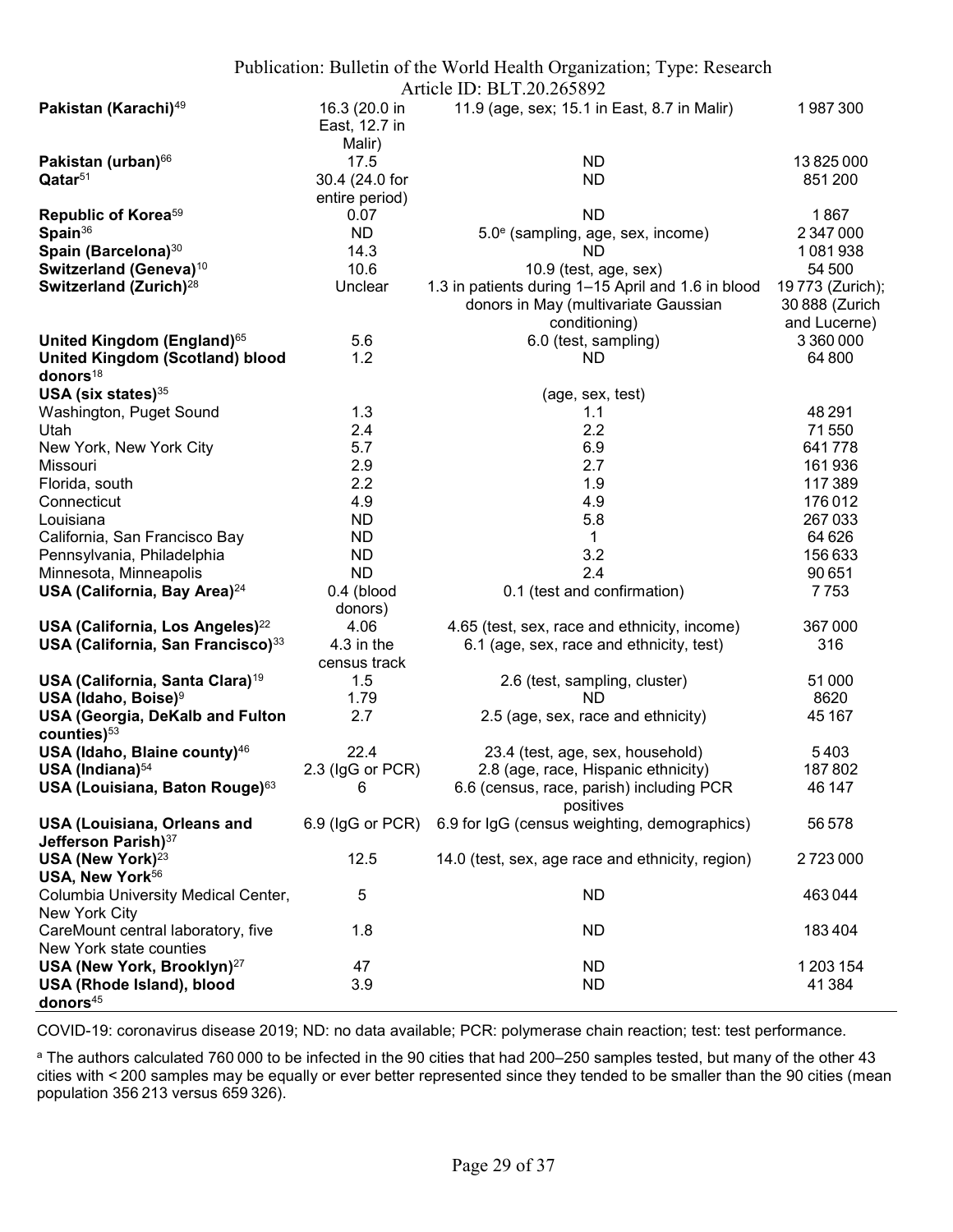$^{\rm b}$  An estimate is also provided adjusting for test performance, but the assumed specificity of 99.0% seems inappropriately low, since as part of the validation process the authors found that several of the test-positive individuals had household members who were also infected, thus the estimated specificity was deemed by the authors to be at least 99.95%.

 $^\circ$  1.20% in workers in Split without mobility restrictions, 3.37% in workers in Knin without mobility restrictions, 1.57% for all workers without mobility restrictions; Split and Knin tended to have somewhat higher death rates than nationwide Croatia, but residence of workers is not given, so the entire population of the country is used in the calculations.

 $^{\rm d}$  An estimate is also provided adjusting for test performance resulting in adjusted seroprevalence of 0.23%, but this seems inappropriately low, since the authors report that all positive results were further validated by ELISA.

e 5.0% with point of care test, 4.6% with immunoassay, 3.7% with both tests positive, 6.2% with at least one test positive.

Notes: Of the studies where seroprevalence was evaluated at multiple consecutive time points, the seroprevalence estimate was the highest in the most recent time interval with few exceptions, for example: in the Switzerland (Geneva) study,<sup>10</sup> the highest value was seen 2 weeks before the last time interval; in the Switzerland (Zurich) study,<sup>28</sup> the highest value was seen in the period 1–15 April for patients at the university hospital and in May for blood donors; and in the China (Wuhan) study,<sup>32</sup> the highest value was seen about 3 weeks before the last time interval.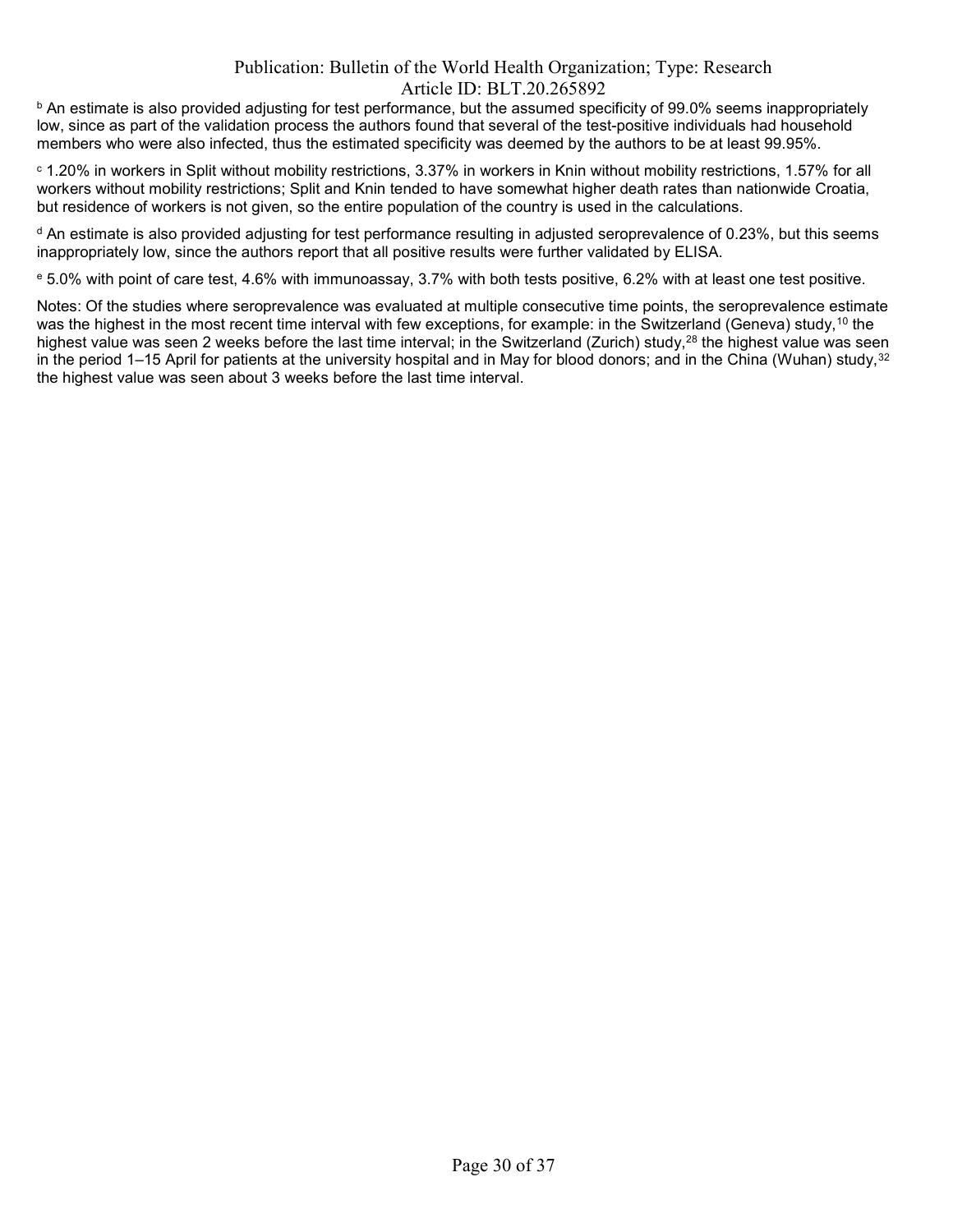| Location                                   | <b>Deaths from COVID-</b>               | <b>Inferred infection</b> | % of deaths from          | <b>Infection fatality</b> |
|--------------------------------------------|-----------------------------------------|---------------------------|---------------------------|---------------------------|
|                                            | 19, no. (date)                          | fatality rate             | COVID-19 in people        | rate in people < 70       |
|                                            |                                         | (corrected), %            | $<$ 70 years <sup>a</sup> | years (corrected),        |
|                                            |                                         |                           |                           | %                         |
| <b>Argentina (Barrio Padre</b>             | 44 (1 July)                             | 0.16(0.13)                | $~1$ 70                   | 0.11(0.09)                |
| Mugica $47$                                |                                         |                           |                           |                           |
| Belgium <sup>38</sup>                      | 7594 (30 April)                         | 1.09(0.87)                | 10                        | 0.13(0.10)                |
| Brazil (133 cities) <sup>25</sup>          | $\overline{\phantom{a}}^{\,\mathsf{b}}$ | Median 0.30 (0.27)        | 31 (< 60 years)           | 0.10(0.9)                 |
| Brazil (Espirito Santo) <sup>34</sup>      | 363 (21 May)                            | 0.43(0.39)                | 31 (Brazil, <60 years)    | 0.14(0.13)                |
| Brazil (Maranhao) <sup>68</sup>            | 4272 (8 August)                         | 0.15(0.14)                | 23                        | 0.04(0.03)                |
| Brazil (Rio de Janeiro), blood             | 1019 (3 May)                            | 0.12(0.11)                | 31 (Brazil, $< 60$ years) | 0.04(0.04)                |
| donors $41$                                |                                         |                           |                           |                           |
| Brazil (Rio Grande do Sul) <sup>17</sup>   | 124 (14 May)                            | 0.49(0.39)                | 31 (Brazil, $< 60$ years) | 0.19(0.15)                |
| Brazil (Sao Paulo) <sup>c,42</sup>         | Unknown (15 May)                        | Unknown, but likely       | 31 (Brazil, $< 60$ years) | Unknown, but likely       |
|                                            |                                         | > 0.4                     |                           | > 0.1                     |
| Canada (British Columbia) <sup>50</sup>    | 164 (28 May)                            | 0.59(0.59)                | 13                        | 0.08(0.08)                |
| Chile (Vitacura) c,43                      | Unknown (18 May)                        | Unknown, but likely       | 36 (Chile)                | Unknown, but likely       |
|                                            |                                         | < 0.2                     |                           | < 0.1                     |
| China, blood donors <sup>55</sup>          |                                         |                           |                           |                           |
| Wuhan                                      | 1935 (20 February)                      | 0.45(0.41)                | 50                        | 0.24(0.22)                |
| Shenzhen                                   | $1(5 \text{ March})$                    | 0.01(0.01)                | About 50 (if similar to   | 0.01(0.01)                |
|                                            |                                         |                           | Wuhan)                    |                           |
| Shijiazhuang                               | 1 (27 February)                         | 0.05(0.04)                | About 50 (if similar to   | 0.03(0.02)                |
|                                            |                                         |                           | Wuhan)                    |                           |
| China (Wuhan) <sup>14</sup>                | 3869 (2 May)                            | 0.35(0.31)                | 50                        | 0.19(0.15)                |
| China (Wuhan) <sup>32</sup>                | 3869 (13 April)                         | 0.42(0.38)                | 50                        | 0.23(0.21)                |
| China (Guangzhou), blood                   | 8 (5 April)                             | 0.00(0.00)                | About 50 (if similar to   | 0.00(0.00)                |
| donors <sup>60</sup>                       |                                         |                           | Wuhan)                    |                           |
| China (several regions) <sup>40</sup>      |                                         |                           |                           |                           |
| Hubei (not Wuhan)                          | 643 (12 April)                          | 0.04(0.03)                | About 50 (if similar to   | 0.02(0.02)                |
|                                            |                                         |                           | Wuhan)                    |                           |
| Chongqing                                  | 6 (12 April)                            | 0.00(0.00)                | About 50 (if similar to   | 0.00(0.00)                |
|                                            |                                         |                           | Wuhan)                    |                           |
| Guangdong                                  | 8 (12 April)                            | 0.00(0.00)                | About 50 (if similar to   | 0.00(0.00)                |
|                                            |                                         |                           | Wuhan)                    |                           |
| Sichuan                                    | 3 (12 April)                            | 0.00(0.00)                | About 50 (if similar to   | 0.00(0.00)                |
|                                            |                                         |                           | Wuhan)                    |                           |
| Croatia <sup>26</sup>                      | 79 (3 May)                              | 0.15(0.14)                | 13                        | 0.02(0.02)                |
| Denmark, blood donors <sup>12</sup>        | 370 (21 April)                          | 0.34(0.27)                | 12                        | 0.05(0.04)                |
| Faroe Islands <sup>52</sup>                | $0(5$ May)                              | 0.00(0.00)                | 0                         | 0.00(0.00)                |
| France (Crepy-en-Valois) <sup>39</sup>     | 2325 (5 May) <sup>d</sup>               | 0.37(0.30)                | 7 (France, <65 years)     | 0.04(0.03)                |
| France (Oise) <sup>13</sup>                | 932 (7 April) <sup>d</sup>              | 0.06(0.05)                | 7 (France, <65 years)     | 0.01(0.01)                |
| Germany (Gangelt) <sup>16</sup>            | 7 (15 April)                            | 0.28(0.25)                | 0                         | 0.00(0.00)                |
| Germany (Frankfurt) <sup>21</sup>          | 42 <sup>e</sup> (17 April)              | 0.26(0.21)                | 14 (Germany)              | 0.04(0.03)                |
| Greece <sup>62</sup>                       | 121 (22 April)                          | 0.24(0.19)                | 30                        | 0.09(0.07)                |
| Hungary <sup>57</sup>                      | 442 (15 May)                            | 0.67(0.54)                | No data                   | No data                   |
| Iceland <sup>58</sup>                      | 10 (1 June)                             | 0.30(0.30)                | 30                        | 0.10(0.10)                |
| India (Mumbai) <sup>61</sup>               | 495 (13-20 July)                        | 0.09(0.07)                | $50$ (< 60 years, India)  | 0.04(0.03)                |
| India (Srinagar) <sup>67</sup>             | 35 (15 July) <sup>f</sup>               | 0.06(0.05)                | 50 (<60 years, India)     | 0.03(0.03)                |
| <b>Islamic Republic of Iran</b>            | 617 (23 April)                          | 0.08(0.07)                | No data                   | No data                   |
| (Guilan) $8$                               |                                         |                           |                           |                           |
| Italy (Apulia), blood donors <sup>31</sup> | 530 (22 May)                            | 1.33(1.20)                | 15 (Italy)                | 0.24(0.22)                |
| Japan (Kobe) <sup>11</sup>                 | 10 (mid-April)                          | 0.02(0.02)                | 21 (Japan)                | 0.01(0.01)                |
| Japan (Tokyo) <sup>29</sup>                | 189 (11 May)                            | 0.04(0.03)                | 21 (Japan)                | 0.01(0.01)                |
| Japan (Utsunomiya City) <sup>48</sup>      | $0(14$ June)                            | 0.00(0.00)                | 0                         | 0.00(0.00)                |

## Table 4. Deaths from COVID-19 and inferred infection fatality rates, overall and in people younger than 70 years, by location, 2020

Page 31 of 37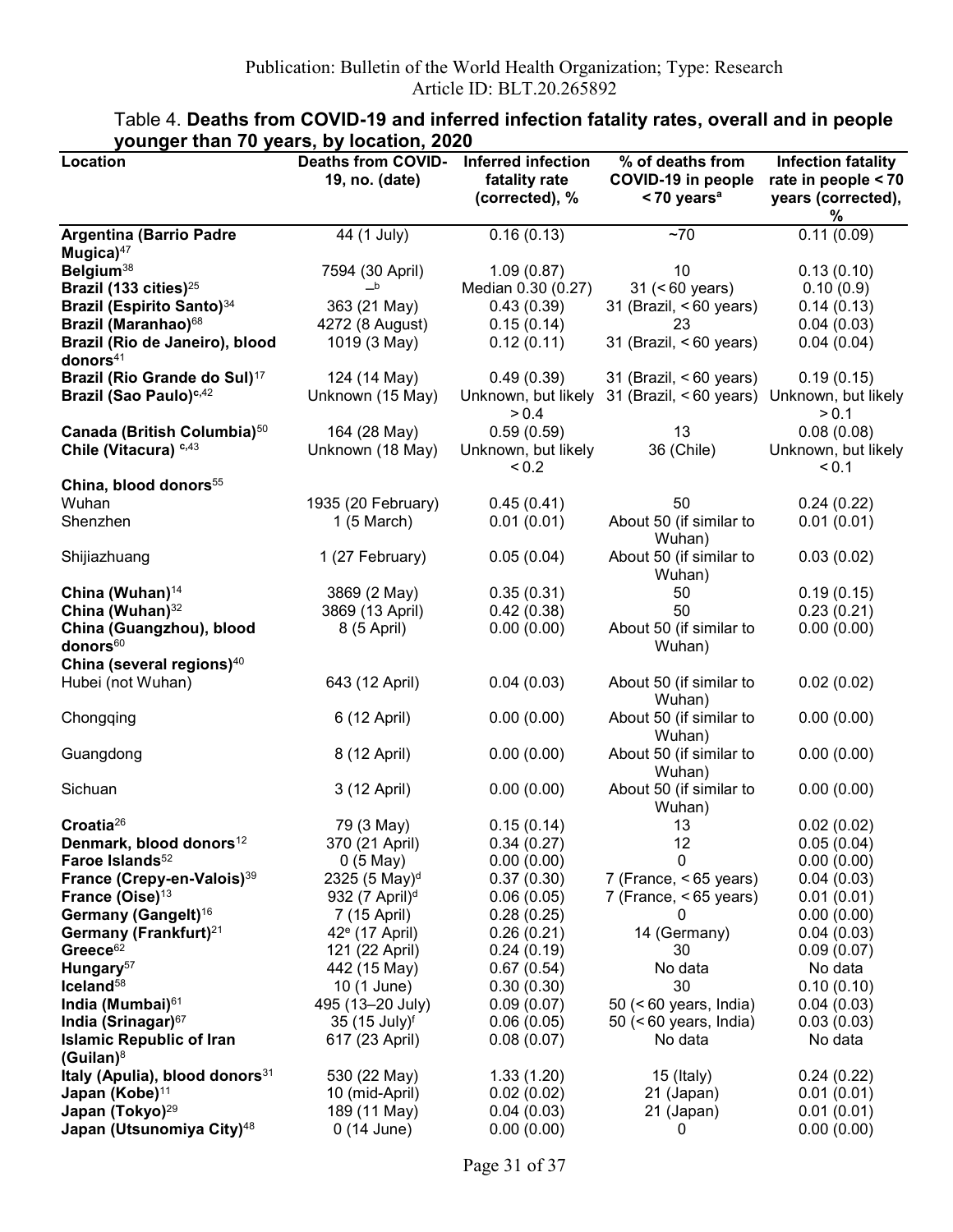|                                             |                             |                           | Publication: Bulletin of the World Health Organization; Type: Research |                           |
|---------------------------------------------|-----------------------------|---------------------------|------------------------------------------------------------------------|---------------------------|
|                                             |                             | Article ID: BLT.20.265892 |                                                                        |                           |
| Kenya, blood donors <sup>44</sup>           | 64 (31 May)                 | 0.00(0.00)                | 58 (<60 years)                                                         | 0.00(0.00)                |
| Luxembourg <sup>20</sup>                    | 92 (2 May)                  | 0.73(0.58)                | 9                                                                      | 0.07(0.06)                |
| Netherlands, blood donors <sup>15</sup>     | 3134 (15 April)             | 0.68(0.68)                | 11                                                                     | 0.09(0.09)                |
| Netherlands (Rotterdam) <sup>64</sup>       | 3134 (15 April)             | 0.65(0.52)                | 11                                                                     | 0.08(0.06)                |
| Pakistan (Karachi) <sup>49</sup>            | ~1500 (9 July) <sup>g</sup> | 0.08(0.07)                | ~1                                                                     | 0.06(0.05)                |
| Pakistan (urban) <sup>66</sup>              | 5266 (13 July) <sup>h</sup> | 0.04(0.04)                | ~1                                                                     | 0.03(0.03)                |
| $\mathbf{Q}$ atar <sup>51</sup>             | 93 (19 June)                | 0.01(0.01)                | 74                                                                     | 0.01(0.01)                |
| Republic of Korea <sup>59</sup>             | $2(3$ June) $i$             | 0.10(0.09)                | 0                                                                      | 0.00(0.00)                |
| Spain $36$                                  | 26 920 (11 May)             | 1.15(0.92)                | 13                                                                     | 0.18(0.14)                |
| Spain (Barcelona) <sup>30</sup>             | 5137 (2 May)                | 0.48(0.48)                | 13 (Spain)                                                             | 0.07(0.07)                |
| Switzerland (Geneva) <sup>10</sup>          | 243 (30 April)              | 0.45(0.36)                | 8                                                                      | 0.04(0.03)                |
| Switzerland (Zurich) <sup>28</sup>          | 107 (15 April, Zurich),     | 0.51(0.41)                | 8 (Switzerland)                                                        | 0.05(0.04)                |
|                                             | 147 (22 May, Zurich         |                           |                                                                        |                           |
|                                             | and Lucerne)                |                           |                                                                        |                           |
| England <sup>65</sup>                       | 38 854 (9 July)             | 1.16(0.93)                | 20                                                                     | 0.27(0.22)                |
| Scotland, blood donors <sup>18</sup>        | 47 (1 April)                | 0.07(0.06)                | $9$ (<65 years)                                                        | 0.01(0.01)                |
| USA (10 states) $35$                        |                             |                           |                                                                        |                           |
| Washington, Puget Sound                     | 207 (4 April)               | 0.43(0.43)                | 10 (state, $< 60$ years)                                               | 0.05(0.05)                |
| Utah                                        | 58 (4 May)                  | 0.08(0.08)                | $28 (< 65$ years)                                                      | 0.03(0.03)                |
| New York                                    | 4146 (4 April)              | 0.65(0.65)                | 34 (state)                                                             | 0.25(0.25)                |
| Missouri                                    | 329 (30 April)              | 0.20(0.20)                | 23                                                                     | 0.05(0.05)                |
| Florida, south                              | 295 (15 April)              | 0.25(0.25)                | 28 (state)                                                             | 0.08(0.08)                |
| Connecticut                                 | 2718 (6 May)                | 1.54(1.54)                | 18                                                                     | 0.31(0.31)                |
| Louisiana                                   | 806 (11 April)              | 0.30(0.30)                | 32                                                                     | 0.10(0.10)                |
| California, San Francisco Bay               | 321 (1 May)                 | 0.50(0.50)                | 25                                                                     | 0.14(0.14)                |
| Pennsylvania, Philadelphia                  | 697 (26 April)              | 0.45(0.45)                | $21$ (state)                                                           | 0.10(0.10)                |
| Minnesota, Minneapolis                      | 436 (13 May)                | 0.48(0.48)                | $20$ (state)                                                           | 0.10(0.10)                |
| USA (California, Bay Area) <sup>24</sup>    | 12 (22 March)               | 0.15(0.12)                | 25                                                                     | 0.04(0.03)                |
| <b>USA (California, Los</b>                 | 724 (19 April)              | 0.20(0.18)                | 24 (<65 years)                                                         | 0.06(0.05)                |
| Angeles) <sup>22</sup>                      |                             |                           |                                                                        |                           |
| <b>USA (California, San</b>                 | 0(4 May)                    | 0.00(0.00)                | 0                                                                      | 0.00(0.00)                |
| Francisco) <sup>33</sup>                    |                             |                           |                                                                        |                           |
| USA (California; Santa Clara) <sup>19</sup> | 94 (22 April)               | 0.18(0.17)                | 35                                                                     | 0.07(0.06)                |
| USA (Idaho, Boise) <sup>9</sup>             | 14 (24 April)               | 0.16(0.13)                | 14 (Idaho)                                                             | 0.02(0.02)                |
| USA (Georgia) <sup>53</sup>                 | 198 (7 May)                 | 0.44(0.44)                | 30                                                                     | 0.15(0.15)                |
| USA (Idaho, Blaine county) <sup>46</sup>    | 5 (19 May)                  | 0.10(0.08)                | 14 (Idaho)                                                             | 0.02(0.01)                |
| USA (Indiana) $54$                          | 1099 (30 April)             | 0.58(0.46)                | 24                                                                     | 0.16(0.13)                |
| <b>USA (Louisiana, Baton</b>                | 420 (30 July)               | 0.91(0.73)                | 32 (Louisiana)                                                         | 0.32(0.25)                |
| Rouge) <sup>63</sup>                        |                             |                           |                                                                        |                           |
| <b>USA (Louisiana, Orleans and</b>          | 925 (16 May)                | 1.63(1.31)                | 32                                                                     | 0.57(0.46)                |
| Jefferson Parish) <sup>37</sup>             |                             |                           |                                                                        |                           |
| USA (New York) $^{23}$                      | 18 610 (30 April)           | 0.68(0.54)                | 34                                                                     | $0.26(0.23)$ <sup>d</sup> |
| <b>USA (New York Columbia</b>               | 965 (28 March, New          | 0.15(0.14)                | 34                                                                     | 0.06(0.05)                |
| <b>University Medical Center,</b>           | York state)                 |                           |                                                                        |                           |
| <b>New York City and CareMount</b>          |                             |                           |                                                                        |                           |
| central laboratory, five New                |                             |                           |                                                                        |                           |
| York state counties) <sup>56</sup>          |                             |                           |                                                                        |                           |
| USA (New York, Brooklyn) <sup>27</sup>      | 4894 (19 May) <sup>j</sup>  | 0.41(0.33)                | 34 (New York state)                                                    | $0.15(0.14)$ <sup>d</sup> |
| USA (Rhode Island), blood                   | 430 (11 May)                | 1.04(0.83)                | 17                                                                     | 0.20(0.16)                |
| donors $45$                                 |                             |                           |                                                                        |                           |

COVID-19: coronavirus disease 2019.

a Whenever the number or proportion of COVID-19 deaths at age < 70 years was not provided in the paper, I retrieved the proportion of these deaths from situation reports of the relevant location. If I could not find this information for the specific location, I used a larger geographic area. For Brazil, the closest information that I found was from a news report.<sup>77</sup> For Croatia, I retrieved data on age for 45/103 deaths through Wikipedia.78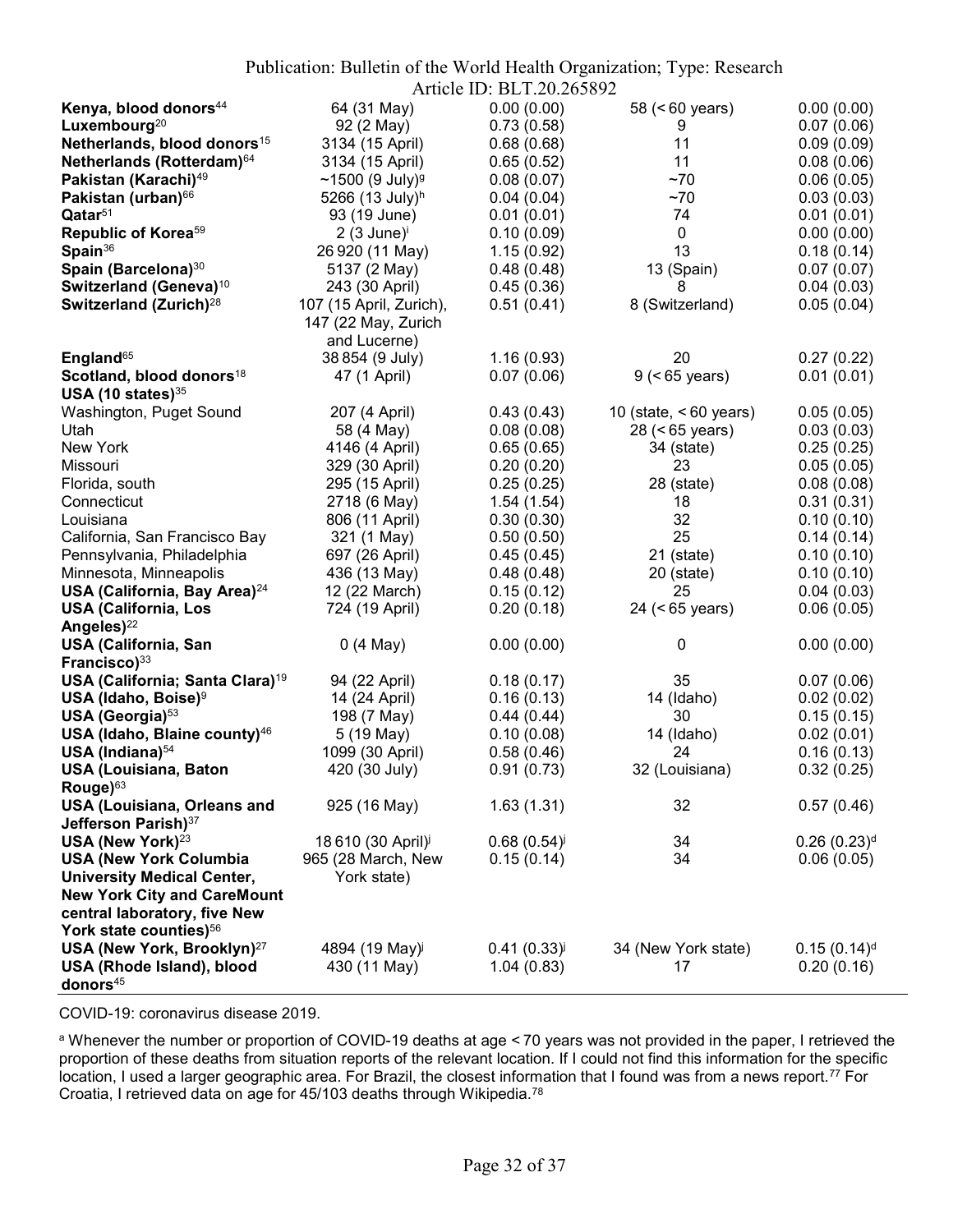$^{\rm b}$  Data are provided by the authors for deaths per 100 000 population in each city along with inferred infection fatality rate in each city, with wide differences across cities; the infection fatality rate shown here is the median across the 36 cities with 200–250 samples and at least one positive sample (the interquartile range for the uncorrected infection fatality rate is 0.20– 0.60% and across all cities is 0–2.4%, but with very wide uncertainty in each city). A higher infection fatality rate is alluded to in the preprint, but the preprint also shows a scatter diagram for survey-based seroprevalence versus reported deaths per population with a regression slope that agrees with an infection fatality rate of 0.3%.

c Information on deaths was not available for the specific locations. In the Sao Paulo study, the authors selected six districts of Sao Paulo most affected by COVID-19, they do not name the districts and the number of deaths as of mid-May is not available, but using data for death rates across all Sao Paulo would give an infection fatality rate of > 0.4% overall. In the Vitacura study, similarly one can infer from the wider Santiago metropolitan area that the infection fatality rate in the Vitacura area would probably be < 0.2% overall.

d For France, government situation reports provide the number of deaths per region only for in-hospital deaths; therefore, I multiplied the number of in-hospital deaths by a factor equal to: total number of deaths/in-hospital deaths for all of France.

e Estimated from no. of deaths in Hesse province on 17 April × proportion of deaths in the nine districts with key enrolment (enrolment ratio > 1:10 000) in the study among all deaths in Hesse province.

f I calculated the approximate number of deaths assuming the same case fatality ratio in the Srinagar district as in the Jammu and Kashmir state where it is located.

g For Karachi, it is assumed that about 30% of COVID-19 deaths in Pakistan are in Karachi (since about 30% of the cases are there).

h The number of deaths across all Pakistan; I assumed that this number is a good approximation of deaths in urban areas (most deaths occur in urban areas and there is some potential underreporting).

i I calculated the approximate number of deaths from the number of cases in the study areas in south-western Seoul, assuming a similar case fatality as in Seoul overall.

j Confirmed COVID-19 deaths; inclusion of probable COVID-19 deaths would increase the infection fatality rate estimates by about a quarter.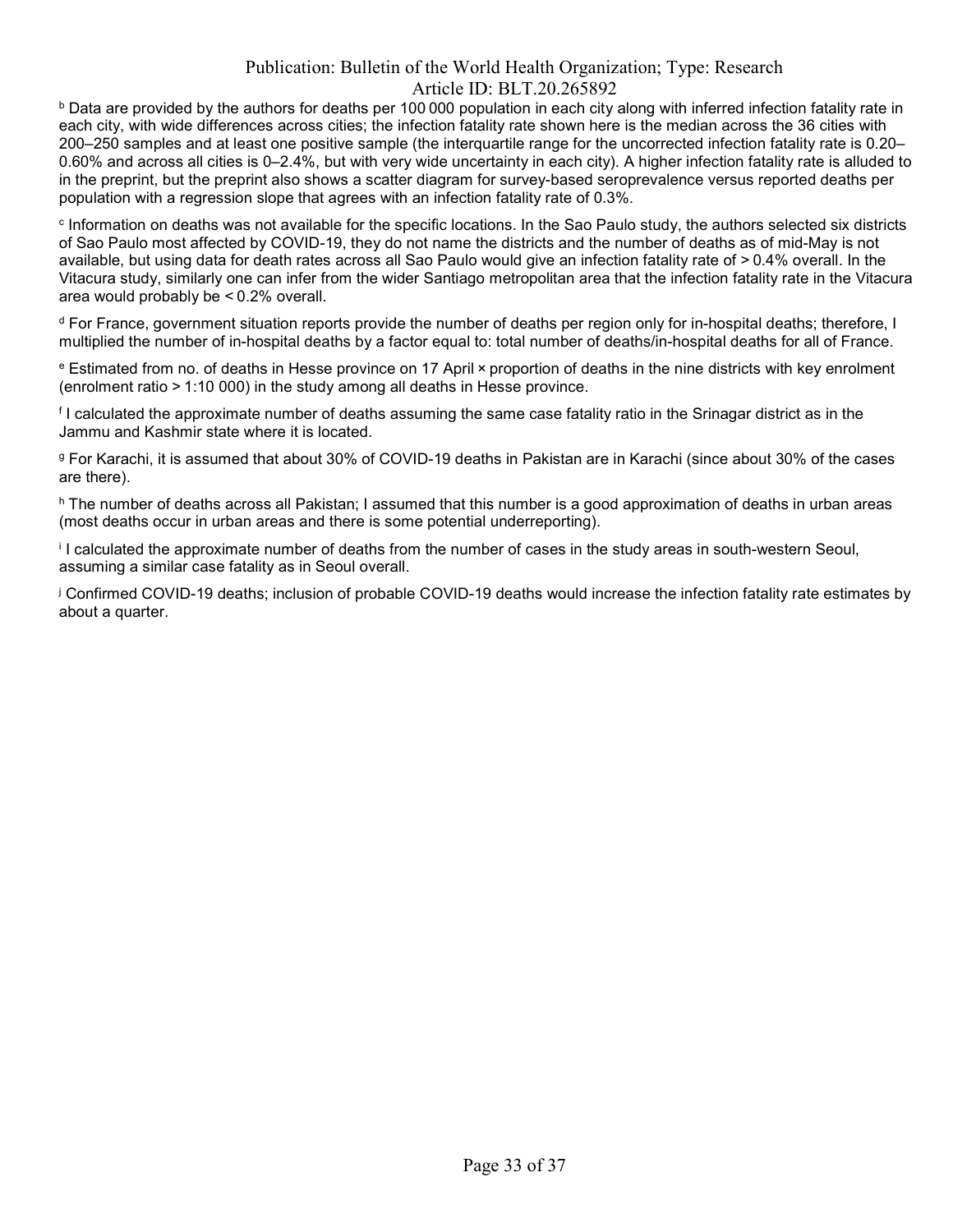| Country                             | Sample size<br>(antibody) | <b>Date</b>              | Reported<br>seroprevalence<br>(%) | Population,<br>no. | Deaths, no.<br>(date) | <b>Inferred</b><br>infection<br>fatality rate<br>(corrected), % |
|-------------------------------------|---------------------------|--------------------------|-----------------------------------|--------------------|-----------------------|-----------------------------------------------------------------|
| Afghanistan <sup>75</sup>           | 9500 (IgG?)               | August?                  | 31.5                              | 39 0 21 4 5 3      | 1300 (8 May)          | 0.01(0.01)                                                      |
| Czechia <sup>71</sup>               | 26 549 (IgG)              | 23 April-1 May           | 0.4                               | 10710000           | 252 (4 May)           | 0.59(0.47)                                                      |
| Finland <sup>69</sup>               | 674 (IgG)                 | 20-26 April <sup>a</sup> | 2.52                              | 5541000            | 211 (30 April)        | 0.15(0.12)                                                      |
| Georgia <sup>76</sup>               | 1068 (IgG?)               | 18-27 May                |                                   | 3988264            | 12 (30 May)           | $0.03(0.03)^{b}$                                                |
| Israel <sup>72</sup>                | 1709 (IgG?)               | Mav                      | $2 - 3$                           | 9 198 000          | 299 (10 June)         | $0.13(0.10)$ <sup>c</sup>                                       |
| Russian<br>Federation <sup>74</sup> | 650 000 (IgG?)            | June?                    | 14                                | 145 941 776        | 5859 (7 June)         | 0.03(0.03)                                                      |
| Slovenia <sup>73</sup>              | 1368 (IgG?)               | April                    | 3.1                               | 2079000            | 92 (1 May)            | 0.14(0.11)                                                      |
| Sweden <sup>70</sup>                | 1 200 (IgG)               | 18-24 May                | 6.3                               | 10 101 000         | 4501 (28 May)         | 0.71(0.57)                                                      |

#### Table 5. Infection fatality rates for coronavirus disease-19 inferred from preliminary nationwide seroprevalence data, 2020

COVID-19: coronavirus disease 2019; Ig: immunoglobin.

<sup>a</sup> The seroprevalence was slightly lower in subsequent weeks.

 $^{\rm b}$  The survey was done in Tbilisi, the capital city with a population 1.1 million. I could not retrieve the count of deaths in Tbilisi, but if more deaths happened in Tbilisi, then the infection fatality rate may be higher, but still < 0.1%.

 $\,^{\rm c}$  Assuming a seroprevalence of 2.5%.

Notes: These are countries for which no eligible studies were retrieved in the literature search. The results of these studies have been announced to the press and/or in preliminary reports, but are not yet peer reviewed and published. The question marks indicate that the antibody type or date were not clear.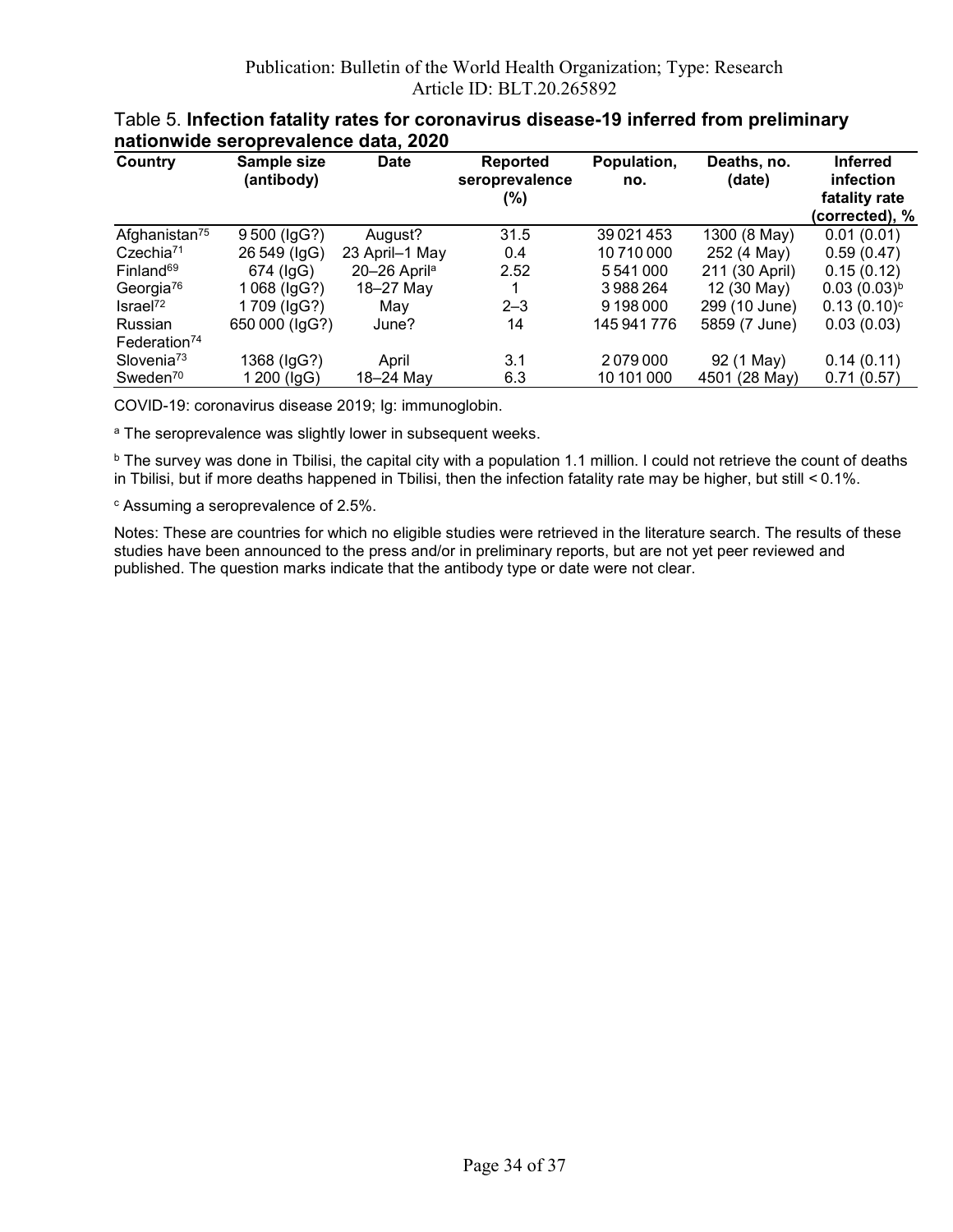## Fig. 1. Flowchart for selection of seroprevalence studies on severe acute respiratory syndrome coronavirus 2, 2020



COVID-19: coronavirus disease 2019; SARS-CoV-2: severe acute respiratory syndrome coronavirus 2.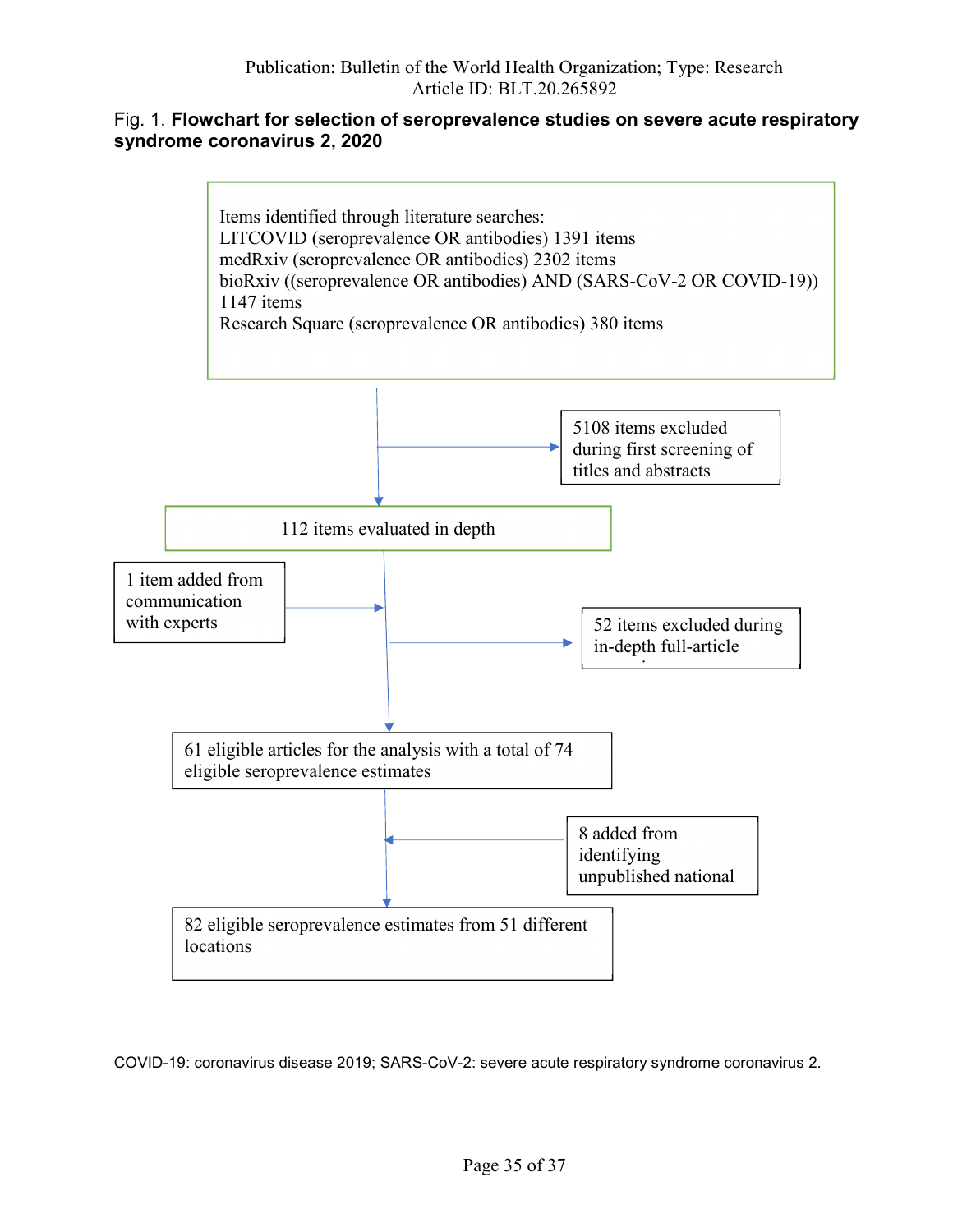## Fig. 2. Estimates of infection fatality rates for COVID-19 in locations that had two or more estimates, 2020



COVID-19: coronavirus disease 2019.

Notes: Locations are defined at the level of countries, except for the USA where they are defined at the level of states and China is separated into Wuhan and non-Wuhan areas. Corrected infection fatality rate estimates are shown (correcting for what types of antibodies were assayed).